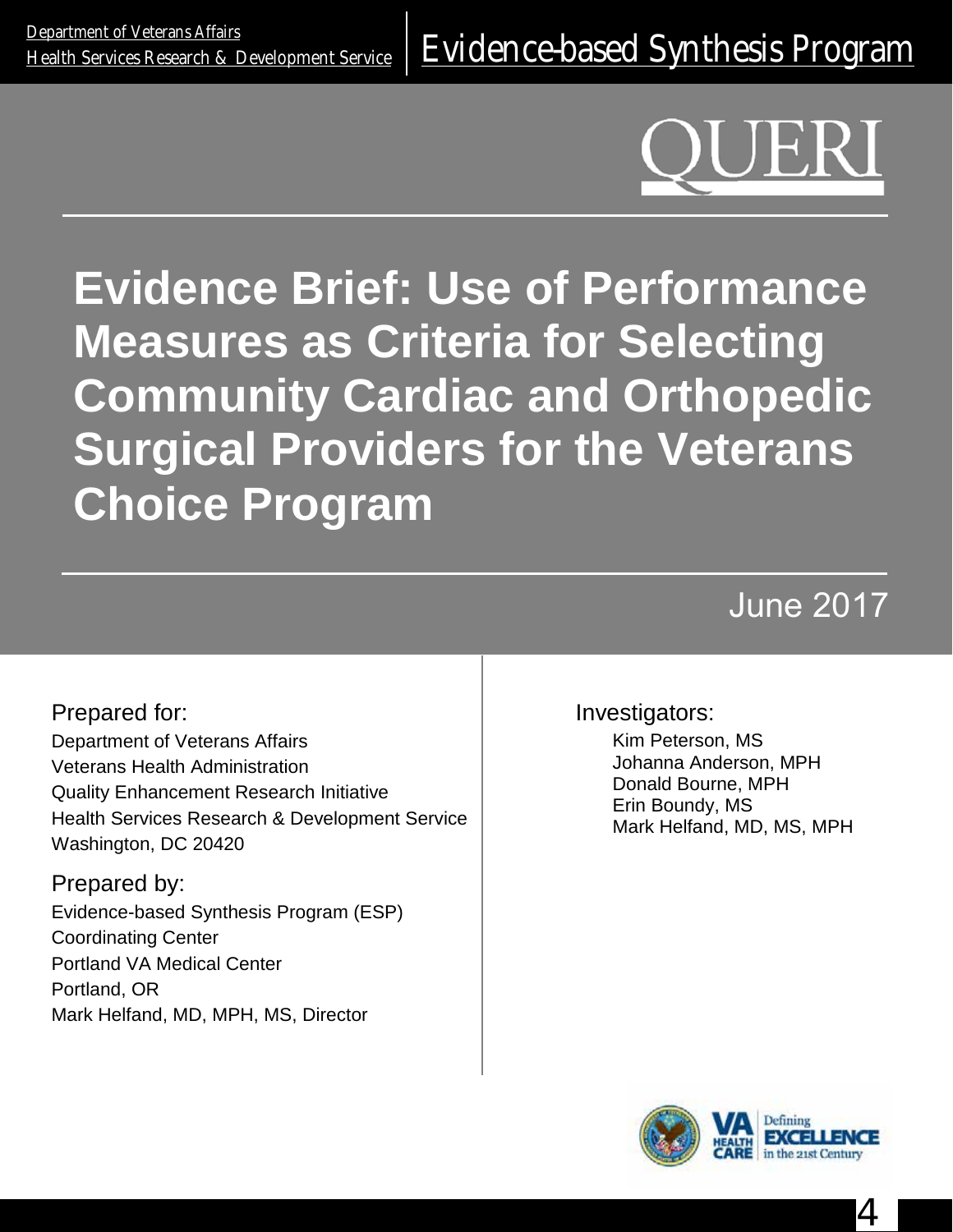### **PREFACE**

The VA Evidence-based Synthesis Program (ESP) was established in 2007 to provide timely and accurate syntheses of targeted healthcare topics of particular importance to clinicians, managers, and policymakers as they work to improve the health and healthcare of Veterans. QUERI provides funding for four ESP Centers, and each Center has an active University affiliation. Center Directors are recognized leaders in the field of evidence synthesis with close ties to the AHRQ Evidence-based Practice Centers. The ESP is governed by a Steering Committee comprised of participants from VHA Policy, Program, and Operations Offices, VISN leadership, field-based investigators, and others as designated appropriate by QUERI/HSR&D.

The ESP Centers generate evidence syntheses on important clinical practice topics. These reports help:

- Develop clinical policies informed by evidence;
- Implement effective services to improve patient outcomes and to support VA clinical practice guidelines and performance measures; and
- Set the direction for future research to address gaps in clinical knowledge.

The ESP disseminates these reports throughout VA and in the published literature; some evidence syntheses have informed the clinical guidelines of large professional organizations.

The ESP Coordinating Center (ESP CC), located in Portland, Oregon, was created in 2009 to expand the capacity of QUERI/HSR&D and is charged with oversight of national ESP program operations, program development and evaluation, and dissemination efforts. The ESP CC establishes standard operating procedures for the production of evidence synthesis reports; facilitates a national topic nomination, prioritization, and selection process; manages the research portfolio of each Center; facilitates editorial review processes; ensures methodological consistency and quality of products; produces "rapid response evidence briefs" at the request of VHA senior leadership; collaborates with HSR&D Center for Information Dissemination and Education Resources (CIDER) to develop a national dissemination strategy for all ESP products; and interfaces with stakeholders to effectively engage the program.

Comments on this evidence report are welcome and can be sent to Nicole Floyd, ESP CC Program Manager, at [Nicole.Floyd@va.gov.](mailto:Nicole.Floyd@va.gov)

**Recommended citation:** Peterson K, Anderson J, Bourne D, Boundy E, Helfand M. Evidence Brief: Use of Performance Measures as Criteria for Selecting Community Cardiac and Orthopedic Surgical Providers for the Veterans Choice Program. VA ESP Project #09-199; 2017.

This report is based on research conducted by the Evidence-based Synthesis Program (ESP) Coordinating Center located at the **Portland VA Health Care System, Portland, OR**, funded by the Department of Veterans Affairs, Veterans Health Administration, Office of Research and Development, Quality Enhancement Research Initiative. The findings and conclusions in this document are those of the author(s) who are responsible for its contents; the findings and conclusions do not necessarily represent the views of the Department of Veterans Affairs or the United States government. Therefore, no statement in this article should be construed as an official position of the Department of Veterans Affairs. No investigators have any affiliations or financial involvement (*eg*, employment, consultancies, honoraria, stock ownership or options, expert testimony, grants or patents received or pending, or royalties) that conflict with material presented in the report.

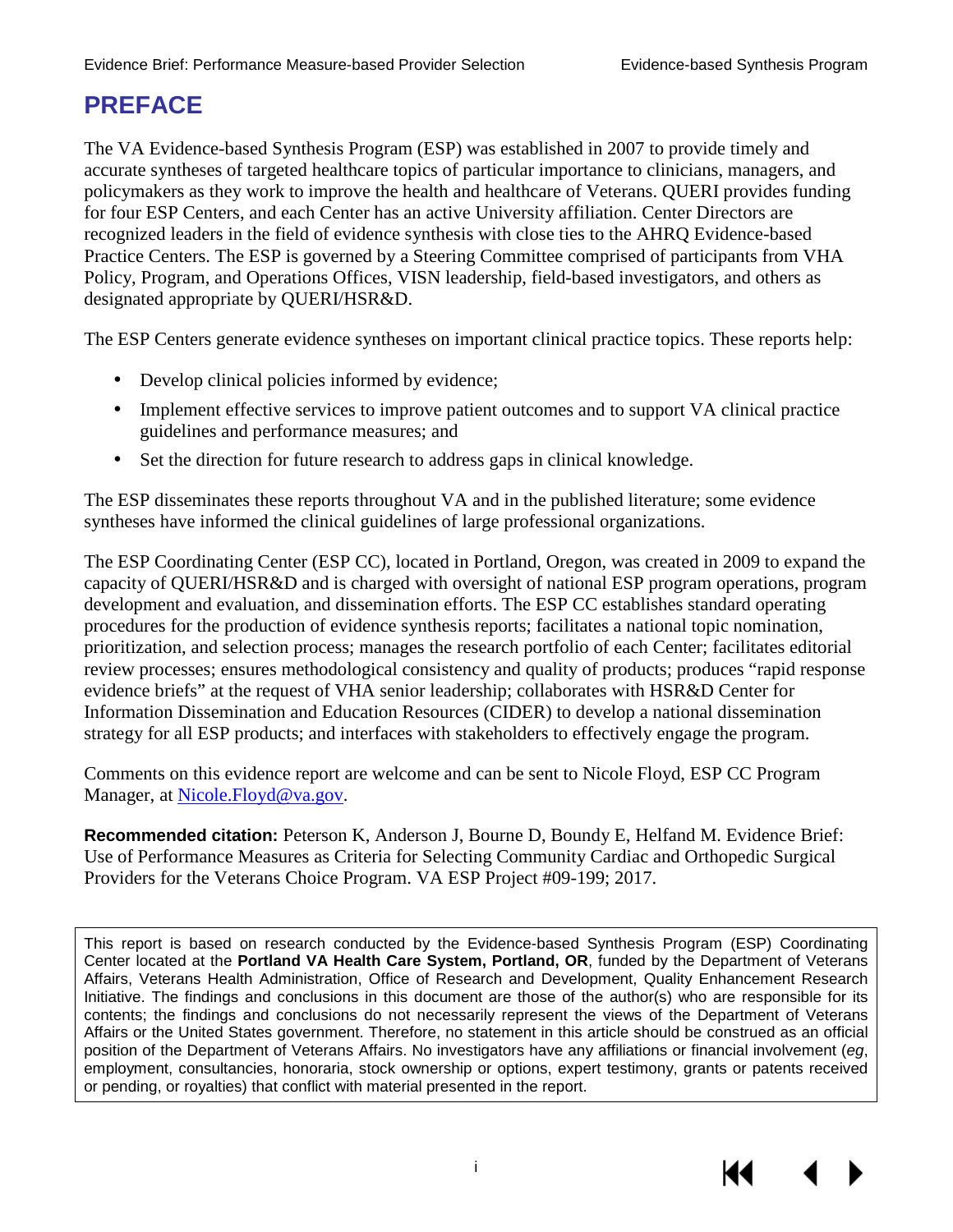$M \rightarrow$ 

### **TABLE OF CONTENTS**

| Key Question 1a: Is satisfactory performance on certain process standards associated with<br>improved complications, lower readmissions, early survival, and long-term outcomes? 11 |  |
|-------------------------------------------------------------------------------------------------------------------------------------------------------------------------------------|--|
|                                                                                                                                                                                     |  |
|                                                                                                                                                                                     |  |
|                                                                                                                                                                                     |  |
| Key Question 1b: Are reduced readmission rates associated with improved early                                                                                                       |  |
|                                                                                                                                                                                     |  |
|                                                                                                                                                                                     |  |
| Key Question 1c: Is improved early survival associated with improved long-term outcomes? 21                                                                                         |  |
| Correlation Between In-Hospital All-Cause Mortality and Preventable                                                                                                                 |  |
|                                                                                                                                                                                     |  |
|                                                                                                                                                                                     |  |
|                                                                                                                                                                                     |  |
|                                                                                                                                                                                     |  |
|                                                                                                                                                                                     |  |
|                                                                                                                                                                                     |  |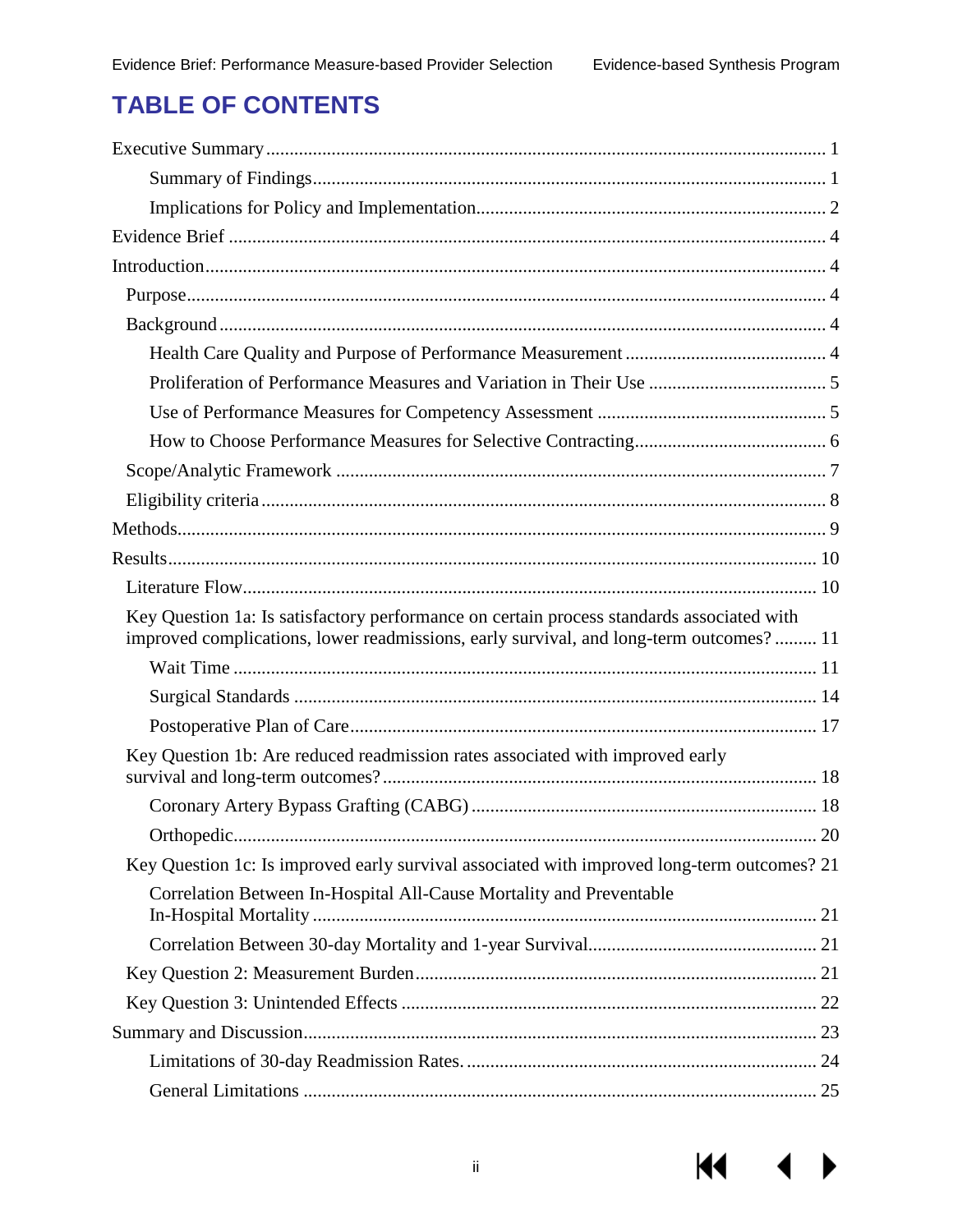### **FIGURES AND TABLES**

| Table 2. Wait Time and Patient Outcomes in Orthopedic Surgery (Studies not captured in |  |
|----------------------------------------------------------------------------------------|--|
| Table 3. Adherence to Surgical Standards and Patient Outcomes in Cardiac Surgery 16    |  |
| Table 4. 30-day Readmission in Coronary Artery Bypass Grafting (CABG) Patients  19     |  |

 $M \cdot 1$ 

 $\blacktriangleright$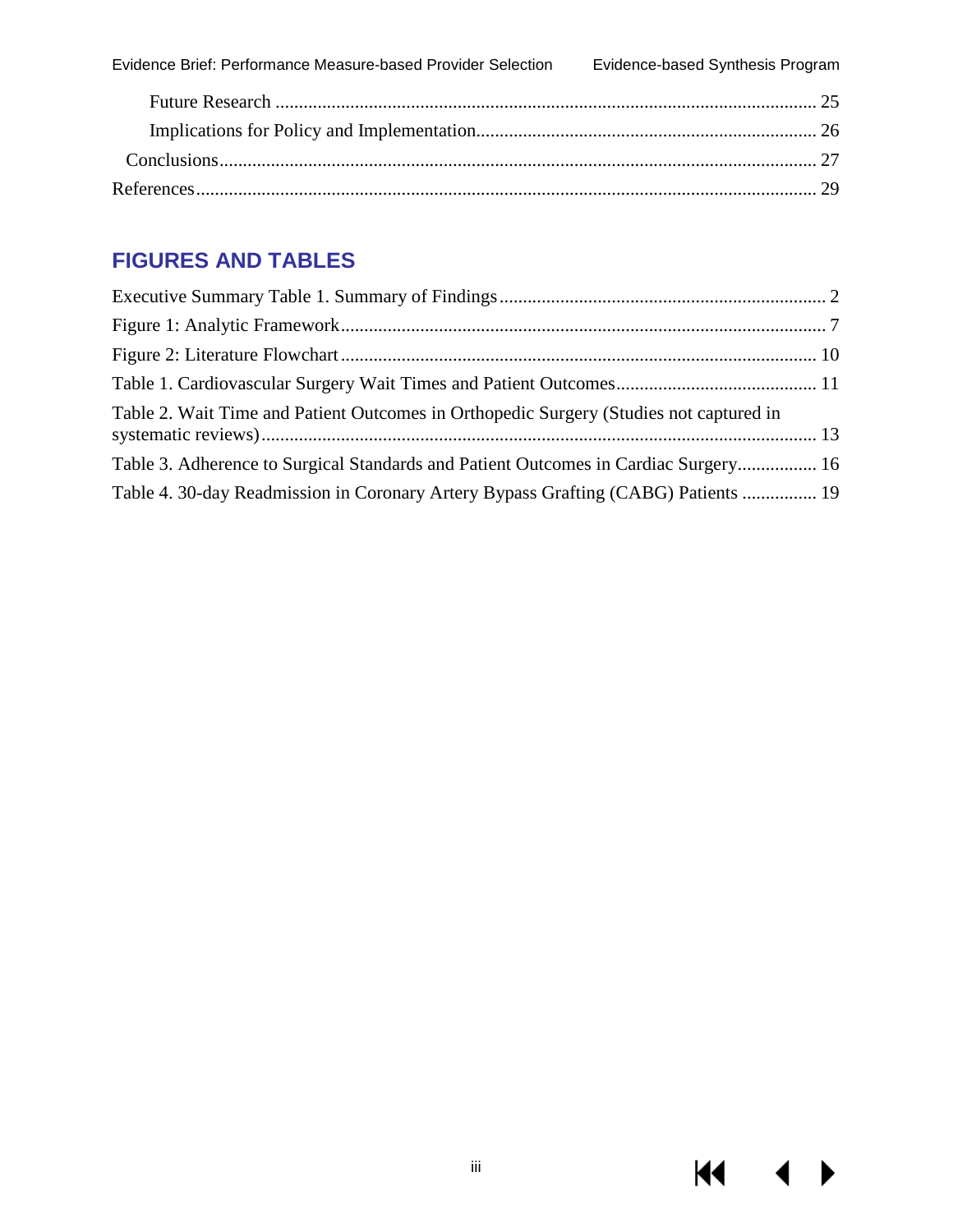### <span id="page-4-0"></span>**EXECUTIVE SUMMARY**

After a reported access crisis in the VHA involving long wait times, the 2014 Veterans Access, Choice, and Accountability Act (VACCA) was passed. It established the Veterans Choice Program or "Choice" to expand Veterans' access to community providers when VHA medical facilities have long wait times or when geographic accessibility is excessively burdensome. Choice provider network inadequacy is one challenge that stemmed from implementing a complex program under an aggressive timeline. Accordingly, the VHA is planning to replace and expand existing community care networks.

Quality, efficiency, and costs of surgeries still vary greatly among community providers. The Institute of Medicine (IOM) defines quality of care as "the degree to which health services for individuals increase the likelihood of desired health outcomes and are consistent with current professional knowledge." Performance measurement is the regular collection of data on health care processes, experiences, and/or patient outcomes for use in characterizing variation in quality and efficiency across providers and facilities. The Office of Community Care is considering adopting performance measures to identify eligible community orthopedic and cardiac surgery providers that meet certain minimum requirements.

A significant barrier to the Office of Community Care in selecting performance measures for determing community provider eligibility is that there are a large number of measures meant as indirect indicators of health outcomes (*eg*, readmissions, process measures, *etc*) but uncertainty about their actual association with health outcomes (*eg*,

mortality, quality of life, or function). The purpose of our review was to determine whether such performance measures are associated with health outcomes and compare their measurement burden and unintended consequences.

#### <span id="page-4-1"></span>**Summary of Findings**

All-cause 30-day readmission is a moderate-strength indicator of 30-day mortality for coronary artery bypass grafting (CABG). Thirty-day readmission is a weaker indicator of early mortality for hip replacement. The correlations with early mortality are modest (*eg*, *R* range, 0.32 to 0.38; OR 1.14), but consistent. Thirty-day readmission would likely be feasible to collect as all community Medicare providers are already mandated to collect this information, but several potential limitations must be considered, such as lack of consensus on case-mix adjustment methods, whether to include socioeconomic status (SES), and difficulties capturing readmissions to non-index hospitals. Although the use of 30-day mortality as a measure of quality has recently been questioned, a recent VHA study reinforced its usefulness as a surrogate for long-term outcomes and disputed its susceptibility to gaming.

Adherence to standardized CABG wait time protocols, a set of cardiac surgery process measures, and a specific cardiac surgery antibiotic prophylaxis guideline-based protocol, but not other

#### *Background*

The ESP Coordinating Center (ESP CC) is responding to a request from the Office of Community Care for an evidence brief on the use of performance measures for selective contracting with community cardiac and orthopedic surgical providers. Findings from this evidence brief will be used to inform the development of valuebased community care purchasing pilots.

#### *Methods*

КЮ

To identify studies, we searched MEDLINE®, CINAHL, CCRT, CDSR, NHS Economic Evaluation, and other sources through April 2017. We used prespecified criteria for study selection, data abstraction, and rating internal validity and strength of the evidence.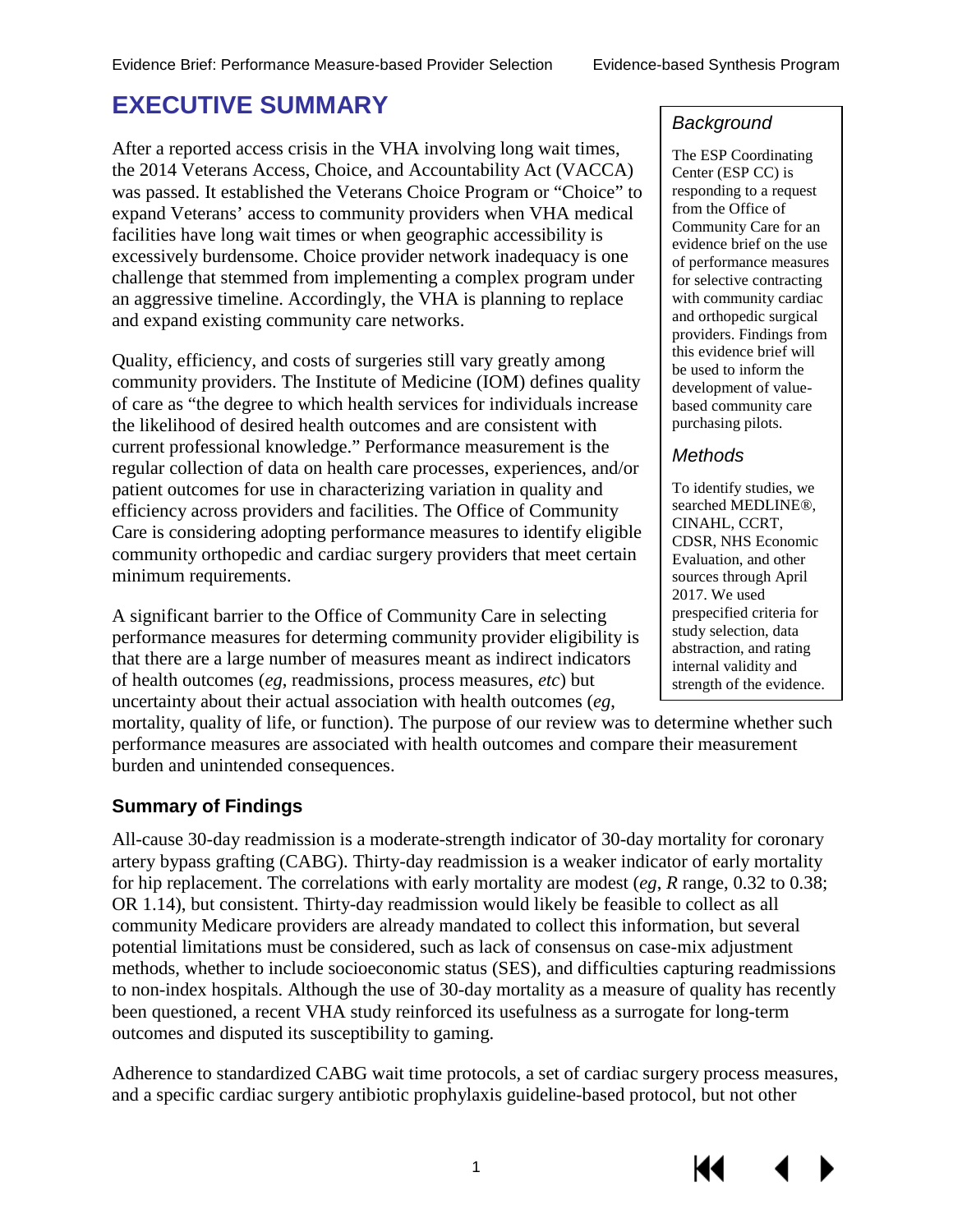studied individual process measures, has decreased the likelihood of mortality and complications in cardiac surgery but not orthopedic surgery. We did not find any studies of performance measures collected in the inpatient setting that directly assessed the quality of postoperative bundles of care.

#### <span id="page-5-0"></span>**Implications for Policy and Implementation**

Possible minimum requirements for Choice providers include acceptable performance on national rankings, compatible operational infrastructure, and ability to comply with an agreedupon wait time threshold. In addition to these minimum requirements, the Office of Community Care could consider the added value of the performance measures that this review has identified as being indicators of desirable health outcomes. These include the single measures of 30-day mortality, a direct health outcome measure, and/or 30-day readmission, the indirect measure with the strongest association with mortality – both of which are commonly measured by surgery programs. Another option is to use a composite performance measure that includes mortality, readmission, and other process measures – such as the Society of Thoracic Surgeons' (STS) composite CABG measure. Also, we recommend use of public reporting program participation and measures of efficiency as additional considerations for Choice community provider minimum standards.

However, an unintended effect of stricter performance measure-based criteria for selective contracting with Choice providers may be an undersupply of providers, which could diminish Choice's effect on reducing Veterans' wait times.

| <b>Population:</b><br><b>Evidence base</b>                                                          | Summary of findings on validity as indicators of quality                                                                                                                                                                                                                                                                      |
|-----------------------------------------------------------------------------------------------------|-------------------------------------------------------------------------------------------------------------------------------------------------------------------------------------------------------------------------------------------------------------------------------------------------------------------------------|
| <b>Early all-cause mortality</b>                                                                    |                                                                                                                                                                                                                                                                                                                               |
| <b>CABG: 1 fair-quality</b><br>retrospective cohort study <sup>1</sup>                              | No correlation between all-cause risk-adjusted in-hospital mortality<br>with <i>preventable</i> mortality ( $r = -0.42$ , $P = 0.26$ ) «                                                                                                                                                                                      |
| <b>Cardiac and orthopedic</b><br>surgery: 1 good-quality<br>retrospective cohort study <sup>2</sup> | 30-day mortality is a valid surrogate of 365-day survival in the VHA;<br>365-day survival in highest 30-day mortality risk decile vs others for<br>cardiac (81% vs 91-98%) and orthopedic (77% vs 96-99%) $\ddagger$ <<<<                                                                                                     |
| <b>Readmission</b>                                                                                  |                                                                                                                                                                                                                                                                                                                               |
| <b>CABG:</b> 6 fair- to good-quality<br>retrospective cohort studies <sup>3-8</sup>                 | Consistent significant association with 30-day mortality across 3 of<br>most rigorous studies (r range, 0.32 to 0.38; OR 1.14†), but not with<br>process measures. <sup>4</sup> «<<<<<                                                                                                                                        |
| Hip replacement: 1 fair-quality<br>retrospective cohort7                                            | Higher risk of readmission in highest vs lowest mortality quartile<br>$(11.7\% \text{ vs } 10.2\% - 10.9\%; P < 0.001)$ , but no association with process<br>measures $\ll$                                                                                                                                                   |
| Any orthopedic surgery:<br>1 good-quality retrospective<br>cohort <sup>9</sup>                      | Significant association with 2 aggregate process compliance<br>measures ( $r$ range, -0.05 to -0.06) $\ll$                                                                                                                                                                                                                    |
| <b>Surgical standard adherence</b>                                                                  |                                                                                                                                                                                                                                                                                                                               |
| <b>CABG:</b> 5 fair- to good-quality<br>retrospective studies. <sup>10-14</sup>                     | Low 'total care quality' scores*, but not single process measures<br>associated with increased risk of 30-day mortality and complications<br>(OR range, 1.51 to 1.91) <sup>12</sup> «<br>Antibiotic protocol violation associated with increased mortality and<br>complications (OR range, 7.03 to 10.16) <sup>14</sup> $\ll$ |

#### <span id="page-5-1"></span>**Executive Summary Table 1. Summary of Findings**

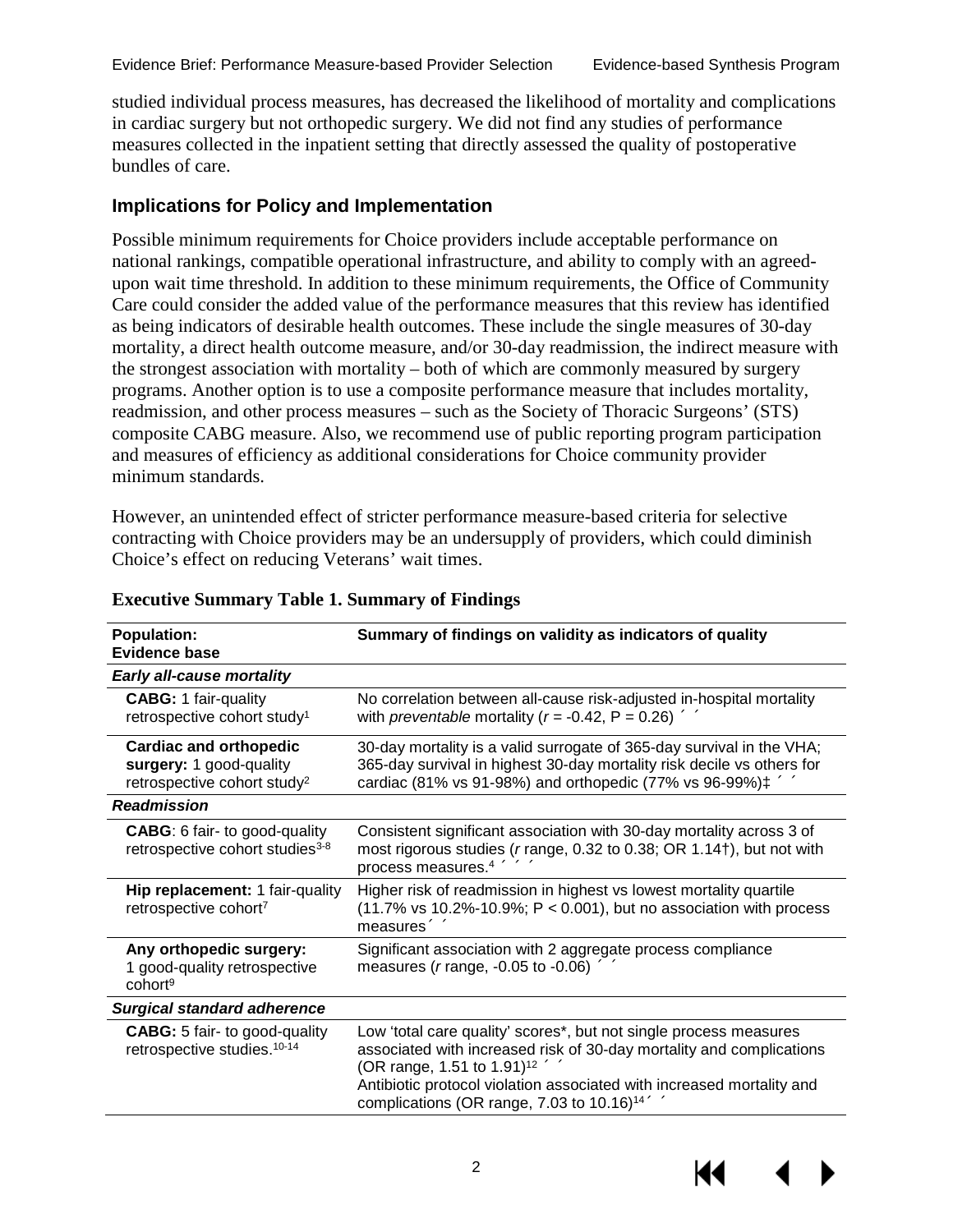14

| Hip or knee replacement: 2<br>fair-quality retrospective cohort<br>study <sup>15,16</sup>                                | Nonsignificant trend toward higher rate of 30-day mortality for<br>hospitals at bottom 50% of performance on a composite of process<br>measures ( $r = 0.116$ , P = 0.088) «<br>No association of adherence to multiple individual SCIP measures<br>and post-operative infection rates or hospital-level SSI rates, with the<br>exception of <i>increased</i> infection rates with higher adherence to VTE<br>prophylaxis (OR range, 1.50 to 1.91) $\ll$                                                                                                                                                      |
|--------------------------------------------------------------------------------------------------------------------------|---------------------------------------------------------------------------------------------------------------------------------------------------------------------------------------------------------------------------------------------------------------------------------------------------------------------------------------------------------------------------------------------------------------------------------------------------------------------------------------------------------------------------------------------------------------------------------------------------------------|
| <b>Wait times</b>                                                                                                        |                                                                                                                                                                                                                                                                                                                                                                                                                                                                                                                                                                                                               |
| <b>CABG:</b> 1 fair-quality<br>prospective <sup>17</sup> and 1 fair-quality<br>retrospective <sup>18</sup> cohort study. | Adherence to a short delay wait time protocol significantly reduced<br>risk of in-hospital mortality (OR 0.32, 95% CI 0.20 to 0.51) $\ll \ll$<br>Use of a wait-time triage system to assign standard wait times of 0<br>days for emergent cases, 7 days for in-hospital urgent, 21 days for<br>out-of-hospital semi-urgent A, and 56 days for semi-urgent B resulted<br>in equitable composite mortality and morbidity score across waiting<br>groups. Emergent: (OR 2.5, 95% CI 0.95 to 6.5)<br>In-hospital urgent: (OR 0.9, 95% CI 0.4 to 1.9)<br>Out-of-hospital semi-urgent A: (OR 0.7, 95% 0.3 to 1.6) « |

\* The "total care quality" score ranges from 0 to 5-6, where 0 means no process measures were met and 5-6 is the total number of process measures used

†ESP calculated OR using online calculator available at [https://www.medcalc.org/calc/odds\\_ratio.php](https://www.medcalc.org/calc/odds_ratio.php)  ‡ESP calculated percentages using an online tool available at<http://arohatgi.info/WebPlotDigitizer/app/> Abbreviations: CABG=coronary artery bypass grafting; SCIP=Surigical Care Improvement Project; VTE=Venous Thromboembolism

Strength of evidence: «=Insufficient, «<<=Iow, «<<<==moderate, «<<<<= high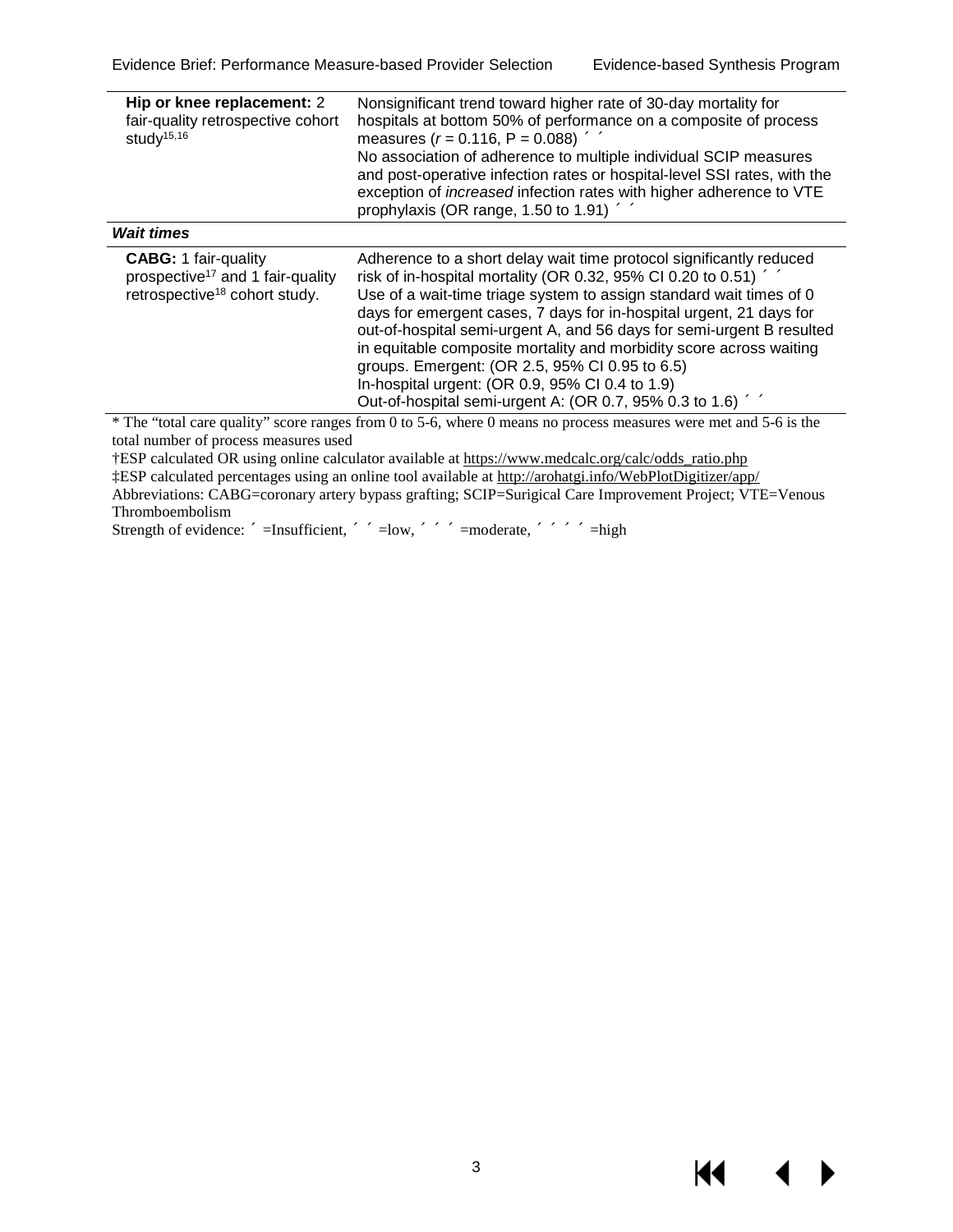Кŧ

## <span id="page-7-0"></span>**EVIDENCE BRIEF**

### <span id="page-7-1"></span>**INTRODUCTION**

### <span id="page-7-2"></span>**PURPOSE**

The ESP Coordinating Center (ESP CC) is responding to a request from the Office of Community Care for an evidence brief on the use of performance measures for selecting community cardiac and orthopedic surgical providers for the Veterans Choice Program. Findings from this evidence brief will be used to inform development of value-based community care purchasing pilots.

### <span id="page-7-3"></span>**BACKGROUND**

In 2014, after reports of long waiting times for VA clinical services, $19$  Congress passed the Veterans Access, Choice, and Accountability Act (VACCA), which expanded the criteria through which Veterans can access civilian providers.<sup>[20](#page-33-3)</sup> VACCA mandated the VHA to implement a new national program within 90 days that allowed Veterans to pursue care from a third-party administrator's (TPA) network provider in their community when VHA medical facilities have long wait times or when geographic accessibility is excessively burdensome (Veterans Choice Program or "Choice"). Important aspects of VACCA are that community providers must (1) "maintain the same or similar credentials and licenses as VA providers", and (2) enter agreements with VA to furnish care rather than an open market or 'voucher-based' system.

Implementation of a new national program is a complex process, and Choice's aggressive implementation timeline created challenges. Community provider network inadequacy was among a number of specific challenges identified by the VA Office of Inspector General review of the first 11 months of Choice implementation (November 1, 2014 through September 30,  $2015$ .<sup>[21](#page-33-4)</sup> The VHA is planning to replace and expand existing community care networks to improve the quality of care for some services, such as general and vascular surgeries<sup>22</sup> and Percutaneous Coronary Intervention (PCI).<sup>23</sup> Possible minimum requirements for Choice providers might include acceptable performance on national rankings, compatible operational infrastructure (*eg*, billing systems that can process bundled payments), and ability to comply with an agreed-upon wait time threshold. In addition to such requirements, the Office of Community Care is considering using performance measures to select and monitor community providers[.24](#page-33-7) Initial pilots are targeting orthopedic and cardiac surgery because they are frequently performed and relatively standardized.

#### <span id="page-7-4"></span>**Health Care Quality and Purpose of Performance Measurement**

A challenge in performance measurement is the variation in how quality is defined.[25](#page-33-8) The Institute of Medicine (IOM) defines quality of care as "the degree to which health services for individuals increase the likelihood of desired health outcomes and are consistent with current professional knowledge."[26](#page-33-9) Health care quality is a complex concept that encompasses clinical processes and health outcomes<sup>27</sup> which are susceptible to influence by provider, system, social, socioeconomic, and patient risk factors and adherence to care.<sup>28</sup> Performance measurement, a critical tool for quality improvement, is "the regular collection of data to assess whether the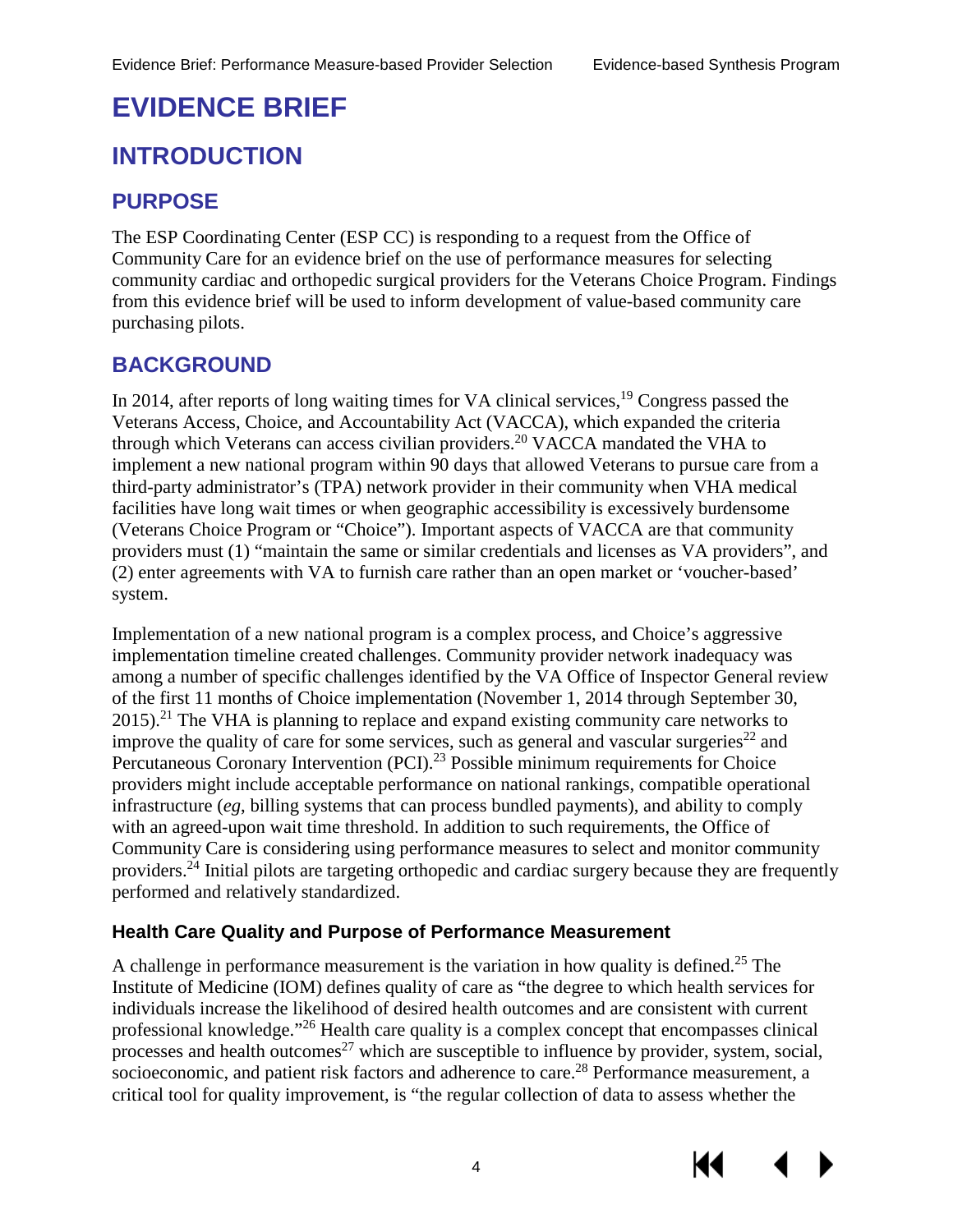correct processes are being performed and desired results are being achieved."<sup>29</sup> As part of a quality improvement system, performance measures are used to characterize variation in quality across providers and facilities, identify substandard care, and monitor improvements in the context of quality improvement efforts.<sup>15</sup> To better align quality with patients' values, arguments have been made to focus performance assessment on survival beyond [30](#page-33-13) days<sup>30</sup> and/or the subset of preventable deaths that could have been avoided if optimal care had been delivered.<sup>1[,31](#page-33-14)</sup>

#### <span id="page-8-0"></span>**Proliferation of Performance Measures and Variation in Their Use**

There is no gold standard for performance measurement, $32$  and development of performance measures has proliferated over the past 2 decades. Different organizations use different sets of measures (supplemental materials Appendix A). National Quality Forum (NQF), Surgical Care Improvement Project (SCIP), American College of Surgeons' National Surgical Quality Improvement Program (ACS NSQIP), and the VA Surgical Quality Improvement Program (VASQIP) have developed and maintain various measure sets. The number of measures ranges from 15 in SCIP<sup>33</sup> to 135 in NSQIP.<sup>34</sup> Most measures sets are developed by expert consensus, although the VASQIP was developed by the National VA Surgical Risk Study (NVASRS) from 1991-1993.[35](#page-34-0) Performance measure sets most often include both process and outcome measures. Common individual process measures include receipt and timing of prophylactic antibiotic, and common outcome measures include 30-day mortality and 30-day readmissions. Composite performance measures have also been created to broadly encapsulate the overall quality of care by combining information from multiple individual outcome and process performance measures into a single, comprehensive, multidimensional measure[.36](#page-34-1) 

To evaluate the quality of surgery services within VA, the National Surgery Office evaluates allcause 30-day unadjusted mortality and risk-adjusted observed-to-expected (O/E) ratios for 30 day mortality and morbidity for VASQIP-assessed procedures. Expected figures are calculated using VASQIP models that consider the patient populations' associated risk factors. Surgical care delivery is evaluated by case review and site visit for any program whose outcomes deviate with statistical significance from national program  $O/E$  ratios.<sup>2</sup> Other organizations base their evaluation of surgical quality on other measures. For example, the Society of Thoracic Surgeons  $(STS)^{37-39}$  evaluates quality of cardiac surgery using risk-adjusted mortality, risk-adjusted morbidity, optimal surgical techniques, and NQF recommended medications[.40](#page-34-3) Consumer Reports publishes rankings based on these STS measures. Hospital Compare, from the Centers for Medicare & Medicaid (CMS), reports results from the American College of Surgeons' National Surgery Quality Improvement Program (ACS-NSQIP), which, like VASQIP, relies on review of medical records rather than on insurance claims.<sup>41</sup> US News & World Report rankings, which are developed by RTI International, uses the 3M Health Information Systems Medicare Severity Grouper, reputational surveys, and hospital indicators such as staffing ratios and surgical volume to rate surgery centers.<sup>42</sup>

#### <span id="page-8-1"></span>**Use of Performance Measures for Competency Assessment**

Performance measures were originally designed for various internal uses, such as to monitor and improve quality and efficiency. In this context, it is sufficient to subjectively view performance measures as relevant indicators of health care quality. Performance measures have been adapted for use in external competency assessment and to reduce payment and contracting opportunities for poor performers.<sup>[43,](#page-34-6)[44](#page-34-7)</sup> For example, CMS's Hospital Readmissions Reduction Program (HRRP) uses Excess Readmission Ratios (ERRs) to determine hospitals' reimbursement levels

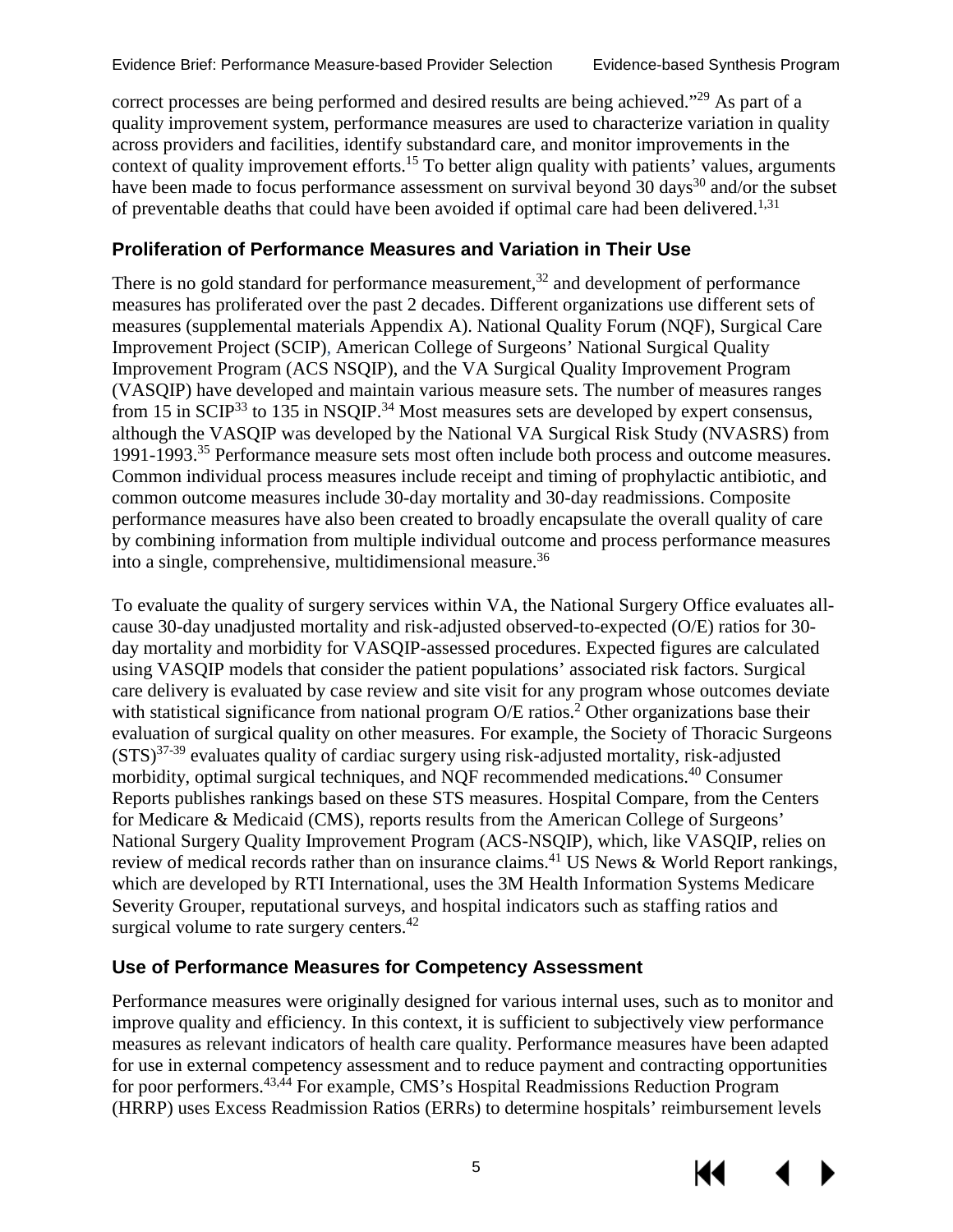for Coronary Artery Bypass Graft (CABG) and elective primary Total Hip and/or Total Knee Arthroplasty (THA/TKA).<sup>45</sup> A 2014 RAND Corporation research report found that value-based purchasing programs (*eg,* pay-for-performance, accountable care organizations, bundled payments) typically determine reimbursement based on measures of clinical process and intermediate outcomes, patient safety measures, utilization, patient experience, and, to a more limited degree, outcomes and structural elements.<sup>[46](#page-34-9)</sup> Because the use of performance measures in these ways has potential financial consequences for providers, it is important that the measures that are used can be applied consistently, reliably, and equitably; are feasible to collect in community practice settings; and are valid quality indicators – that is, have been shown to be predictive of or associated with health outcomes.

#### <span id="page-9-0"></span>**How to Choose Performance Measures for Selective Contracting**

With the proliferation of performance measures, it is important to have a framework for deciding (1) which measures to use to select and monitor community providers, and (2) how to use them. One clear principle is to use a small set of measures that focuses on the highest-priority clinical goals[.47](#page-34-10) After a period of time in which the number of new performance measures adopted by the VA and non-VA organizations grew, we have begun to reduce the number and focus on the most important measures.<sup>[48](#page-34-11)</sup> Secondly, use valid measures – measures that directly measure or have been proven to be strong indicators of health outcomes. Applying these principles may reduce feelings of measurement overload and measurement irrelevance. A third principle is to apply measures judiciously, rather than formulaically. This means adjusting for factors outside the hospital's control, such as social and economic conditions.<sup>[43,](#page-34-6)[49,](#page-34-12)[50](#page-34-13)</sup> More detailed criteria for equitable performance measurement have been proposed. Equitable performance measures should: (1) have established standards for satisfactory performance, (2) be collected in a standardized and reliable way, (3) be applicable to a group of patients of sufficient size to provide reliable estimates for individual physicians, (4) be adjusted for confounding patient factors, (5) be attributable to individual physicians, (6) be feasible to collect, (7) be representative of the activities of the specialty, and (8) have minimal unintended consequences[.15](#page-32-10)[,25](#page-33-8)[,44](#page-34-7)[,51](#page-35-0)

However, several information gaps make it difficult to adapt performance measurement to the purposes of selecting and monitoring community providers. Although there are a large number of measures meant as indirect indicators of health outcomes (*eg*, readmissions, process measures, *etc*), there is uncertainty about their actual association with health outcomes (*eg*, mortality, quality of life, or function). For example, although a 1997 review by Ashton et al found 31-day readmission to be a valid indicator of quality of care based on its association with process of care measures, it did not evaluate association with patient-centered outcomes.<sup>52</sup> Also, although there is general agreement that in order to fairly compare hospital performance based on health outcomes, measures must be risk-adjusted based on patient-level factors to account for differences in case mix, further development may be needed to improve their ability to not discriminate against high-risk patients and to answer questions about whether and how to adjust for broader social and environmental factors.<sup>[27,](#page-33-10)53-56</sup> Finally, although performance measurement has been key in increasing utilization of evidence-based practices, concern has been expressed that it has created an array of unintended consequences including overtreatment, diminished attention to patient needs and preferences, providers' feelings of loss of autonomy, and gaming. However, recent systematic reviews have found that few studies have evaluated unintended effects at least in the context of value-based payment implementations.  $46,57$  $46,57$ 

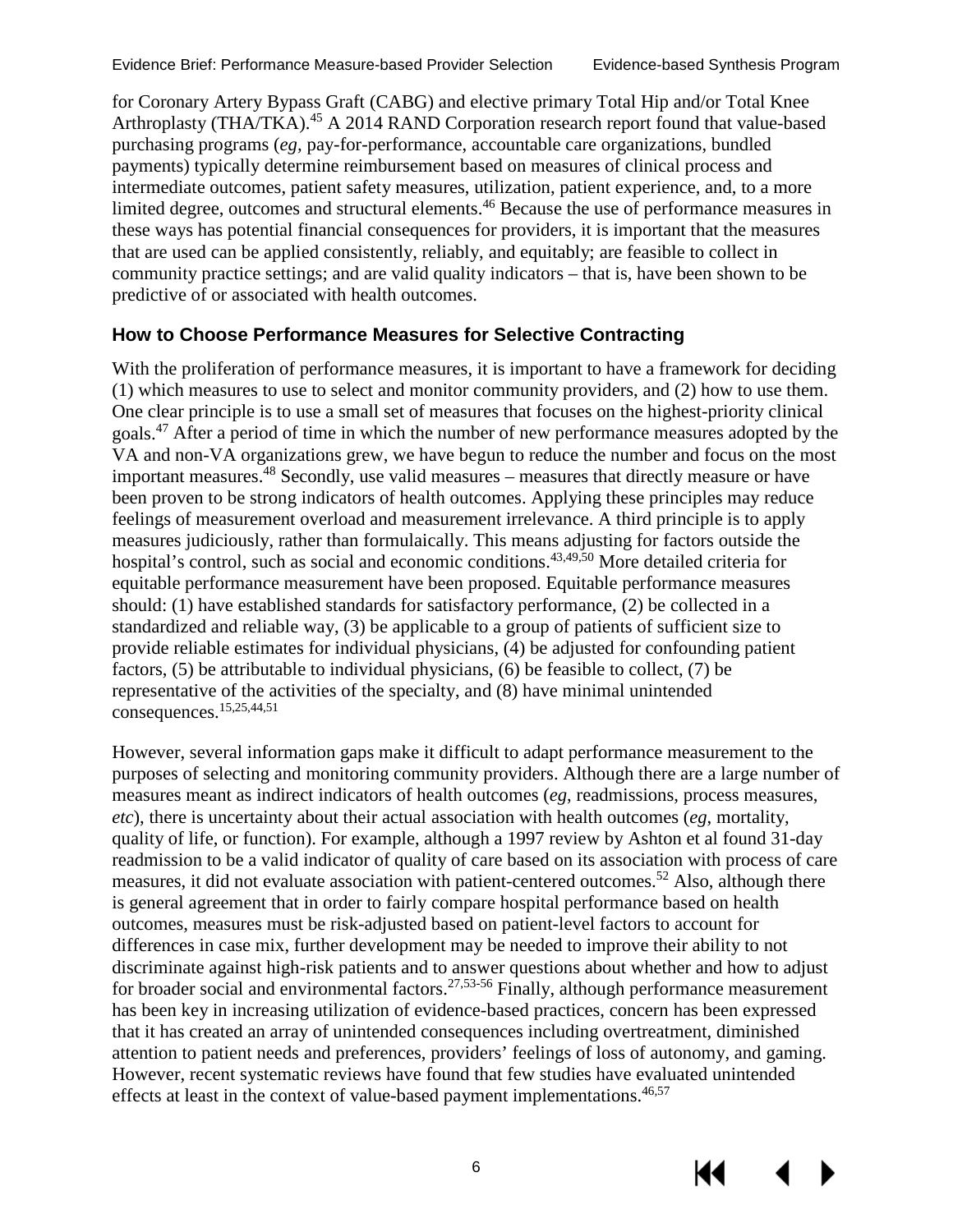The goal of this rapid evidence brief is to determine whether certain performance measures meant as indirect indicators of health outcomes are associated with actual health outcomes and evaluate their measurement burden, and their potential unintended consequences.

### <span id="page-10-0"></span>**SCOPE/ANALYTIC FRAMEWORK**

The underlying logic that guided our review is that the impact of using performance measures as criteria for selecting providers depends on whether the measures are indicative of lower complication and readmission rates, improved long-term survival and quality of life, and have acceptable measurement burden and unintended effects. The analytic framework (Figure 1) visually depicts this logic. The Key Questions and Inclusion Criteria define our specific focus within this framework.

#### <span id="page-10-1"></span>**Figure 1: Analytic Framework**



*Key Question 1:* When used as criteria for selecting providers, are certain performance measures valid indicators of surgical quality?

- a) Is satisfactory performance on certain process standards associated with improved complications, lower readmissions, early survival, and long-term outcomes?
- b) Are reduced readmission rates associated with improved early survival and long-term outcomes?
- c) Is improved early survival associated with improved long-term outcomes?

*Key Question 2:* What is the comparative measurement burden of different performance measures?

*Key Question 3:* What are the unintended effects of using performance measures for selective contracting of community providers?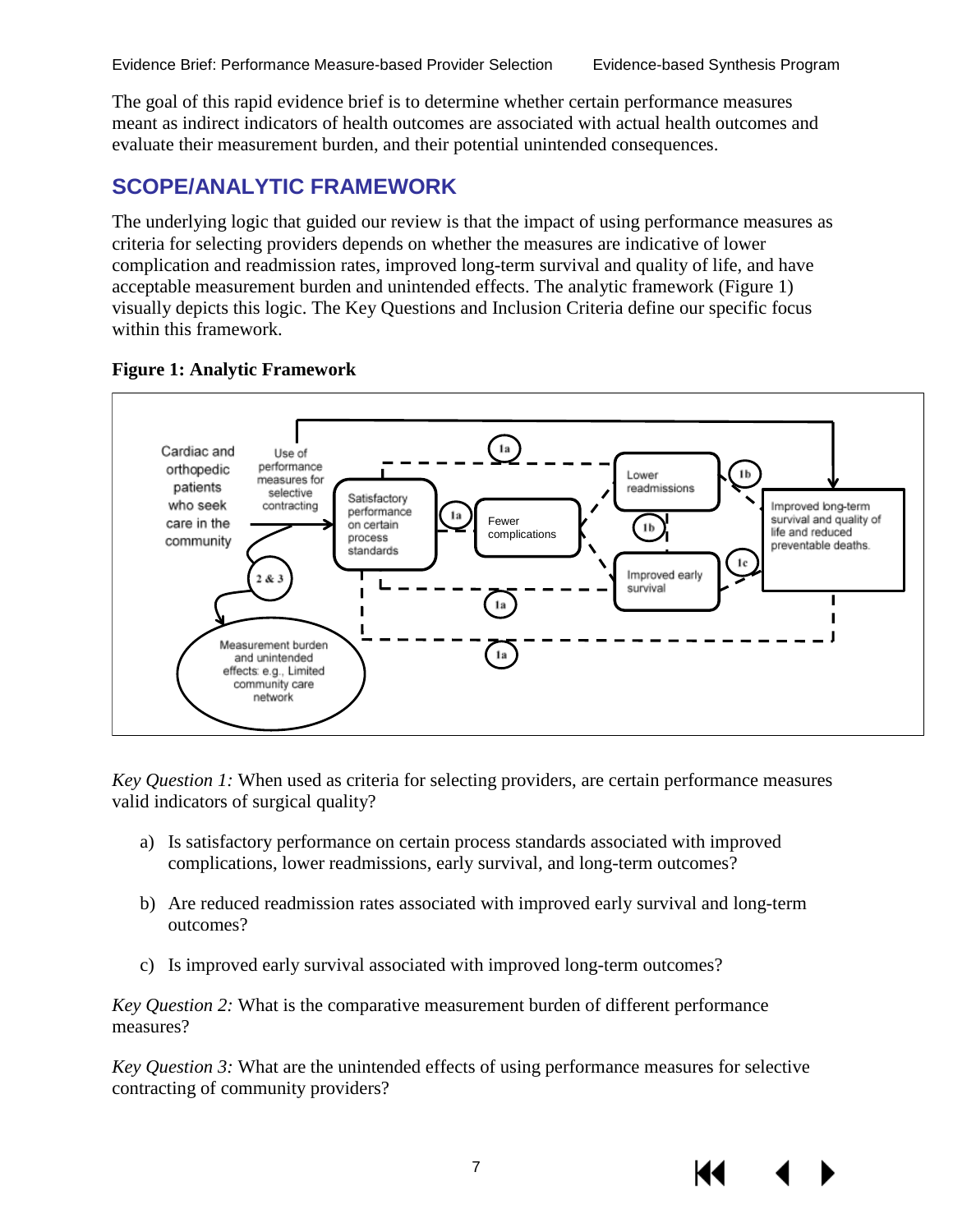#### <span id="page-11-0"></span>**ELIGIBILITY CRITERIA**

The ESP included studies that met the following criteria:

- **Surgical services:** Orthopedic and cardiac surgery services. We prioritized nonć, emergent total hip replacement, total knee replacement, and coronary artery bypass surgeries (CABG) as those are the most common VASQIP-assessed procedures.
- $\mathcal{L}^{\text{max}}$ **Health outcome performance measures:** Early readmission rates, mortality rates
- **Process performance measures:** Post-operative plan of continuing care (*eg*,  $\mathbf{r}$ rehabilitation plan), wait times, adherence to surgical standards (*eg*, guideline compliance, infection-related outcome sets (*eg*, SCIP))
- **Measurement burden:** IT environment characteristics (*eg*, automated methods for ä, collecting and auditing data, certification, interoperability), public reporting, audit and feedback, and electronic decision-support tools, chart review
- **Unintended effects**: Gaming, risk-based patient selection, appropriateness of care,  $\mathcal{L}^{\pm}$ changes in disparities, spillover effects, et cetera
- **Timing**: Any study follow-up durations  $\mathbf{r}^{\prime}$
- **Setting**: Any  $\blacksquare$
- **Study design**: Any, but may prioritize to accommodate timeline using a best- $\mathbf{L}$ evidence approach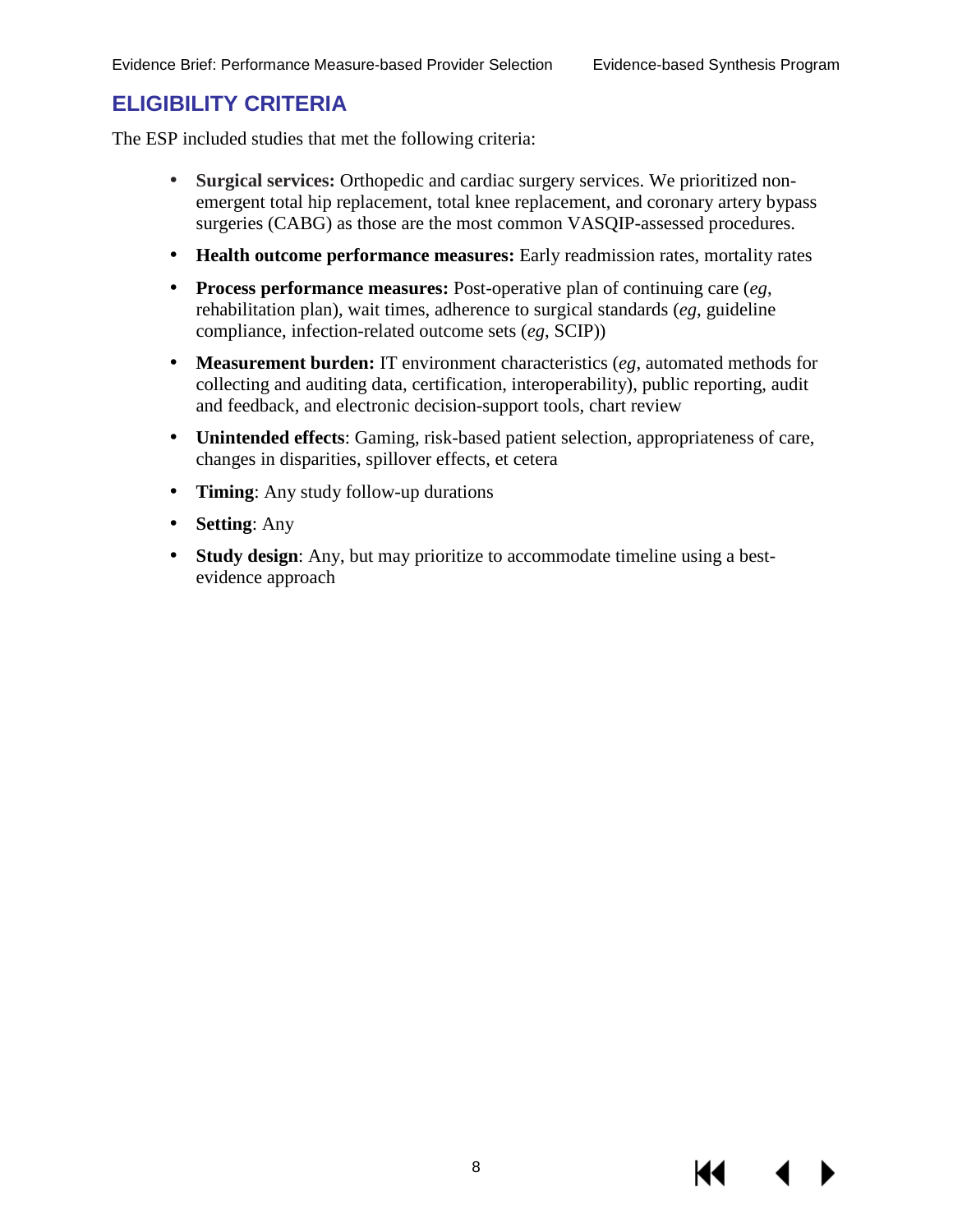### <span id="page-12-0"></span>**METHODS**

To identify articles relevant to the key questions, our research librarian searched MEDLINE®, CINAHL, CCRT, CDSR, and NHS Economic Evaluation up to 06/19/2017 using terms for quality indicators, cardiac or orthopedic surgery, and specific measures of interest (see Appendix B in the supplemental materials for complete search strategies). Additional citations were identified from hand-searching reference lists and consultation with content experts. We limited the search to published and indexed articles involving human subjects available in the English language. Study selection was based on the eligibility criteria described above. Titles, abstracts, and full texts were reviewed by one investigator and checked by another. All disagreements were resolved by consensus.

We used predefined criteria to rate the internal validity of all controlled cohort studies.<sup>[58](#page-35-4)</sup> We abstracted data on setting, population, measurement methods, and results from all controlled cohort studies using a standardized form. All data abstraction and internal validity ratings were first completed by one reviewer and then checked by another. All disagreements were resolved by consensus.

We informally graded the strength of the evidence based on the AHRQ Methods Guide for Comparative Effectiveness Reviews, by considering risk of bias (includes study design and aggregate quality), consistency, directness, and precision of the evidence.<sup>[59](#page-35-5)</sup> Ratings typically range from high to insufficient, reflecting our confidence that the evidence reflects the true effect. For this review, we applied the following general algorithm: evidence comprised primarily of uncontrolled case series or retrospective cohort studies with high risk of bias received ratings of 'insufficient'; evidence consisting of a single retrospective good-quality study received a rating of 'low strength'; and evidence consisting of multiple retrospective and/or prospective, consistent, precise, fair-to-good quality studies received a rating of 'moderate strength'. We found no 'high-strength' evidence, but this generally would have been comprised of multiple, prospective, good-quality, precise cohort studies. We synthesized the evidence qualitatively, as meta-analysis was not suitable due to limited data or heterogeneity.

A draft version of this report was reviewed by technical experts selected to represent relevant specialties including surgery, value-based purchasing, and systematic review methodology. Their comments and our responses are available in Appendix E in the supplemental materials.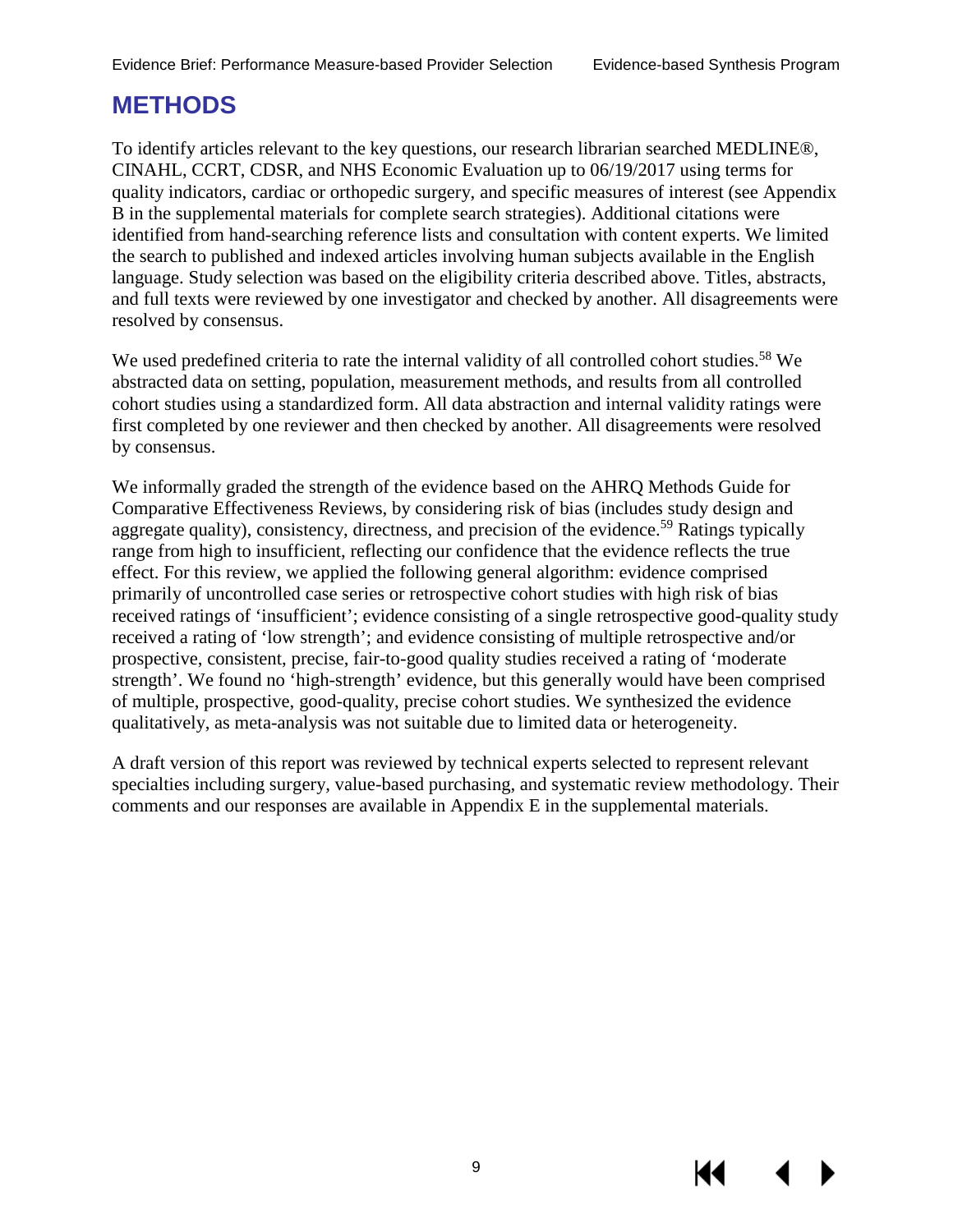### <span id="page-13-0"></span>**RESULTS**

### <span id="page-13-1"></span>**LITERATURE FLOW**

The literature flow diagram (Figure 2) summarizes the results of the search and study selection processes.

#### <span id="page-13-2"></span>**Figure 2: Literature Flowchart**



Searches resulted in 3,519 unique potentially relevant articles. Overall, we included 38 studies: 6 systematic reviews<sup>[60-65](#page-35-6)</sup> one randomized controlled trial,<sup>66</sup> and 31 observational studies.<sup>1-12,[14-18](#page-32-9)[,67-](#page-36-1)</sup>  $80$  Only 4 of the observational studies were prospective cohorts,  $8,14,17,66$  $8,14,17,66$  $8,14,17,66$  $8,14,17,66$  with the rest being retrospective. Eleven studies addressed adherence to a surgical standard,<sup>10-12,[14-16](#page-32-9)[,68](#page-36-2)[,71](#page-36-3)[,72](#page-36-4)[,74](#page-36-5),76</sup> 7 addressed readmission,<sup>3-9</sup> [18](#page-33-1) addressed wait times,<sup>17,18[,60-67,](#page-35-6)[69,](#page-36-7)[70,](#page-36-8)[73,](#page-36-9)[75,](#page-36-10)[77,](#page-36-11)79-81</sup> and 2 addressed mortality[.1](#page-32-1)[,2](#page-32-2) Detailed reasons for study exclusion are provided in Appendix C in the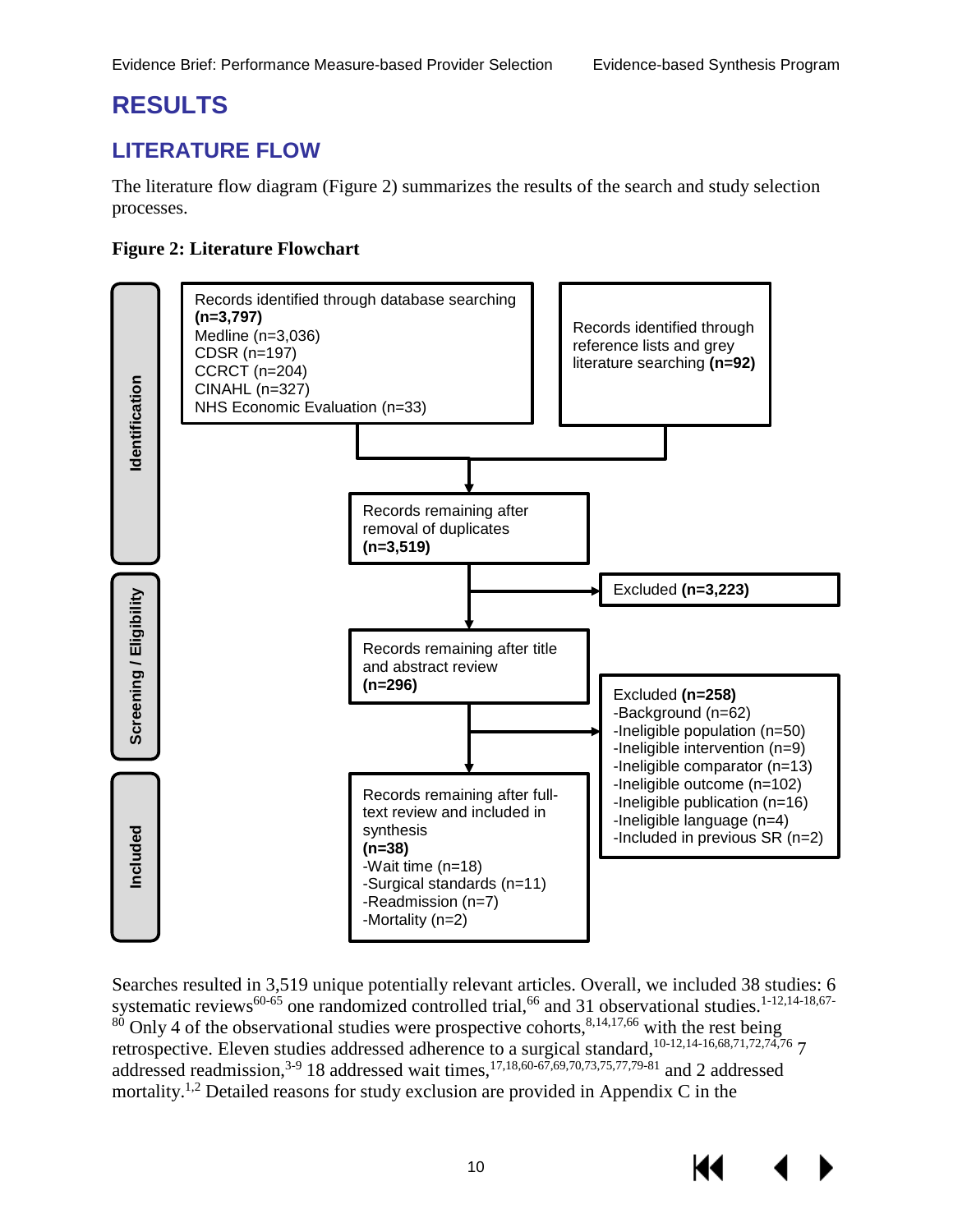supplemental materials. More than half of the studies were multicenter (66%) and within the US (53%), but only 44% used data collected in the last decade. Median sample size was 2,218 (range 47 to 2,121,215). Of the studies we formally quality assessed, most were good<sup>2-4,[7-12,](#page-32-5)72</sup> or fair quality.[1,](#page-32-1)[5,](#page-32-13)[6,](#page-32-14)[14-18](#page-32-9) We rated 4 studies as poor quality for lack of adjustment for potential confounders, lack of information on missing data, and/or potential risk of selection bias.<sup>68[,71](#page-36-3)[,74,](#page-36-5)[76](#page-36-6)</sup> Sixteen studies had high levels of adjustment for patient-, procedure-, and provider-level factors,<sup>2-5,[7-12](#page-32-5)[,14](#page-32-9)[,16](#page-32-11)[,18](#page-33-1)[,66](#page-36-0)[,72](#page-36-4)[,81](#page-37-0)</sup> while 7 studies adjusted for patient-level factors only,<sup>1,6[,1](#page-32-1)5,17[,6](#page-32-14)7[,74](#page-36-5),76</sup> and 2 studies did not adjust for any confounding factors.<sup>68,71</sup> We did not formally assess the quality of the systematic reviews or 7 studies in orthopedic fracture populations, $69,70,73,75,77,79,80$  $69,70,73,75,77,79,80$  $69,70,73,75,77,79,80$  $69,70,73,75,77,79,80$  $69,70,73,75,77,79,80$  $69,70,73,75,77,79,80$  $69,70,73,75,77,79,80$  as these emergency populations were of less direct relevance to this review (full details of data abstraction and quality assessment in Appendix D in the supplemental materials).

#### <span id="page-14-0"></span>**KEY QUESTION 1A: Is satisfactory performance on certain process standards associated with improved complications, lower readmissions, early survival, and long-term outcomes?**

#### <span id="page-14-1"></span>**Wait Time**

<span id="page-14-2"></span>Adherence to standardized CABG wait time protocols shows a decrease in the likelihood of mortality.<sup>17,18</sup> We found no studies on wait times for total knee replacements or total hip replacements. For emergent hip fracture repair in the elderly, delays beyond 24-48 hours are associated with increased mortality and complications, but this evidence likely has limited applicability to the non-emergent, elective surgery populations of greatest interest in this review.

#### *Cardiac Surgery*

Delays exceeding British Columbia provincial wait list guidelines (6 weeks for semiurgent and 12 weeks for nonurgent) were associated with increased probability of in-hospital death based on findings from a large, nationally representative retrospective cohort studiy in a cardiac surgery population awaiting CABG (Table 1).<sup>18</sup> This study evaluated the association of adherence to 2 separate established wait time guidelines – British Columbia provincial and the stricter Canadian Cardiac Society (CCS) (2 weeks for semiurgent and 6 weeks for nonurgent) – and in-hospital mortality by comparing outcomes across 3 categories of delays: short (within CCS timeframes), prolonged (longer than CCS but within provincial targets), and excessive (longer than both guidelines). Adherence to at least the provincial guidelines could potentially decrease risk of inhospital mortality, as the short CCS timeframes had a protective effect compared with nonadherence with both guidelines, but not compared to the provincial guideline adherence. The validity of adherence to a strict wait time protocol as an indicator of quality of care is also supported by the finding that use of a wait-time triage system to assign standard wait times of 0 days for emergent cases, 7 days for in-hospital urgent, 21 days for out-of-hospital semi-urgent A, and 56 days for semi-urgent B resulted in equitable mortality and morbidity across waiting groups.[17](#page-33-0) Although the supporting study likely had limited statistical power and applicability because it focused on a small sample of patients with left main coronary artery disease from a single hospital in Halifax, its approach to evaluating the safety of using a standardized triage system for determining CABG wait times is an important mechanism for evaluating the validity of wait time protocols as quality indicators[.17](#page-33-0) No studies reported on readmission, complication or other outcomes of interest. Both studies $17,18$  $17,18$  adjusted for patient, clinical, and surgical factors (see appendix D), but were conducted outside the US, so their applicability to the US health care system is limited.

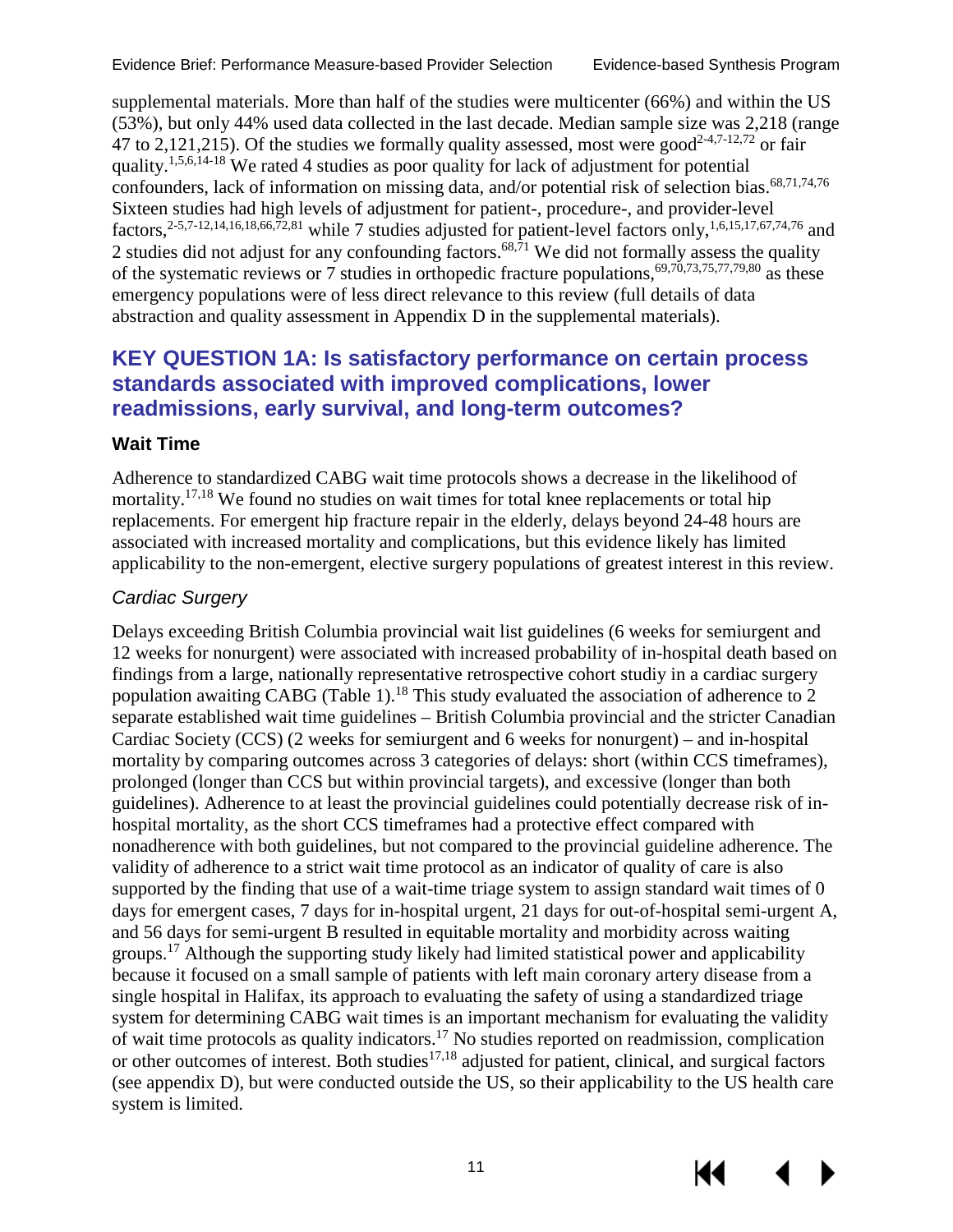| Author, Year<br>N         | <b>Setting</b>                                                        | <b>Population</b>                                | <b>Mortality</b>                                                          |
|---------------------------|-----------------------------------------------------------------------|--------------------------------------------------|---------------------------------------------------------------------------|
| Légaré 2005 <sup>17</sup> | 1 hospital in Halifax,<br>Nova Scotia                                 | CABG among patients<br>with stenosis of the left | Composite measure* including in-<br>hospital mortality rate for:          |
| $N = 561$                 | 1999-2003                                                             | main coronary artery                             | Wait longer than standard waiting<br>time OR 0.7 (95% CI 0.4 to 1.2)      |
|                           |                                                                       |                                                  | Queue assignment compared to<br>out-of-hospital semi-urgent B for         |
|                           |                                                                       |                                                  | composite score:<br>Emergent OR 2.5 (95% CI 0.95 to<br>6.5)               |
|                           |                                                                       |                                                  | In-house urgent OR 0.9 (95% CI<br>$0.4$ to $1.9$ )                        |
|                           |                                                                       |                                                  | Out-of-hospital semi-urgent A OR<br>0.7 (95% CI 0.3 to 1.6)               |
| Sobolev<br>201218         | 4 cardiac centers in<br>British Columbia,<br>population-based patient | <b>CABG</b>                                      | In-hospital mortality rate for:<br>Excessive delay OR 1.00<br>(Reference) |
| $N = 9,593$               | registry<br>1992-2006                                                 |                                                  | Prolonged delay OR 0.78 (95% CI<br>0.38 to 1.63)                          |
|                           |                                                                       |                                                  | Short delay OR 0.32 (95% CI 0.20<br>to 0.51)                              |

| <b>Table 1. Cardiovascular Surgery Wait Times and Patient Outcomes</b> |  |  |
|------------------------------------------------------------------------|--|--|
|                                                                        |  |  |

\*Comprised in-hospital death from any cause, mechanical ventilation for more than 24 hours postoperatively, and postoperative length of hospital stay of more 9 days

Abbreviations: CABG=Coronary Artery Bypass Grafting; OR=Odds Ratio

#### *Emergent Fracture Repair*

Early surgery (usually within 24-48 hours) was associated with reduced mortality (OR 0.74, 95% CI 0.67 to 0.81) in elderly patients with hip fractures needing emergent repair according on the best evidence from a 2012 good-quality systematic review of 35 studies.<sup>62</sup> However, it is important to note that adjusted and unadjusted data were combined, and the cut-off time for wait time and mortality varied by study. When stratified by cut-off time for surgical delay (<12, <24, <48, <96 hours), results showed a significant association between wait time and mortality for wait times within 24-48 hours, but no association betweeen other cut-off times. Among systematic reviews that looked at complications in this population, $61,64,65$  $61,64,65$  $61,64,65$  the most recent goodquality systematic review<sup>65</sup> found early surgery (within 24-48 hours) to be associated with decreased rates of pneumonia (RR 0.59; 95% CI 0.37 to 0.93; 2 studies; N=2793) and pressure sores (RR 0.48; 95% CI 0.34 to 0.69; 3 studies; N=3023), but not deep vein thrombosis (RR 0.97; 95% CI 0.56 to 1.68; 2 studies; N=4679) or pulmonary embolism (RR 0.66; 95% CI 0.17 to 2.58; 2 studies; N=2822). The study authors caution that their confidence in the finding is limited because the included primary studies did not adjust for potential confounding factors.<sup>65</sup>

Findings from subsequently published primary literature neither confirm nor refute these findings due to their serious methodological limitations or use of a prolonged follow-up period.[67,](#page-36-1)[75,](#page-36-10)[81](#page-37-0) Wait times exceeding 24 hours were not associated with 1-year mortality in a sample of 567 people admitted to a single orthogeriatric unit in Oslo.<sup>67</sup> This study was underpowered to find a difference; post-hoc power for the study was 42.2% and revealed that a future study to would require 1,249 patients to reach adequate power.<sup>82</sup> In a sample of 828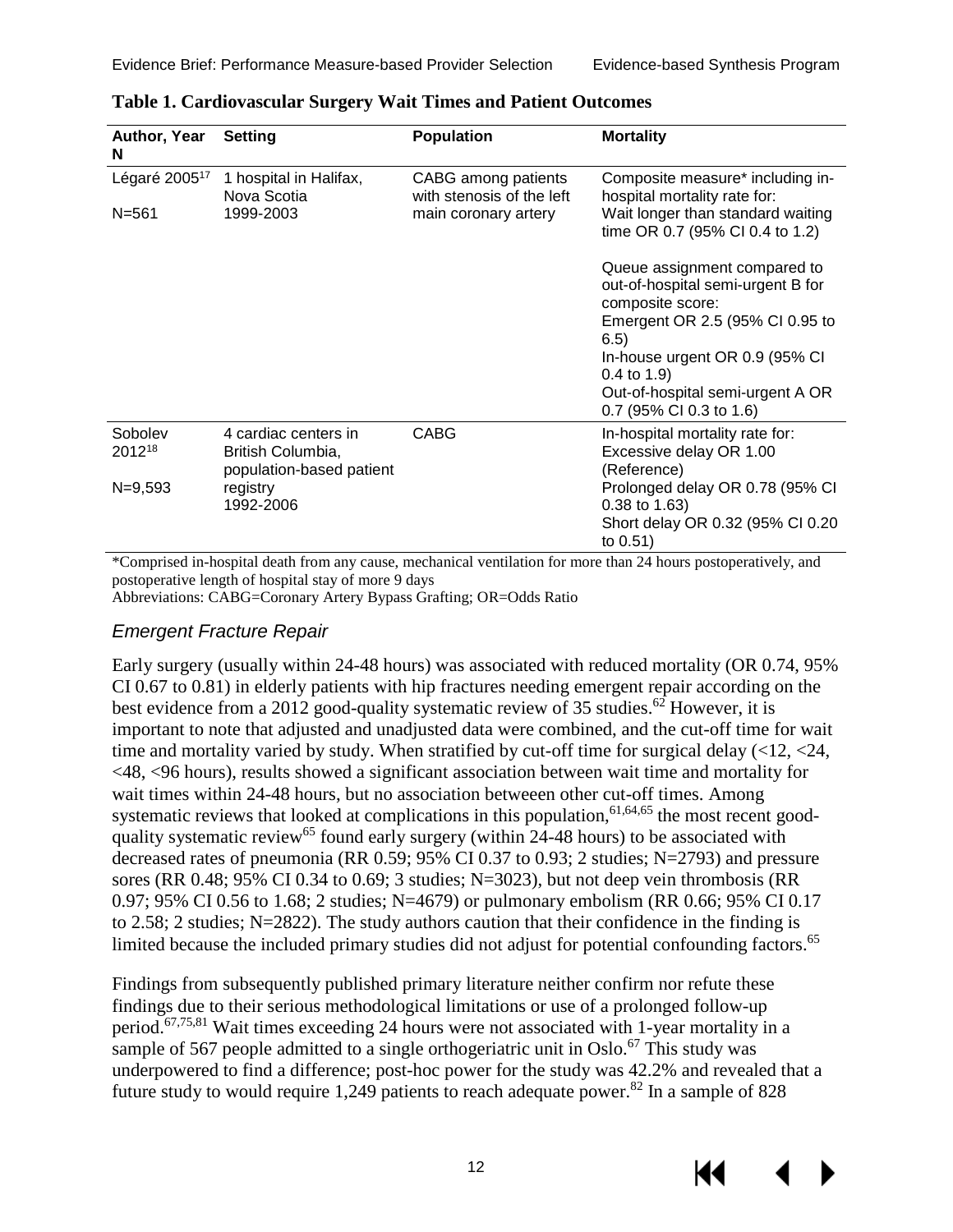patients in Italy, wait times exceeding 48 hours were not associated with 2-year mortality.<sup>75</sup> A strength of this study was its adjustment for comorbidities. But it is unclear how comparable findings from a 2-year follow-up period are to the most recent systematic review<sup>62</sup> in which the mean follow-up period was unspecified, but most likely shorter. Finally, the most recent study<sup>81</sup> found no association between wait time and mortality in the elderly hip fracture population. However, we have limted confidence in its findings due to the lack of adjustment for any potential confounders and small sample size.

In hip fracture repair populations not restricted to the elderly, one good-quality systematic review found that the majority of studies (14/24) that adequately controlled for confounding did not find a correlation between wait time and mortality, but found that delays increased risk of complications[.60](#page-35-6) Results were consistent regardless of variation in adjustment, cut-off time for wait time, and cut-off time for mortality. Among 4 subsequently published primary studies,  $66,70,73,77$  $66,70,73,77$  $66,70,73,77$  $66,70,73,77$  results from the single study<sup>77</sup> that adequately controlled for potential confounding (adjusted for age, gender, race, comorbidity burden, insurance status, day of admission, hospital size, teaching status, and region) were consistent with and strengthen the findings of the systematic review (Table 2).

In patients undergoing emergent ankle fracture repair, delayed surgery (>24 hours, up to 14 days) significantly increased risk of wound complications in 6 of 11 studies.<sup>63,79</sup> Although we did not formally rate the quality of these studies in this lower-priority population, the strength of evidence is likely very low because they were small – sample sizes < 100 – and did not control for potential confounding. $63,79$ 

In patients with multiple fractures, one retrospective cohort of 1005 patients at a single Level 1 trauma center provides low-strength evidence that performing fixation of unstable axial fractures within 24 hours of the trauma significantly reduced risk of complications.<sup>80</sup> The applicability of this evidence to the non-emergent surgeries of interest is likely low.

| Author, Year<br>N          | Population/<br><b>Setting</b>    | <b>Mortality</b>                                                                | <b>Complications/Readmissions</b> |
|----------------------------|----------------------------------|---------------------------------------------------------------------------------|-----------------------------------|
| Hip fracture (elderly)     |                                  |                                                                                 |                                   |
| Holvik 2010 <sup>67</sup>  | Oslo, Norway<br>2007-2008        | 1-year all-cause mortality rate for <24<br>hours $vs > 24$ hours                | NR.                               |
| $N = 567$                  |                                  | RR= 0.48 (95% CI 0.21 to 1.10)                                                  |                                   |
| Karademir<br>201581        | Istanbul,<br>Turkey<br>Timeframe | 1-year all-cause mortality rate for $< 5$<br>days vs >5 days<br>$P = 0.5$       | NR.                               |
| $N = 115$                  | NR.                              |                                                                                 |                                   |
| Meessen.<br>201475         | Varese, Italy<br>2009            | 2y all-cause mortality rate for <48h vs<br>>48h*:<br>(data not reported) P>0.05 | NR.                               |
| $N = 828$                  |                                  |                                                                                 |                                   |
| Hip fracture (non-elderly) |                                  |                                                                                 |                                   |
| Clague, 2002 <sup>69</sup> | 1 UK hospital,<br>1996-1999      | In-hospital mortality rate for <24h vs<br>>24h                                  | NR.                               |
| $N = 462$                  |                                  | (data not reported) P>0.05                                                      |                                   |
|                            |                                  |                                                                                 |                                   |

#### <span id="page-16-0"></span>**Table 2. Wait Time and Patient Outcomes in Orthopedic Surgery (Studies not captured in systematic reviews)**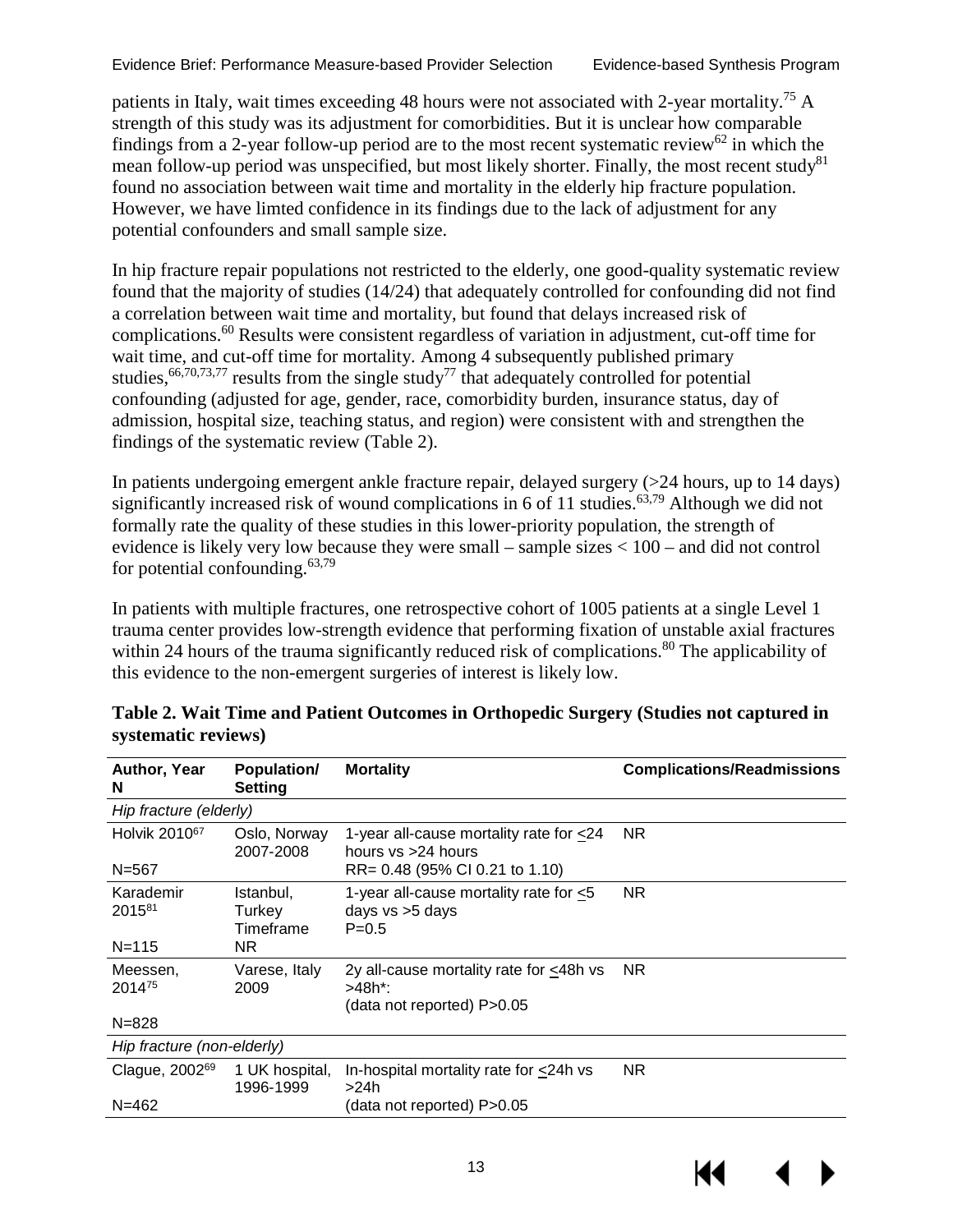|                          |                                            | 90d mortality rate for <24h vs >24h<br>(data not reported) P>0.05                                                                                                                                       |                                                                                                                             |
|--------------------------|--------------------------------------------|---------------------------------------------------------------------------------------------------------------------------------------------------------------------------------------------------------|-----------------------------------------------------------------------------------------------------------------------------|
| Griffiths, 201370        | 1 UK hospital                              | 30d mortality rate for <72h vs >72h<br>(data not reported) P=0.2                                                                                                                                        | 30d complication rate for <72h<br>vs > 72h                                                                                  |
| $N = 60$                 |                                            |                                                                                                                                                                                                         | (Data not reported) P=0.008                                                                                                 |
| Lund, 2014 <sup>73</sup> | Danish<br>National                         | 1-year all-cause mortality rate<br>0-12h: HR 1.00 (reference)                                                                                                                                           | NR.                                                                                                                         |
| $N=6,143$                | Registry of<br><b>Patients</b>             | 12-24h: HR 0.89 (95% CI 0.78 to 1.01)<br>24-48h: HR 1.03 (95% CI 0.91 to 1.17)<br>48-72h: HR 1.02 (95% CI 0.84 to 1.24)<br>72-96h: HR 1.10 (95% CI 0.83 to 1.44)<br>>96h: HR 1.05 (95% CI 0.81 to 1.36) |                                                                                                                             |
| Lurati-Buse<br>201466    | 2 hospitals in<br>Canada and 1<br>in India | 30-day mortality rate for accelerated<br>care (shorter wait time) and standard<br>care (longer wait time)                                                                                               | NR.                                                                                                                         |
| $N = 60$                 | 2011-2012                                  | OR 0.22 (95% CI 0.02 to 2.14)**                                                                                                                                                                         |                                                                                                                             |
| Ryan, 201577             | US.<br>National                            | In-hospital mortality rate*<br>0-day: OR 1 (reference)                                                                                                                                                  | In-hospital complication rate*<br>0-day: OR 1 (reference)                                                                   |
| N=2,121,215              | inpatient<br>sample<br>2000-2009           | 1-day: OR 1.02 (95% CI 0.96-1.09)<br>2-day: OR 1.14 (95% CI 1.06-1.23)<br>>3-days: OR 1.34 (95% CI 1.23-1.46)                                                                                           | 1-day: OR 1.09 (95% Cl 1.06-<br>1.12)<br>2-day: OR 1.33 (95% Cl 1.29-<br>1.39)<br>>3-days: OR 2.08 (95% CI<br>$2.00 - 2.16$ |

Abbreviations: OR odds ratio; HR=hazard ratio; RR=relative risk; h=hours; y=year; NR=not reported \*=adjusted for confounding variables; \*\*ESP-calculated

#### <span id="page-17-0"></span>**Surgical Standards**

Low 'total care quality' scores moderately increased risk of 30-day mortality and complications following CABG (OR range, 1.51 to 1.91; low strength of evidence; 2 studies).<sup>10[,12](#page-32-8)</sup> The 'total care quality' score ranges from 0 to 5-6, where 0 means no process measures were met and 5-6 is the total number of process measures used. Adherence to individual cardiac surgery process measures was generally not associated with reduced mortality and complications, except that violation of an antibiotic prophylaxis guideline-based protocol increased risk of mortality and surgical site infections (OR range 7.03 to 10.16; low strength of evidence; one study).<sup>14</sup> For orthopedic surgery, among 4 studies the best studies provided low-strength evidence that a composite quality score of CMS NQF measures, and adherence to individual SCIP measures were not valid indicators of either mortality or complications.<sup>[15,](#page-32-10)[16](#page-32-11)</sup>

#### *Cardiac Surgery*

In cardiac surgery populations, composite scores of 'total care quality' (*ie*, total number of individual process measures missed) may better predict patient health outcomes than adherence to an individual process measure (Table 3). Two good-quality studies examined adherence to surgical quality measures in cardiac surgery using a composite quality score based on the total number of recommended NOF or SCIP measures achieved.<sup>10,12</sup> One study of 81,289 CABG patients found increased 30-day mortality with increasing proportion of patients who failed to receive recommended Surgical Care Improvement Project (SCIP) measures.<sup>10</sup> This study found no association between the number of missed measures and readmission[.10](#page-32-7) Another study of 2,218 CABG patients found higher odds of several complications for patients with a low quality



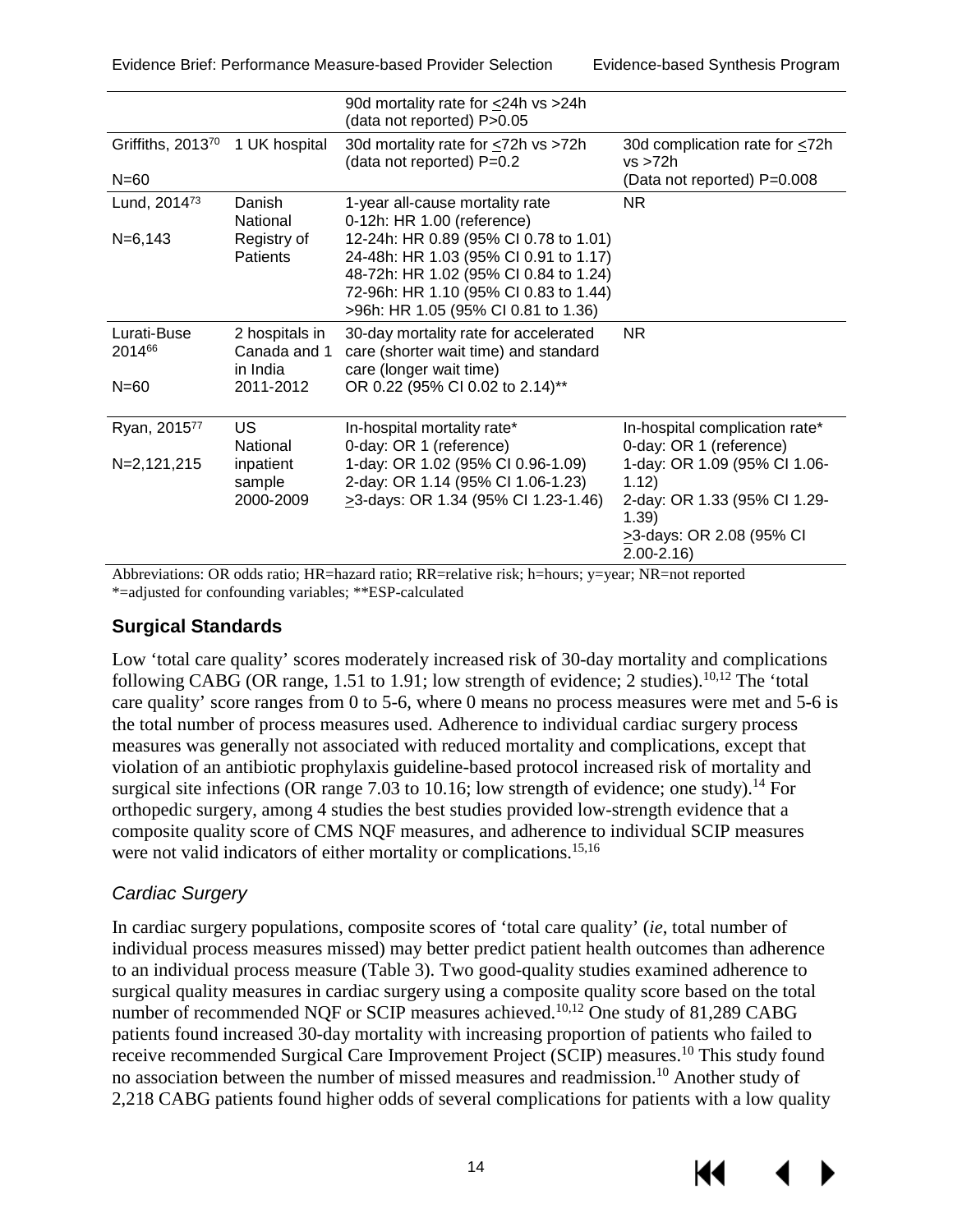score based on the number of National Quality Forum (NQF) process measures achieved (range 0 to 5, 5 = high quality care, all other scores = low quality care).<sup>12</sup>

Among individual cardiac surgery process measures studied (Table 3),  $11,13,14,74$  $11,13,14,74$  $11,13,14,74$  $11,13,14,74$  only adherence to an antibiotic prophylaxis guideline-based protocol improved outcomes[.14](#page-32-9) Initiating the first skin incision for elective cardiac surgery *before* the end of vancomycin infusion was associated with large increased risk of surgical site infection rates and mortality in-hospital or within 30 days in a prospective study of 741 adults from a single center in a 1200-bed tertiary care university hospital in Italy.<sup>14</sup> Three other studies investigated adherence or lack of adherence to a single measure, pre-operative beta-blocker use<sup>11</sup> and blood glucose maintenance.<sup>13,[74](#page-36-5)</sup> These studies found no association between adherence to surgical standards and 30-day mortality or complications[.11,](#page-32-15)[13,](#page-32-16)[74](#page-36-5) An additional pre-post study found decreased infection rates after implementation of an enhanced targeted infection control program, including education, improved hygeiene, MRSA screening, care pathways, and antimicrobial surgical prophlaxis. However, this study was limited by no control for potential confounders and did not specifically assess adherence to the antimicrobial surgical prophylaxis[.68](#page-36-2) These results indicate that composite measures or 'all or none' measures of surgical standard adherence may better measure overall quality of care, as they evaluate the overall system of care for several processes. In contrast, adherence to single surgical standards may be influenced by the practices of single team members.<sup>83</sup>

These studies were generally of good quality, using rigorous methods to adjust for potential confounding, and 3 out of the 7 studies were multicenter.<sup>10-12</sup> The exceptions were 2 studies that inadequately addressed potential confounding factors, either only controlling for a single factor or not controlling for any potential confounders.<sup>68,[74](#page-36-5)</sup> As most of these studies were in CABG patients – which is a well-developed and frequently performed surgery – these results might not be applicable to other types of cardiac surgery.<sup>[12](#page-32-8)</sup>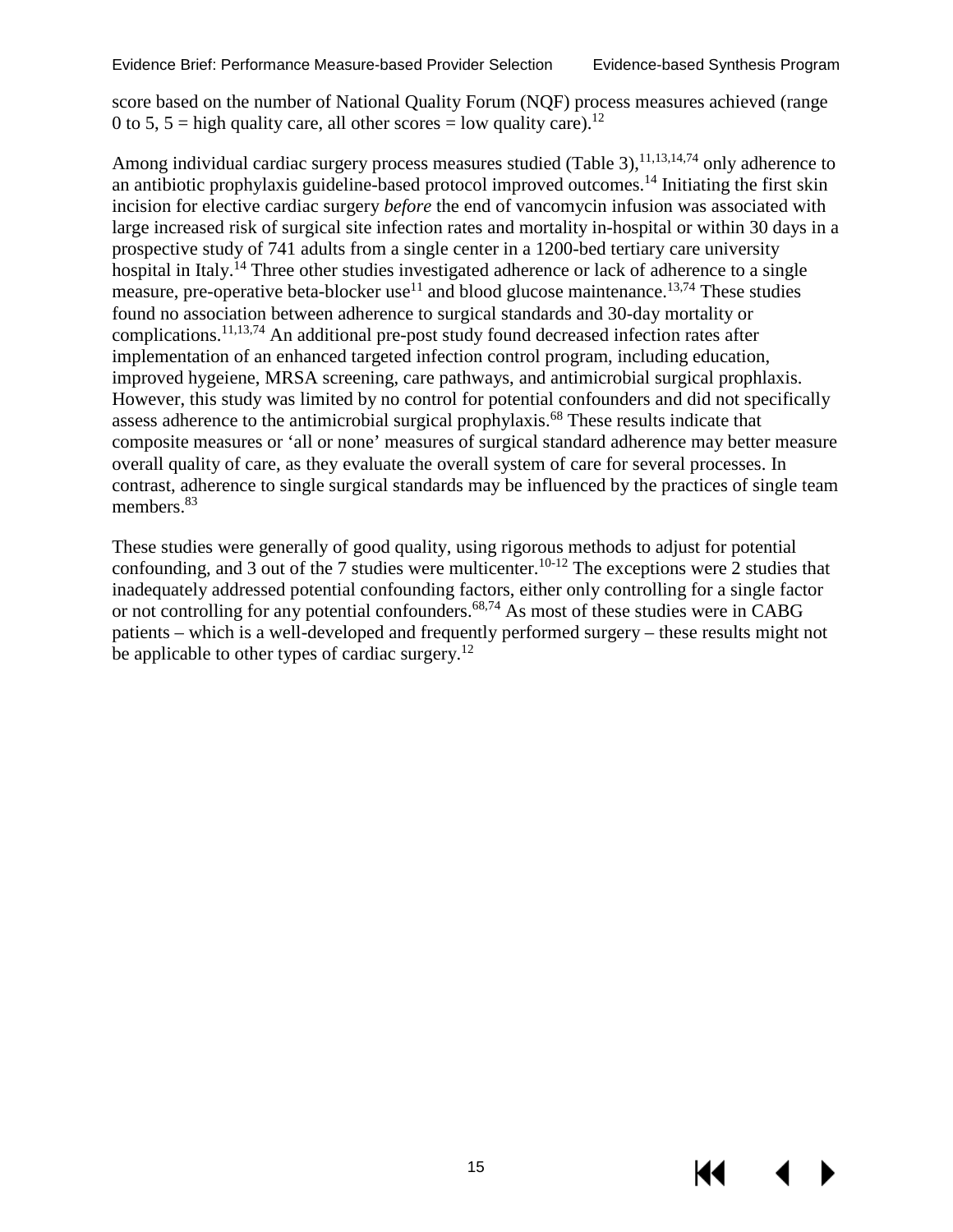<span id="page-19-0"></span>

| Author, Year Setting<br>N       |                                                               | <b>Measure Details</b>                                                                       | <b>Findings</b>                                                                                                                                                                                                     |
|---------------------------------|---------------------------------------------------------------|----------------------------------------------------------------------------------------------|---------------------------------------------------------------------------------------------------------------------------------------------------------------------------------------------------------------------|
| Composite Measure               |                                                               |                                                                                              |                                                                                                                                                                                                                     |
| Auerbach,<br>200910<br>N=81,289 | 164 US hospitals<br>in Perspective<br>database, 2003-<br>2005 | Proportion of patients who<br>failed to receive<br>recommended SCIP<br>measures (# of missed | Mortality:<br>3 missed measures vs none missed OR 1.54 (95 % CI 1.20 to 1.98), 4 or more missed<br>measures vs none missed OR 1.63 (95% CI 1.24 to 2.15)<br>Readmissions:                                           |
|                                 |                                                               | measures).                                                                                   | 4 or more missed vs none OR 1.02 (95% CI 0.93 to 1.13)                                                                                                                                                              |
| Kurlansky,<br>201212            | 5 cardiac surgery<br>programs<br>associated with              | Total quality score (0 to 5)<br>based on number of NQF<br>process measures                   | Complications:<br>Low vs high quality score: stroke OR 1.51 (95% CI 1.18 to 1.93), reoperation OR 1.65<br>(95% CI 1.25 to 2.16), prolonged ventilation OR 1.54 (95% CI 1.21 to 1.96), and renal                     |
| $N=2,218$                       | Columbia<br>University, 2007-<br>2009                         | achieved. 5=high-quality<br>care, all other scores=low-<br>quality care                      | failure OR 1.91 (95% CI 1.09 to 3.35). No association with sternal infection.                                                                                                                                       |
| <b>Individual Measure</b>       |                                                               |                                                                                              |                                                                                                                                                                                                                     |
| Brinkman,<br>201411             | 1,107 centers in<br>STS database,<br>2008-2012                | Adherence to use of<br>preoperative beta-blocker<br>within 24 hours preceding                | Mortality:<br>Beta-blocker use vs no use: OR 0.96 (95% CI 0.88 to 1.04)<br>Complications:                                                                                                                           |
| N=506,110                       |                                                               | surgery (NQF).                                                                               | Beta-blocker use vs no use: atrial fibrillation OR 1.09 (95 % CI 1.06 to 1.12). No<br>association with other complications (stroke, prolonged ventilation, reoperation, renal<br>failure).                          |
| Cotogoni,<br>201714             | 1 hospital in<br>Turin, Italy,<br><b>Timeframe NR</b>         | Adherence to prophylactic<br>vancomycin administration<br>timing protocol                    | Mortality:<br>Association of increased mortality with protocol violation: OR 10.16 (95% CI 2.48 to 41.58)<br>Complications:<br>Association of increased SSI with protocol violation: OR 7.03 (95% CI 3.41 to 14.52) |
| LaPar,<br>201472                | University of<br>Virginia Hospital,<br>2010-2012              | Adherence to SCIP<br>measure of maintenance<br>of 6am blood glucose                          | Mortality:<br>SCIP measure failure: OR 1.49 (95% CI 0.54 to 4.09)<br>Complications:                                                                                                                                 |
| $N=1,703$                       |                                                               | levels on post-operative<br>days 1 and 2                                                     | SCIP measure failure: major morbidity OR 1.51 (95% CI 0.86 to 2.67), major sternal<br>complications OR 1.58 (95% CI 0.18 to 13.7).                                                                                  |
| McDonnell,<br>201374            | <b>Boston University</b><br>Medical Center,<br>2008-2011      | Adherence to SCIP<br>measure of maintenance<br>of 6am blood glucose                          | Mortality:<br>SCIP measure failure 1.8% vs SCIP compliant 1.7%, P=0.55<br>Complications:                                                                                                                            |
| $N = 832$                       |                                                               | levels on post-operative<br>days 1 and 2                                                     | No association with complications for MI, stroke, deep sternal infection, multisystem<br>failure, or atrial fibrillation                                                                                            |

#### **Table 3. Adherence to Surgical Standards and Patient Outcomes in Cardiac Surgery**

Abbreviations: STS=Society of Thoracic Surgeons; SCIP=Surgical Care Improvement Project; NQF=National Quality Forum; MI=myocardial infarction; OR=odds ratio; SSI=Surgical Site Infection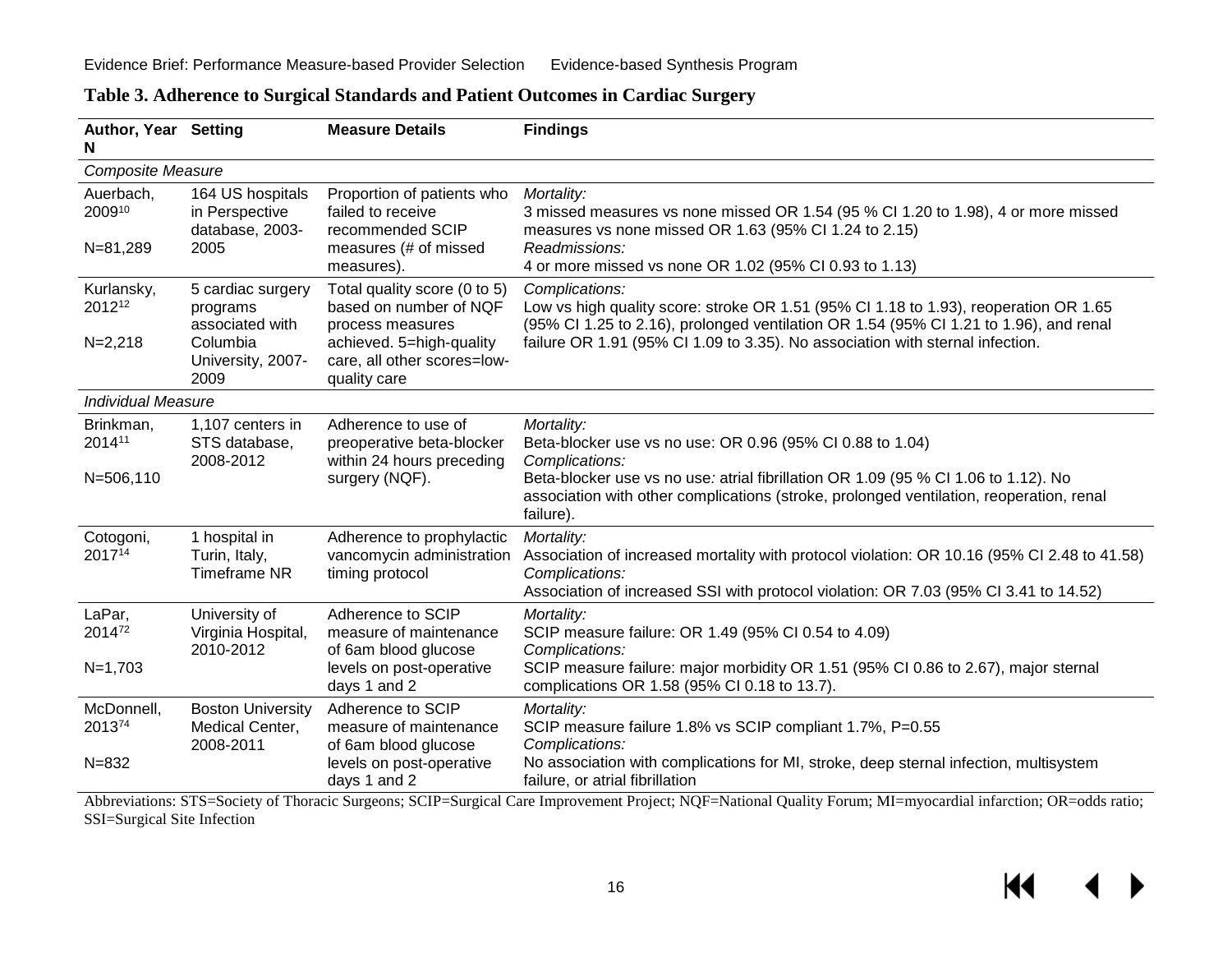#### *Orthopedic Surgery*

Adherence to orthopedic surgical standards was consistently not associated with health outcomes in all of 4 included studies.<sup>15[,16](#page-32-11)[,71](#page-36-3),76</sup> One study examined hospital quality in hip or knee replacement surgery in 4 performance tiers based on a composite quality score of CMS NQF measures[.15](#page-32-10) This composite score included process measures (adherence to antibiotic prophylaxis standards, *etc*), as well as outcome measures (readmission avoidance, *etc*), but the differences in the top 20% of hospitals based on performance and the remaining hospitals were driven by the process measures. There was no significant difference in mortality across hospital tiers, but a trend toward a higher rate of mortality in tier 4 hospitals, classified as the bottom 50% of performance  $(r = 0.116, P = 0.088)$ . Additionally, complication rates did not differ significantly by hospital tier, and readmission avoidance did not differ significantly between the top 20% of hospitals and all other hospitals.<sup>15</sup> Another study examined level of compliance to SCIP measures (*eg,* 'highly compliant' indicated greater than median level of compliance) and complications among hip arthroplasties at 128 New York state hospitals.<sup>16</sup> This study found no association of adherence to the individual SCIP measures and post-operative infection rates or hospital-level SSI rates, with the exception of *increased* infection rates with higher adherence to the SCIP "VTE-2" prevention measure, which measures the percentage of hospital patients who received appropriate venous thromboembolism prophylaxis within 24 hours prior to surgery to 24 hours after surgery (post-operative infection: OR 1.50, 95% CI 1.07 to 2.12; hospital-level SSI: OR 1.91, 95% CI 1.31 to 2.79).

Two studies examined rates of complications (SSI) before and after implementation of surgical standards.<sup>[71,](#page-36-3)[76](#page-36-6)</sup> One poor-quality study with no adjustment for potential confounders examined adherence to surgical antibiotic prophylaxis (SAP) among 6 hospitals in Korea before and after implementation of a national hospital evaluation program.<sup>71</sup> Although adherence to SAP improved ( $P < 0.01$ ), there were no significant changes in SSI rate for hip or knee arthroplasty or spine surgery. Another poor-quality study with minimal adjustment for confounders examined SSI rates before and after implementation of SCIP in a single institute in the US.<sup>76</sup> After implementation, the SCIP rate adherence was more than 98%. Multivariate analysis (adjusting for surgery and SCIP factors) showed that SCIP adherence was associated with increased risk of superficial infection (estimate:  $-4.45$ ,  $P < 0.001$ ), and pulmonary embolism (estimate: 0.34,  $P <$ 0.001), but there were no significant associations with deep infection ( $P = 0.46$ ) or deep vein thrombosis ( $P = 0.51$ ). These findings suggest that adherence to surgical standards may not predict surgical complication rates. However, these studies are limited by lack of a concurrent control, minimal or no adjustment for potential confounding variables, and limited information on processes prior to implementation of the surgical standard programs.

#### <span id="page-20-0"></span>**Postoperative Plan of Care**

In some cases, community providers will offer episode-of-care services ('bundles of care') that include outpatient preoperative care, inpatient care, and postoperative rehabilitation services. We did not find any studies of performance measures collected in the inpatient setting that directly assessed the quality of postoperative bundles of care.

We did not evaluate the effectiveness of strategies to reduce readmission rates through better coordination and planning of post-discharge care. Nevertheless, if an indicator such as readmission rate is used, it may be important to assess whether the provider applies strategies to prevent or detect post-discharge complications early.<sup>84</sup> Some believe that scheduling a timely

КI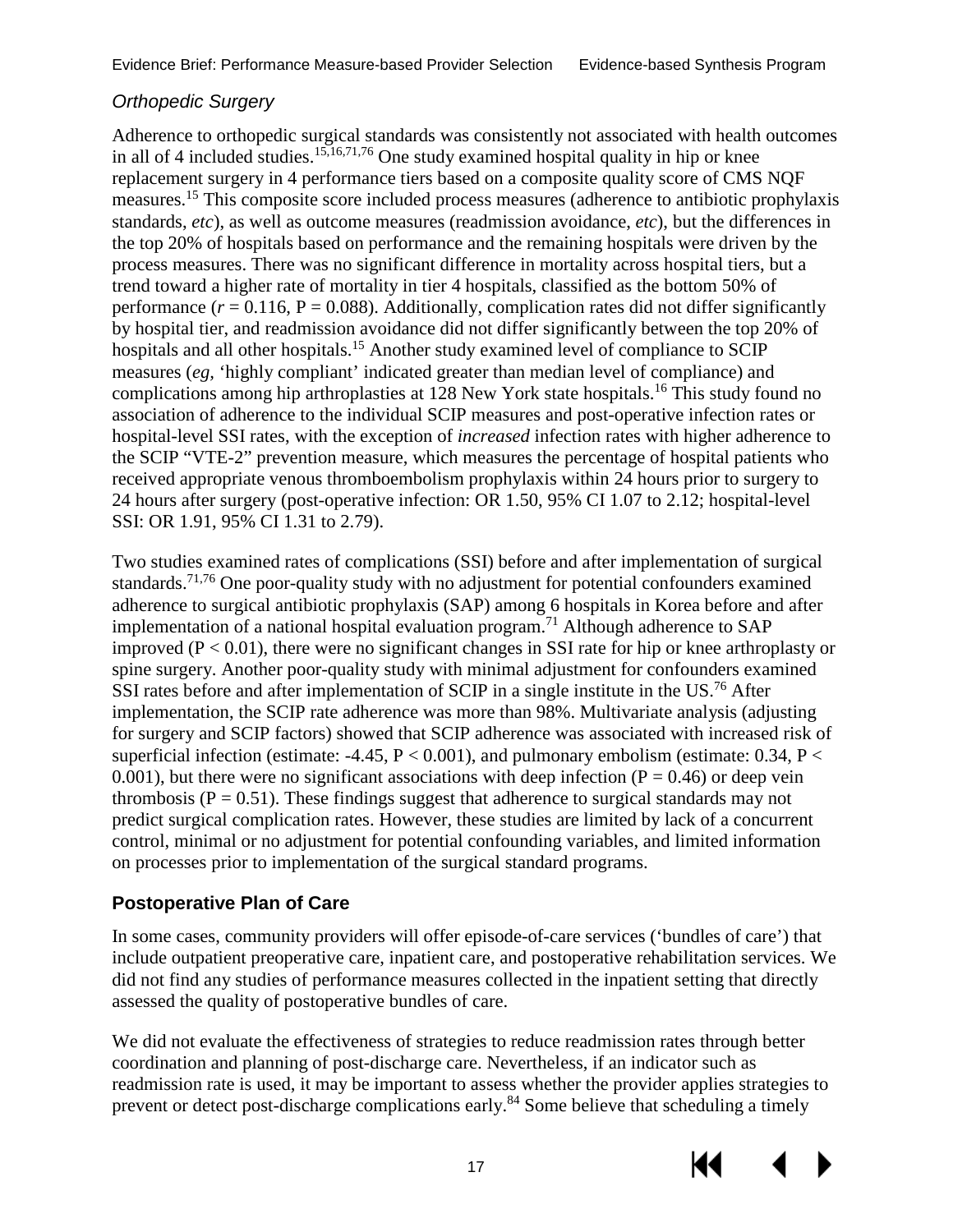post-hospital visit while the patient is still in the hospital may be helpful because readmissions for complications often occur before the first follow-up visit.<sup>85</sup> The clarity of discharge instructions, better communication at the time of discharge, follow-up nursing calls, and communication between inpatient and outpatient rehabilitation services are also considered potentially useful.[86](#page-37-5)

We are aware of additional studies that investigate the use of "clinical or care pathways" on patient health outcomes.<sup>87</sup> However, these studies are complex system-level implementation interventions designed to encourage use of evidence-based processes (*eg*, flowcharts, patient education materials, checklists, mapping out of sequences) that are used for quality improvement. Although these studies measure use of these support systems, they typically don't measure adherence to the actual bundles of postoperative care standards, and this makes it difficult to determine which factors influence outcomes. As our goal is to assess measures collected in the inpatient setting that directly assessed the quality of postoperative bundles of care, we did not evaluate this broader "clinical or care pathway" literature.

#### <span id="page-21-0"></span>**KEY QUESTION 1B: Are reduced readmission rates associated with improved early survival and long-term outcomes?**

For CABG surgery, the 3 most rigorous studies<sup>[3,](#page-32-3)[4,](#page-32-4)[7](#page-32-5)</sup> found a modest but consistent significant association between 30-day readmissions and 30-day mortality (*r* range, 0.32 to 0.38; OR 1.14; moderate strength of evidence), but not with process measures. For hip replacement, there was a correlation between 30-day readmission and mortality (one study, low strength of evidence), [7](#page-32-5) but the association between readmission rates and process measures was inconsistent. Among 2 studies,  $7.9$  $7.9$  readmission rates were only correlated with aggregate process compliance measures in the study with a broader orthopedic population that had wider variation in readmission rates.<sup>9</sup>

#### <span id="page-21-1"></span>**Coronary Artery Bypass Grafting (CABG)**

#### *30-day Readmission Association with 30-day Mortality*

Among 4 retrospective cohort studies, the 3 most rigorous studies<sup>[3,](#page-32-3)[4,](#page-32-4)[7](#page-32-5)</sup> found a modest but consistent significant association between 30-day readmissions and 30-day mortality (*r* range, 0.32 to 0.38; OR 1.14) (Table 4).<sup>3-5,[7](#page-32-5)</sup> The most broadly applicable data comes from the only study using a national data source.<sup>7</sup> Others used data from the states of New York,  $3,4$  $3,4$  or California.<sup>[5](#page-32-13)</sup> All used risk-adjusted readmission and mortality variables, but each used slightly different analytic approaches. For example, the national Medicare data study used a standardized readmission rate whereby they calculated the composite readmission rate for each hospital by averaging the observed-to-expected (O/E) readmission ratios for the 6 procedures for the hospital and weighting each ratio on the basis of the number of cases for that procedure. Then they compared the standardized risk-adjusted readmission rates between hospitals in the highest quartile for mortality to the lowest quartile[.7](#page-32-5) In contrast, the California study observed *trends* in discordance among hospitals that were O/E outliers (95% CI excluded 1.0) for mortality *or*  readmission and not both ("discordant").<sup>5</sup> Regardless, 3 of the 4 studies found a significant association between 30-day readmission and 30-day mortality.<sup>3,[4,](#page-32-4)[7](#page-32-5)</sup> We have lower confidence in the validity of the outlier study, however, due to their use of weaker statistical methods.<sup>[5](#page-32-13)</sup> Authors of the outlier study noted that most hospitals had concordant O/E readmission and mortality rates, which "points to the likely existence of some association between readmission and mortality rates." But, they based their conclusions on the *trends* they observed among the

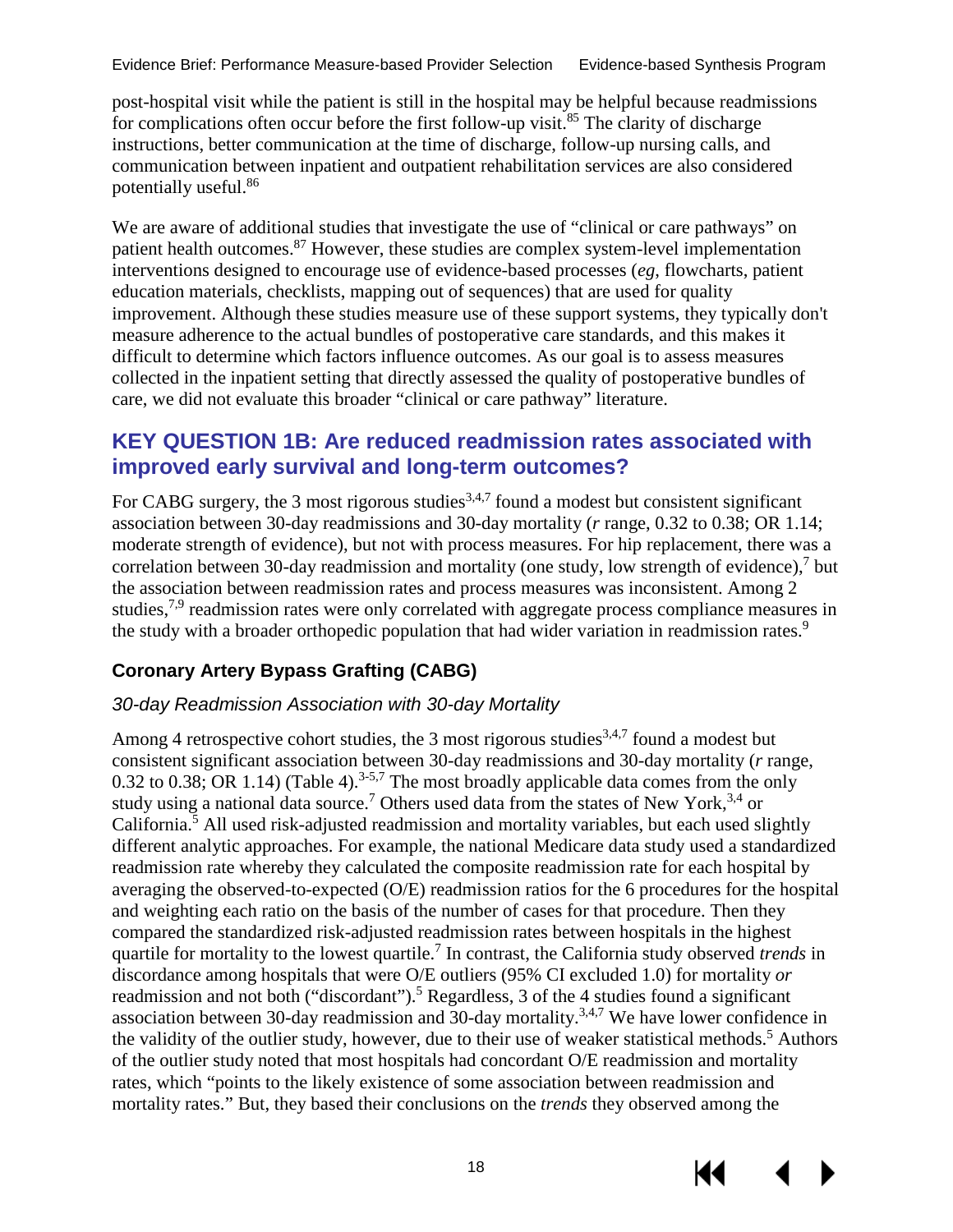Evidence Brief: Performance Measure-based Provider Selection Evidence-based Synthesis Program

outliers. Among outliers, 85% were "discordant" for readmission and mortality (for example, hospitals with high readmission and low mortality). This approach may exaggerate the significance of the outliers as it neglects the statistical effects among the data as a whole, which was predominantly comprised of concordant hospitals.

| Author, Year<br>N            | Setting                            | <b>Measure Details</b>                                                                                                                  | <b>Findings</b>                                                                                                                                                                                                            |
|------------------------------|------------------------------------|-----------------------------------------------------------------------------------------------------------------------------------------|----------------------------------------------------------------------------------------------------------------------------------------------------------------------------------------------------------------------------|
| Hannan, 2011 <sup>4</sup>    | NY State Cardiac<br>Surgery        | Risk-adjusted hospital<br>30-day readmissions                                                                                           | Mortality:<br>Association with risk-adjusted 30-day                                                                                                                                                                        |
| $N = 33,936$                 | Reporting<br>System, 2005-<br>2007 |                                                                                                                                         | hospital mortality rates (r=0.32, P=0.047),<br>and with hospital risk-adjusted mortality<br>rate in highest tertile (r=0.38, P=0.03)                                                                                       |
| Hannan, 2003 <sup>3</sup>    | NY State Cardiac<br>Surgery        | Risk-adjusted hospital<br>30-day readmissions                                                                                           | Mortality:<br>No statistically significant association with                                                                                                                                                                |
| $N = 16,325$                 | Reporting<br>System, 1999          |                                                                                                                                         | overall hospital risk-adjusted mortality<br>rate (r=0.09, P=0.64), but association<br>with hospital RAMR in highest tertile, OR<br>1.14 (95% CI 1.03 to 1.25)                                                              |
| Parina,<br>2015 <sup>5</sup> | 299 hospitals in<br>CA, 1995-2009  | Risk-adjusted 30-day<br>readmission.<br>Outliers based on 95%                                                                           | Mortality:<br>No association: among outliers 85% were<br>discordant, CABG discordance rate:                                                                                                                                |
| N=296,063                    |                                    | CIs of O/E ratio<br>excluding 1; classified<br>'discordant' if<br>readmission and<br>mortality rates were not<br>both high or both low. | 78.3%                                                                                                                                                                                                                      |
| Tsai, 20137                  | National<br>Medicare data,         | Hospital-level<br>composite of                                                                                                          | Mortality:<br>Readmission rate in highest mortality                                                                                                                                                                        |
| $N = 153,496$                | 2009-2010                          | procedure-specific risk-<br>adjusted 30-day<br>readmission rates                                                                        | quartile=18.1% vs in lowest to third<br>quartile=17.3%-17.4%; P=0.013.<br>Process Measures:<br>HQA surgical score. No statistically<br>significant difference in readmission with<br>HQA surgical score quartile (P=0.751) |

<span id="page-22-0"></span>**Table 4. 30-day Readmission in Coronary Artery Bypass Grafting (CABG) Patients** 

Abbreviations: OR=odds ratio; O/E=observed/expected; CABG=coronary artery bypass grafting; HQA=Hospital Quality Alliance

#### *Readmission Associated with 100-day Mortality*

One retrospective cohort study evaluated the association between longer-term readmission rates (within 100 days) and 30-day mortality among 14 hospitals in Israel in 1994.<sup>8</sup> Although this study found that high mortality-ranked hospitals had higher rates of readmission (OR 1.34,  $P =$ 0.003), this finding likely has low relevance to contemporary care in the US.

#### *Readmission Associated with Process Measures*

Among 3 retrospective cohort studies that used diverse process measure assessment,<sup>[6,](#page-32-14)[7,](#page-32-5)9</sup> none found a significant association with readmission. Process measure compliance assessment ranged widely and included (1) peer-reviewing charts based on a set of Health Care Financing Administration (HCFA)-specified generic quality screens to evaluate care provided as acceptable

KI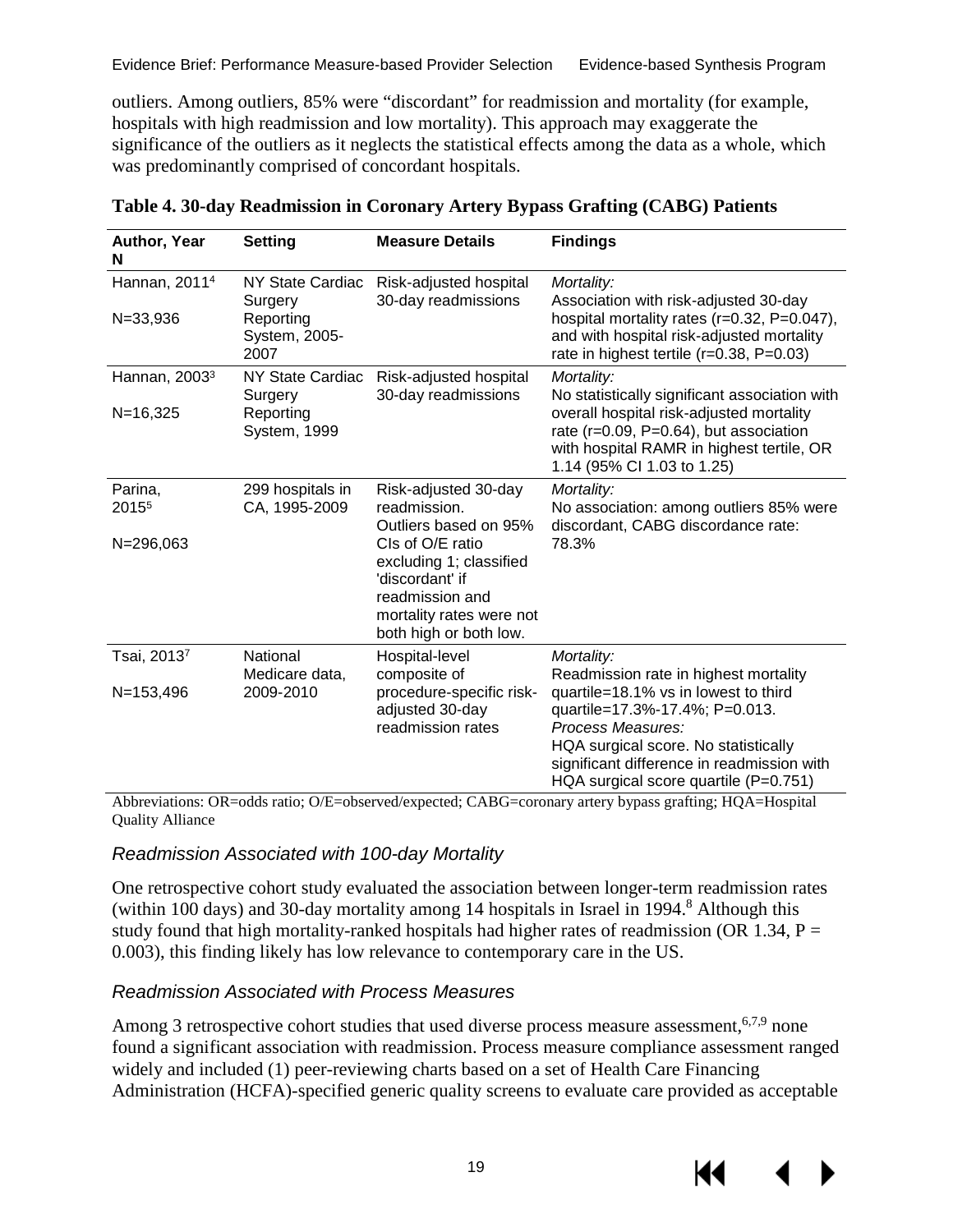or problematic,<sup>[6](#page-32-14)</sup> (2) evaluating compliance with surgery-specific SCIP process measures (overall compliance with all 9 process measures, or number of compliant events divided by the number of opportunities to provide recommended care (*ie*, non-smoker not eligible for smoking sessation counseling), $9$  and (3) comparing hospitals in the highest and lowest decile of the Hospital Quality Alliance (HQA) surgical score (composite of 9 process measures).<sup>[7](#page-32-5)</sup> Some authors speculated that the lack of association may be because these process measures represent just a fraction of the entire spectrum of care, and do not capture other important features such as care coordination at the time of discharge.<sup>[9](#page-32-6)</sup>

#### *Readmission associated with composite process/outcome measures*

Lower readmission rates were weakly correlated (Spearman rank correlation  $= -0.154$ ) with higher composite scores (including mortality, major morbidity, internal mammary artery graft, and NQF-endorsed perioperative medications) in a secondary subgroup analysis of 827 CMS CABG providers from the 2010 STS database.<sup>88</sup> However, we have insufficient information to determine the strength of this evidence as this finding was only very briefly noted in the discussion section of the main study, which was devoted to the development of the readmission measure. No other information about the methodology were provided in the publication or via author request.

#### <span id="page-23-0"></span>**Orthopedic**

#### *30-day Readmission Association with 30-day Mortality*

One Medicare study (described above)<sup>7</sup> evaluated the association between 30-day readmission and 30-day mortality in an orthopedic population. Among 206,175 hip replacements from National Medicare data from 2009 to 2010, there were significantly higher readmissions among hospitals in the highest quartile for mortality compared to the lowest quartile (11.7% vs 10.2%; P  $< 0.001$ ).

#### *30-day Readmission Association with Process Measures*

An evaluation of a broad population of fee-for-service Medicare patients from the Hospital Inpatient Quality Reporting Program who underwent *any* orthopedic procedure in 2007 found significant correlations between process performance scores and risk-standardized all-cause 30- day readmission rates.<sup>[9](#page-32-6)</sup> Correlations were -0.06 (P = 0.003) for the OM and -0.05 (P = 0.03) for the ACM for orthopedic surgery overall. Median hospital performance was 92.9% (InterQuartile Range [IQR], 88.3% to 95.9%) for the OM and 71.1% (IQR, 55.8% to 82.6%) for the ACM and median risk-standardized readmission rates were  $9.1\%$  (6.9% to 12.7% across 10<sup>th</sup> to 90% percentiles). The 2 aggregate compliance measures are described above. In a narrower population of hip replacements with less variability in readmission rates across hospitals, there was no significant difference in risk-adjusted 30-day readmission across quartiles of Hospital Quality Alliance (HQA) surgical score (lowest =  $11.2\%$ ,  $2<sup>nd</sup>$  quartile =  $11.0\%$ ,  $3<sup>rd</sup>$  quartile = 10.[7](#page-32-5)%, and highest =  $10.8\%$ ).<sup>7</sup> Both studies were of similar size and methodological quality, with only few and minor limitations. Therefore, it is likely that the significant variation in their population and process measures led to their different findings.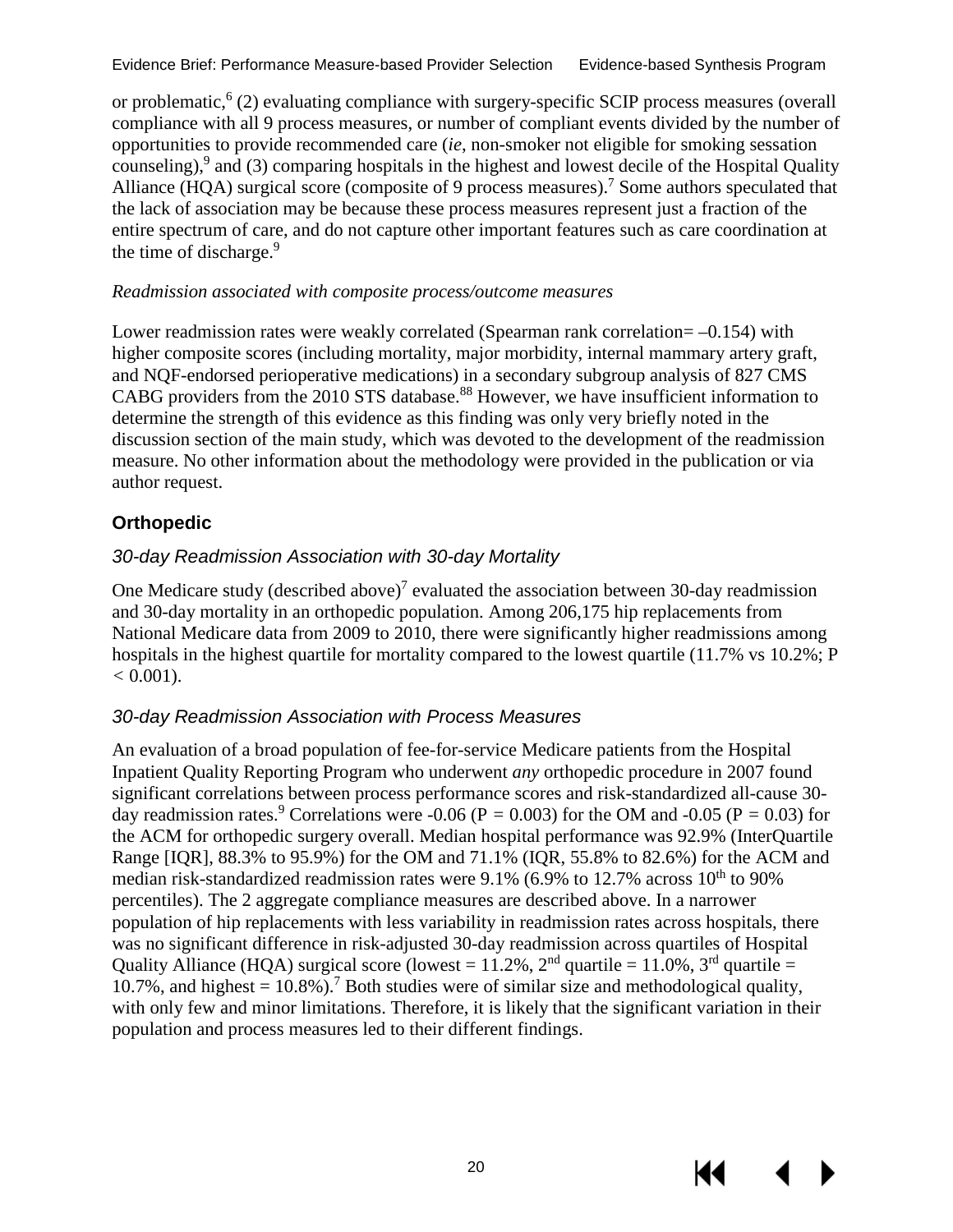#### <span id="page-24-0"></span>**KEY QUESTION 1C: Is improved early survival associated with improved long-term outcomes?**

#### <span id="page-24-1"></span>**Correlation Between In-Hospital All-Cause Mortality and Preventable In-Hospital Mortality**

No significant correlation was found between all-cause, risk-adjusted in-hospital mortality rates and *preventable* in-hospital deaths based on a retrospective analysis of 347 randomly selected deaths following CABG at 9 institutions in Ontario between 1998 and 2003 (Spearman coefficient,  $-0.42$ ,  $P = 0.26$ .<sup>1</sup> Preventability was rated by 2 experienced, blinded surgeons who used a standardized tool to identify preventable deaths from nurse-abstracted chart summaries. Despite that the deaths came from high-volume hospitals with a long-standing public reporting, 32% were judged preventable. Deviations in perioperative management standards were attributed as the reason for a majority of the preventable deaths. The preventability criteria, low level of inter-rater agreement (*k* range, 0.16 to 0.26), and reliance on retrospective chart review are major deficiencies that reduce our confidence in these findings, however. Preventability was scored using a subjective 7-point Likert scale, with ratings of "none", "slight", "modest", "<50 to 50", "<50 to 50 but close call", "strong" and "certain". Although an advantage of a Likert scale is that it can be quick and efficient, detection of preventability could have been strengthened by use of a more objective set of criteria representing specific standards of care.

#### <span id="page-24-2"></span>**Correlation Between 30-day Mortality and 1-year Survival**

Deciles of 30-day mortality were associated with significantly different rates of survival at 365 days following VASQIP-assessed cardiac ( $N = 10,042$ ) and orthopedic ( $N = 60,515$ ) surgeries performed within the VHA from October 1, 2011 to September 30, 2013.<sup>2</sup> For cardiac surgery overall, the highest 30-day mortality risk decile had a significantly lower risk of 365-day survival than other risk deciles (approximately, 81% vs 91%-98%). Findings were similar for orthopedic surgery overall, with a 365-day survival probability of 77% for the highest 30-day risk decile compared with 96% to 99% for the other risk deciles. Although the methodology of this study was strong, as this study was conducted *within* the VHA, it is unclear how applicable these findings are to community hospitals with varying levels of quality improvement programs in place.

#### <span id="page-24-3"></span>**KEY QUESTION 2: MEASUREMENT BURDEN**

Performance measures vary in their burden of data collection and reporting. Measurement burden is an important consideration, as successful implementation depends on realistic attainability[.89](#page-37-8) However, we found no studies that formally evaluated comparative measurement burden. In general, measures such as mortality and readmission are often more appealing because they are the most feasible to collect as they are already being regularly collected and reported for internal and public quality improvement initiatives. However, they have the potential disadvantages of insufficiently discriminating quality-sensitive, preventable events. However, determining preventability would require committee or chart audits and would likely be resource-prohibitive.<sup>1</sup> Also, risk-adjustment is necessary, but administrative databases may notcapture all relevant variables<sup>6</sup> and there is little consensus on which methods to use.<sup>32</sup> Surgical standard adherence, postoperative plan of care, and wait times are likely associated with greater measurement burden. This is because (1) there is more variability in whether any are measured and, if so, which ones; (2) if tracked electronically, sources may have low reliability;<sup>[10](#page-32-7)</sup>

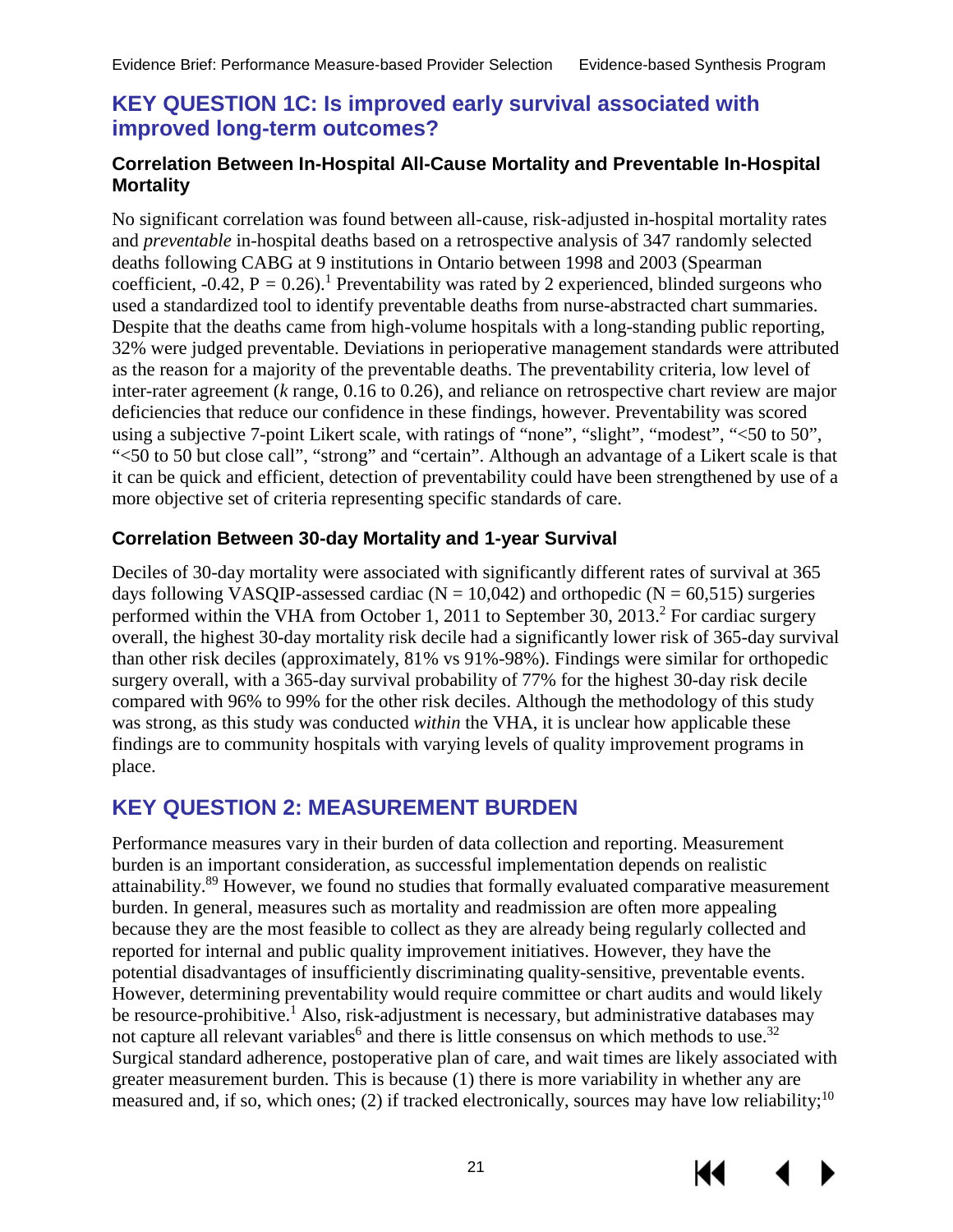and (3) they may require additional staff to set up and implement,<sup>74</sup> possibly through chart review.<sup>[85](#page-37-4)</sup> Additionally, wait times may present additional barriers to collection. Different wait time standards may be needed for different subgroups, as safe wait times may vary by patient subgroups and surgery types.<sup>69</sup> There is a risk that clinically-justified longer wait times may be penalized if medical records and/or databases lack a mechanism for recording supporting documentation. For example, frailer patients may be more likely to be delayed due to need for stabilization prior to surgery. $60,62$  $60,62$ 

### <span id="page-25-0"></span>**KEY QUESTION 3: UNINTENDED EFFECTS**

Concern has been expressed that focus on specific performance measures may result in unintended effects such as gaming, risk-based patient selection, appropriateness of care, changes in disparities, and spillover effects. For example, 30-day readmission may be gamed by delaying readmission to 31 days instead of 30 days.<sup>90</sup> Or for 30-day mortality, intensive care management and end-of-life care may be modified against the patient's best interest to extend death beyond 30 days.[2](#page-32-2) Also, adherence to some surgical standards is debated for some patients (*ie,* betablockers for specific cases of off-pump revascularization) and adherence may harm those patients.<sup>11</sup> For wait times, as demonstrated in the Phoenix VA Medical Center in 2014, use of a 2-week wait time performance measure – regardless of clinical need, facility capacity, and other accommodations such as secure messaging or telehealth – resulted in the manipulation of scheduling practices in order to meet performance goals.<sup>[48](#page-34-11)</sup> Finally, an unintended effect of using any of these performance measures for selective contracting with Choice providers is that it may result in an undersupply of providers, which could diminish Choice's intended effect on reducing Veterans' wait times.

<span id="page-25-1"></span>Evaluation of such unintended consequences has largely been lacking. Recent systematic reviews of using various performance measures in value-based payment programs found very limited evidence assessing the extent of gaming, inconsistent evidence of effects on health disparities, and only some evidence of both positive and negative effects on unincentivized measures.<sup>91</sup> The only additional evidence we found was from a recent VHA study that examined surgical mortality between postoperative days 25 and 35 and found no evidence of delayed mortality within the highest readmission decile.<sup>[2](#page-32-2)</sup>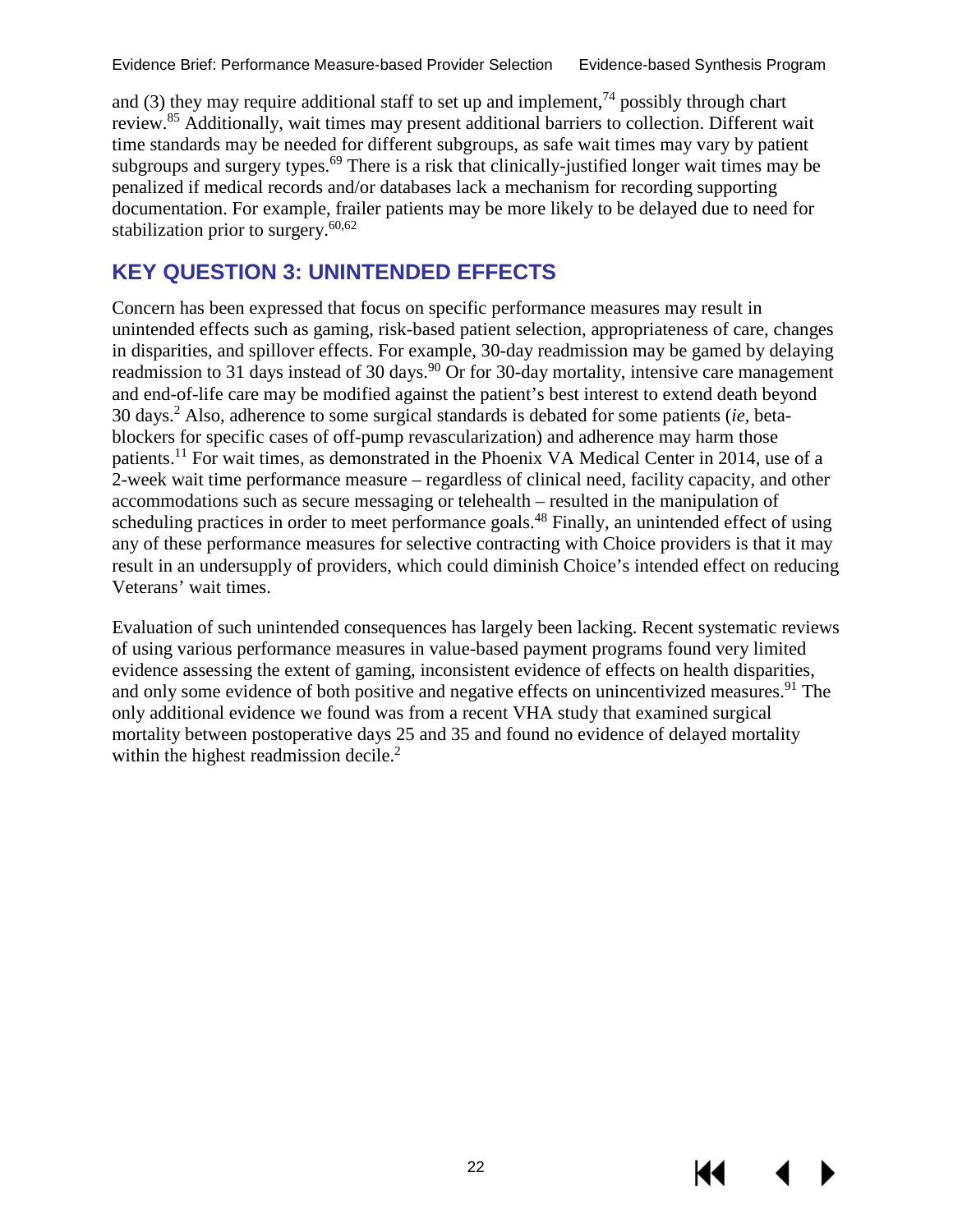### **SUMMARY AND DISCUSSION**

Health care performance measurement is the regular collection of data on health care processes, efficiency, experiences, and/or patient outcomes to determine the degree to which providers and health systems are providing health services that "increase the likelihood of desired health outcomes and are consistent with current professional knowledge."[26](#page-33-9) Development of performance measures has proliferated over the past 2 decades, resulting in a wide range of individual measures of both direct and indirect indications of health outcomes, as well as comprehensive, multidimensional composite measures meant to broadly encapsulate the overall quality of care by combining information from multiple individual outcome and process performance measures. No gold standard exists and different organizations use different sets for different purposes (*eg*, quality improvement, competency assessment, criteria for network selection, *etc*). One challenge in selecting performance measures for determining Choice community provider eligibility is that there are a large number of measures meant as indirect indicators of health outcomes (*eg*, readmissions, process measures, *etc*) but uncertainty about their actual association with health outcomes (*eg*, mortality, quality of life, or function). The purpose of our review was to determine whether certain performance measures that are indirect indicators of health outcomes are associated with health outcomes and compare their measurement burden and unintended consequences.

The key findings of this review are:

- 1. Although 30-day mortality is the most commonly reported direct measure of a health outcome, its singular use has been recently criticized as unintentionally failing to accommodate patients who refuse aggressive treatments, neglecting the impact of postoperative complications on longer-term survival, and promoting manipulation of patient care to achieve better statistics.<sup>30</sup> However, it is encouraging that the usefulness of 30-day mortality as a surrogate for longer-term survival was reinforced in a recent VHA study, which also found no evidence of gaming to meet a 30-day metric. It may also be feasible to collect from hospitals who are already mandated reporters through their participation in the Hospital Inpatient Quality Reporting Program.
- 2. Thirty-day readmission meets several of the criteria for performance measures for selecting community providers. Thirty-day readmission rates would likely be feasible to collect as all community Medicare providers are already mandated to collect this information. For CABG, it is consistently (although modestly) associated with 30-day mortality (*eg*, *R* range, 0.32 to 0.38; OR 1.14). For hip replacement, evidence is weaker but also points towards 30-day readmission as being a valid indicator of 30 day mortality. However, 30-day readmission has several potential limitations that are discussed in detail below.
- 3. Adherence to standardized CABG wait time protocols, a set of cardiac surgery process measures, and a specific cardiac surgery antibiotic prophylaxis guidelinebased protocol, but not other studied individual process measures, has decreased the likelihood of mortality and complications in cardiac surgery. For orthopedic surgery, a composite quality score of CMS NQF measures was not a valid indicator of either

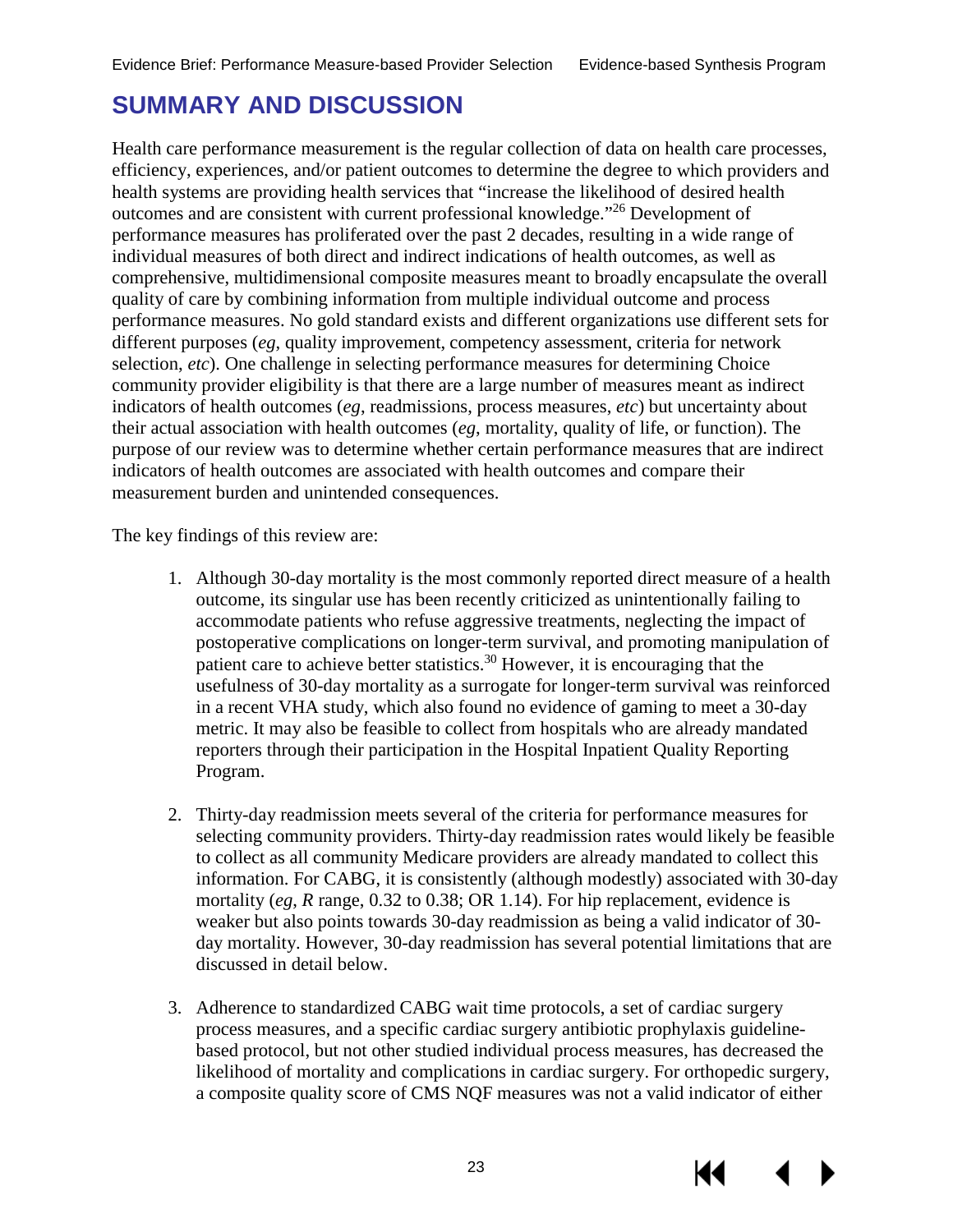mortality or complications. We did not find any studies of performance measures collected in the inpatient setting that directly assessed the quality of postoperative bundles of care.

4. Public reporting is an implementation factor that may mediate or moderate the association of performance measures with health outcomes. Discussions with experienced pay-for-performance researchers<sup>[89](#page-37-8)</sup> indicated that public reporting itself may be a strong motivator for hospital administrators and individual providers alike to improve quality. Decision-makers may consider determining eligibility of Choice community providers based on their participation in a public reporting program that involves periodic auditing. This could have the added benefit of demonstrating that providers could produce reliable measures.

#### <span id="page-27-0"></span>**Limitations of 30-day Readmission Rates**

Although evidence suggests 30-day readmission is a moderately valid indicator of surgical quality and is likely reasonably feasible to assess, its limitations and potential consequences must be considered. A systematic overview of methodological aspects of readmission rates<sup>[32](#page-33-15)</sup> and several editorials have provided detailed evaluations of the limitations of 30-day readmissions.<sup>[28,](#page-33-11)[31,](#page-33-14)[43,](#page-34-6)[44,](#page-34-7)[92,](#page-37-11)[93](#page-37-12)</sup> The most common criticism about all-cause readmission is that it is insensitive to true quality of care issues because only a minority are avoidable  $(\sim 27\%)$ , <sup>[94](#page-37-13)</sup> with some being planned, and the majority being outside of the hospitals' control and likely driven by factors such as mental illness, poor social support, and poor community outpatient resources.<sup>[28](#page-33-11)</sup> A proposed solution is to limit analyses to preventable/avoidable readmission.<sup>[32](#page-33-15)</sup> However, as doing so would require additional resources in the form of independent expert judgment, this is likely technically infeasible to implement. Also, our review identified evidence supporting all-cause readmission as a valid indicator of quality in the form of 30-day mortality. A second common criticism of readmission rates is that their validity is limited by variability in and lack of consensus on the methods used to adjust for case-mix. Although risk prediction models consistently adjust for some variety of patient-, surgical-, and hospital-level variables, current evidence provides limited guidance on which specific variables should be included because studies have been highly heterogenous in their methodology, patient groups, and considered variables, and have found different factors increased risk of readmission. One of the key controversies in the ongoing dialogue about risk adjustment methods is over whether to adjust for socioeconomic status (SES). CMS and NQF have argued not to include adjustment for SES in readmission risk adjustment, because factors such as SES, race, and gender may be associated with inequalities in care and these inequalities may be obscured if these factors are included in risk models. Others argue that differences in outcomes by SES may in fact be due to poorer living conditions, lack of support, and/or poorer nutrition, for which hospitals should not be accountable.[95](#page-37-14)Although there is much debate around this issue, it is unclear if adding SES to risk adjustment models would change actual hospital rankings.<sup>[96](#page-37-15)</sup> Third, although not necessarily unique to readmissions, the lack of widely acceptable thresholds for minimum performance may be a barrier to widespread use.<sup>[44](#page-34-7)</sup> Although thresholds must be set, there is an inherent risk of misclassifying providers or otherwise unfairly excluding providers with lower performance for idiosyncratic reasons. Finally, concern has been expressed that focus on readmission may result in neglect of other important aspects of care quality and/or gaming to achieve lower rates at the expense of patient care (*ie*, admitted at 31 days instead of 30 days). Although evaluation of such unintended consequences is largely lacking, a recent VHA study that examined surgical

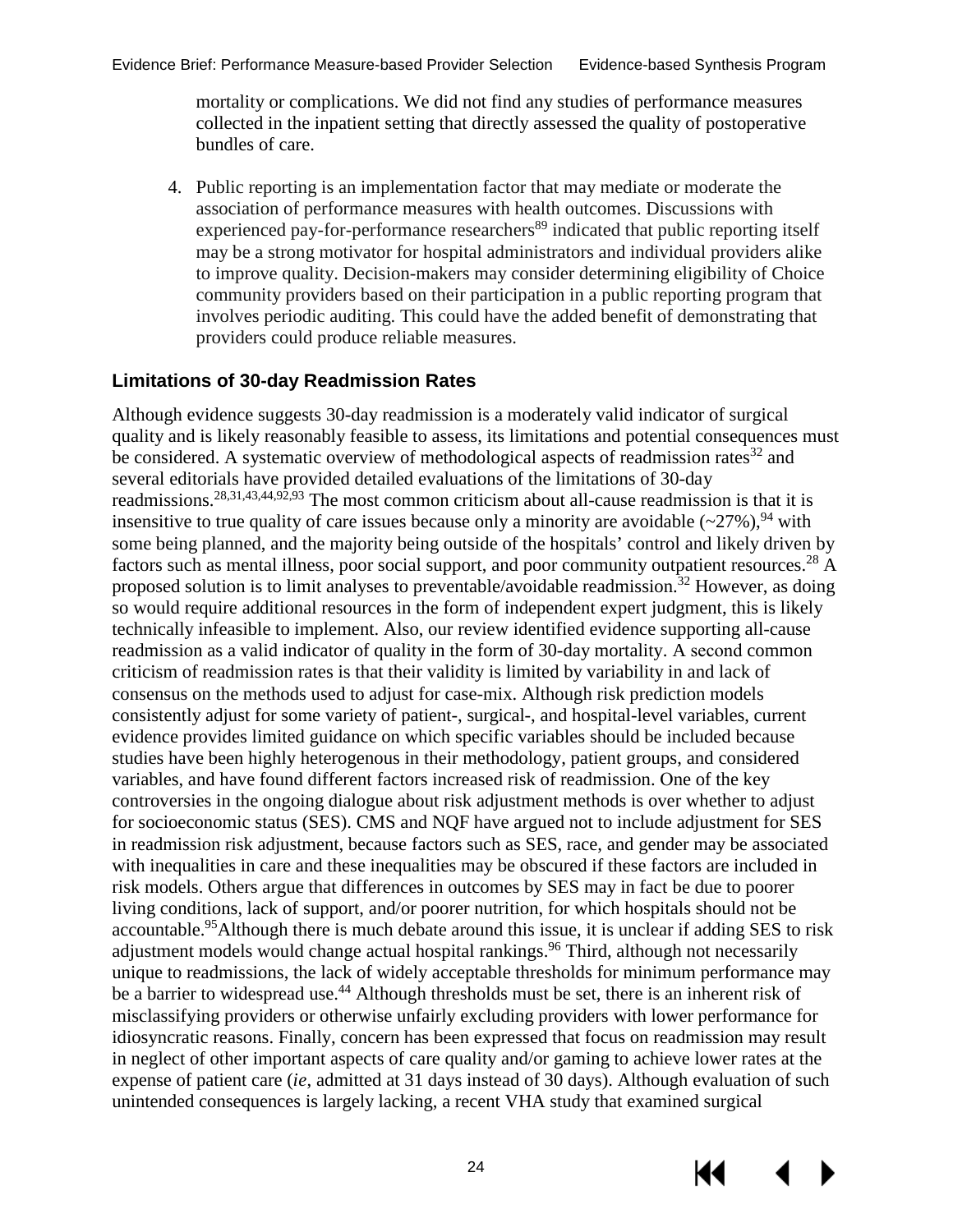mortality between postoperative days 25 and 35 by risk decile showed no evidence of delayed mortality within the highest readmission decile.[2](#page-32-2) Also, as participation in the Choice network would be voluntary and not universally imposed on the community at large, this may minimize potential unintended consequences of readmission. However, adding performance measures to Choice network participation eligibility requirements may be seen as an additional barrier for community providers and may perpetuate the current network inadequacy challenges.<sup>21</sup>

#### <span id="page-28-0"></span>**General Limitations**

The main general limitations of the evidence included understudied measures, methodological features, and applicability. With few exceptions,<sup>[1,](#page-32-1)[2](#page-32-2)</sup> evidence on the validity of the surgical performance measures evaluated in this review has largely neglected evaluating their association with the most patient-centered outcomes of long-term health outcomes. Also, although care coordination and follow-up care interventions have been shown to impact readmissions and there has been a call for development of innovative care transitions and postoperative care plan measures, other than one study of time to follow-up appointment timing (before or after the recommended 3 weeks),<sup>[85](#page-37-4)</sup> evidence is lacking on potential postoperative plan of care measures such as presence of pre-discharge assessment and ensuring every patient is scheduled for a follow-up visit. Also, as mentioned above, although there is much concern about the unintended consequences of using performance measures for various purposes, little research has been done in this area. Methodologically, the main strengths of these studies are that the reliability of the data sources was generally high, in that they were from established and regularly audited quality improvement databases, adequacy of adjustment for potential confounding was at least moderate, in that most at least adjusted for patient-level factors, and they likely had adequate statistical power with a median sample size of 2,218 (range 47 to 2,121,215). The main methodological weaknesses were that all but 4 were retrospective, none was able to capture events that may have occurred at hospitals other than the index hospital, and most were based on administrative databases that did not include information not captured by billing codes, such as disease severity. Although a majority of studies were within the US and multicenter, applicability is still limited because most focused on CABG and over half involved samples more than a decade old.

The main limitations of our review methods include (1) our literature search, (2) our focused scope, and (3) our use of sequential instead of independent dual assessment. For our literature search, although we searched 5 databases and other sources and used a comprehensive search strategy, the inconsistent terminology used in literature on performance measures and quality of care may have increased our risk of missing relevant studies. Second, to meet our condensed timeframe we focused our scope to the highest-priority populations and measures of the Office of Community Care. However, this limits the applicability of our findings to other populations and measures of interest. Third, although sequential dual review is a widely used method, its comparison to independent dual review has not yet been empirically studied and may have increased the risk of error and bias.

#### <span id="page-28-1"></span>**Future Research**

To improve evidence about the validity of performance measures as indicators of surgical quality and increase its applicability to broader populations, high priorities for future research include (1) prospective evaluation of a broader array of modern surgical populations; (2) improving consensus on case-mix adjustment methods, which could be in the forms of an updated systematic review, as well as a new primary study that compares the use of various adjustment



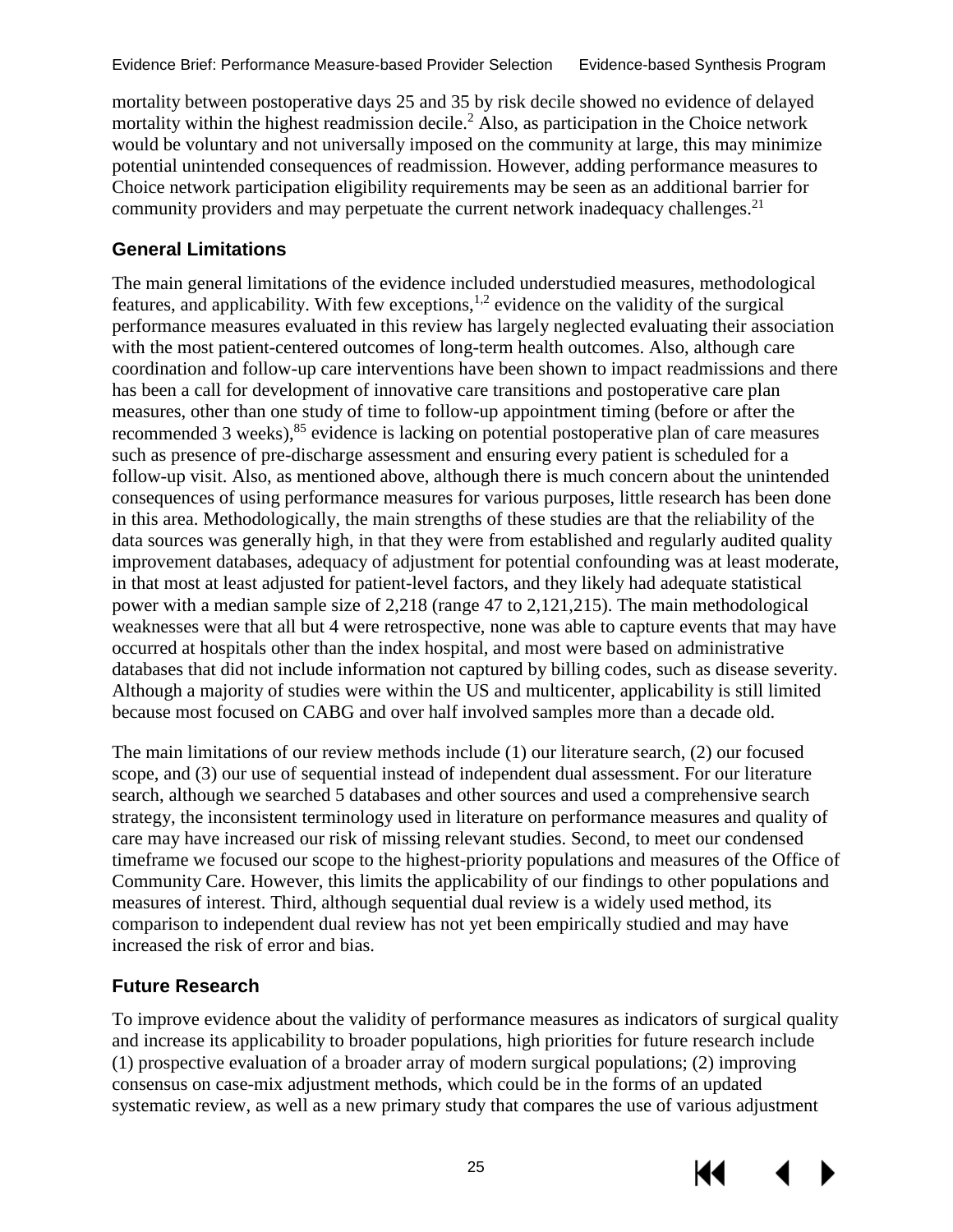methods; (3) evaluation of associations with longer-term patient-important outcomes; (4) evaluation of unintended consequences including gaming and risk-based patient selection, evaluation of appropriateness of care, changes in disparities, and spillover effects;<sup>[97](#page-37-16)</sup> and (5) evaluation of postoperative plan of care measures such as presence of pre-discharge assessment and ensuring every patient is scheduled for a follow-up visit.

As the reason for this review was to identify performance measures that are valid indicators of quality, for implementation in selective contracting with Choice community providers to improve quality of care for Veterans, implementation should be accompanied by plans not only to extend the evidence on validity, but also to evaluate the effectiveness of the implementation, including how selective contracting is affecting community providers' experience. For the purposes of this review, although the primary interest in the validity of performance measures is in their use for selective contracting, likely they will continue to be used to monitor Choice patient outcomes as well for general quality improvement. Currently, data is routinely collected from community providers using a one-page form that is scanned into the Veterans' charts. However, this process does not permit systematic electronic querying for data analysis. To improve capabilities to monitor Veterans' outcomes in the community and compare to care within VHA, VA Secretary Shulkin and others have called for creation of data standards and standardized electronic data systems that would better permit aggregation of data across sites.<sup>[19,](#page-33-2)[44](#page-34-7)</sup>

#### <span id="page-29-0"></span>**Implications for Policy and Implementation**

Possible minimum requirements for Choice providers include acceptable performance on national rankings, compatible operational infrastructure, and ability to comply with an agreedupon wait time threshold. In addition to these minimum requirements, the Office of Community Care could consider the added value of the performance measures that this review has identified as being indicators of desirable health outcomes. These include the single measures of 30-day mortality, a direct health outcome measure, and/or 30-day readmission, the indirect measure with the strongest association with mortality – both of which are commonly measured by surgery programs. Another option is to consider use of a composite performance measure that includes mortality, readmission, and other process measures – such as STS's composite CABG measure. We also recommend use of public reporting program participation and measures of efficiency as additional considerations for Choice community provider minimum standards. However, an unintended effect of stricter performance measure-based criteria for selective contracting with Choice providers may be an undersupply of providers, which could diminish Choice's effect on reducing Veterans' wait times.

An alternative to using individual performance measures that are direct or indirect indicators of health outcomes is to use a composite performance measure<sup>36</sup> that includes mortality, readmission, and other process measures – such as STS's composite CABG measure. Composite performance measures are meant to broadly encapsulate the overall quality of care by combining information from multiple individual outcome and process performance measures into a single, comprehensive, multidimensional measure. An advantage of composite measures is that they can reduce data burden by translating information on a broad range of indicators that may not otherwise be possible to track. However, as with any composite performance measure, including intelligence quotients, there are a few challenges to consider. Use of a single composite measure may lose important detail on variation in performance across individual component measures. For example, an intermediate score on a composite measure may reflect excellent performance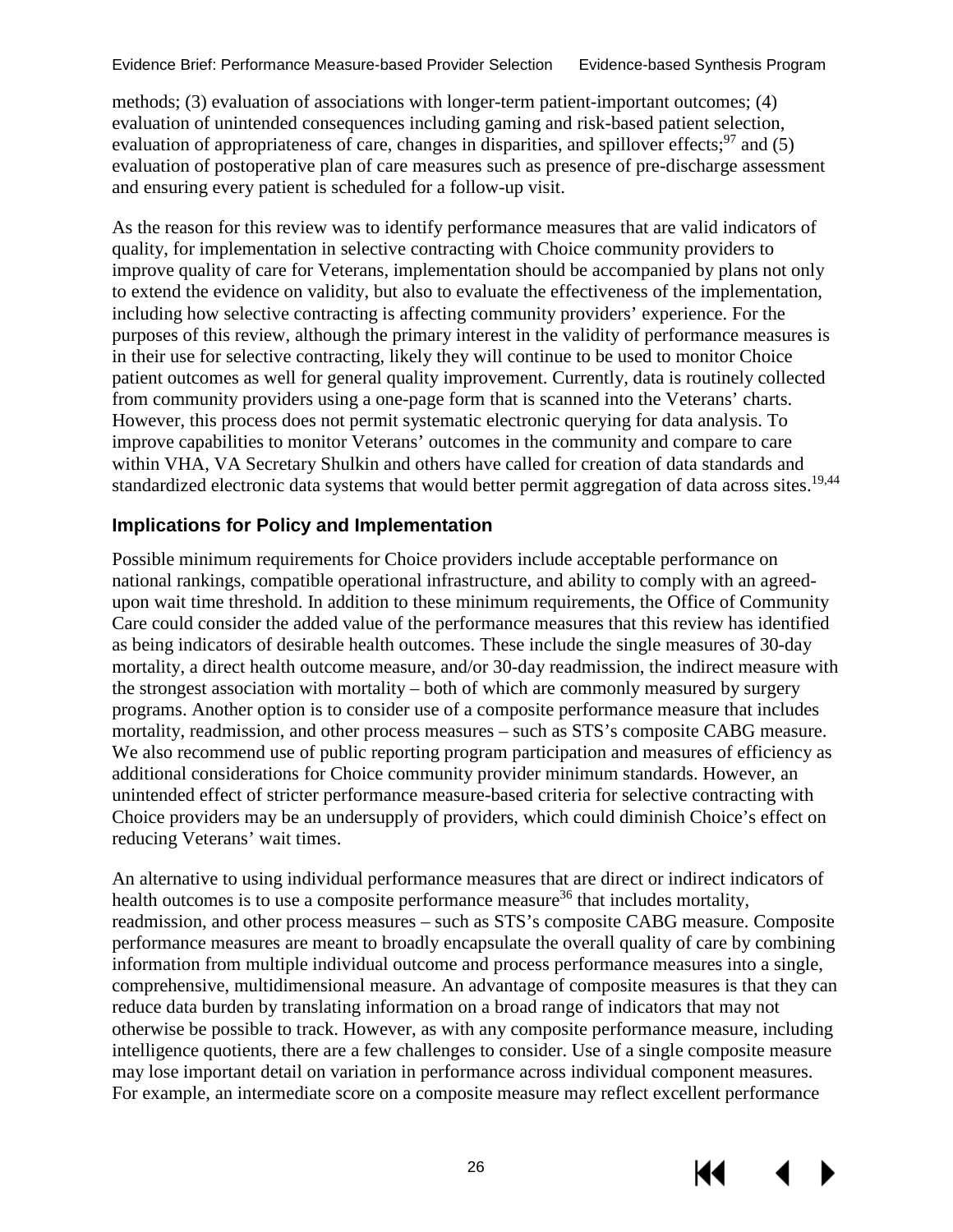on some measures and below-average on others. Also, all users' unique interests, values, and preferences may not be reflected by the subjective relative weighting of different components in scoring composite measures. Ideally, choice of a composite performance measure should consider the strength of the association between its components and health outcomes, the transparency and comprehensibility of its inputs and rules, the regularity of updating to maintain clinical relevance as new information becomes available, and its reliability and validity. The Office of Community Care could consider use of a composite measure as a highly feasible and comprehensive approach to determine eligibility of community providers if they determined that the potential advantages of a composite measure outweighed its challenges and identified a rigorously developed and validated composite measure that is widely accepted and used.

We examined whether performance measures meant as indirect indicators of health outcomes are related to health outcomes and whether they are difficult (feasible) to measure, but not whether potential Choice community providers collect and report valid data. To apply performance measurement-based selective contracting, VA must be able to determine whether the providers' data are reliably measured. Accordingly, in addition to selecting providers based on meeting thresholds for acceptable 30-day readmission and 30-day mortality rates, decision-makers may also require Choice community providers to participate in a public reporting program that involves periodic auditing, including publically available claims databases such as CMS, commercial comprehensive clinical databases such as Vizient, Crimson, Premier, etcetera, or specialty registries such as STS, ACC, or NSQUIP. This would ensure the reliability of Choice community providers' performance measures, and the participation in public reporting itself may also be a strong motivator for quality improvement. Preferable characteristics of performance reporting programs include (1) use of defined populations, (2) longer time in operation, (3) transparency through providing data that identifies specific providers/surgical centers, and (4) evaluation across the continuum of care.

Also, although we did not evaluate measures such as length of stay and patient visits per physician per month, we suggest decision-makers consider the usefulness of such efficiency measures as a supplement to indicators of patient outcomes. For providers that meet minimum standards on direct or indirect health outcome measures, choosing more efficient providers could benefit national efforts to improve health care value.

### <span id="page-30-0"></span>**CONCLUSIONS**

Among performance measures meant as indirect indicators of health outcomes, 30-day readmission is the strongest indicator of 30-day mortality for CABG and for hip replacement and is feasible to measure. Its use for selecting Choice providers is reasonable, but its potential limitations must be considered. Contrary to recent criticism, the 30-day mortality measure is likely a valid surrogate for long-term survival, with a lower than expected risk of gaming. Use of a robust and widely used composite measure of direct and indirect indicators of health outcomes may also be a highly feasible and comprehensive approach to determining eligibility of Choice providers. Also, we recommend use of public reporting program participation and measures of efficiency as additional considerations for Choice community provider minimum standards. An unintended effect of using performance measures as criteria for selecting providers in general is that it may result in an undersupply of Choice providers that could diminish Choice's intended effect of reducing Veterans' wait times.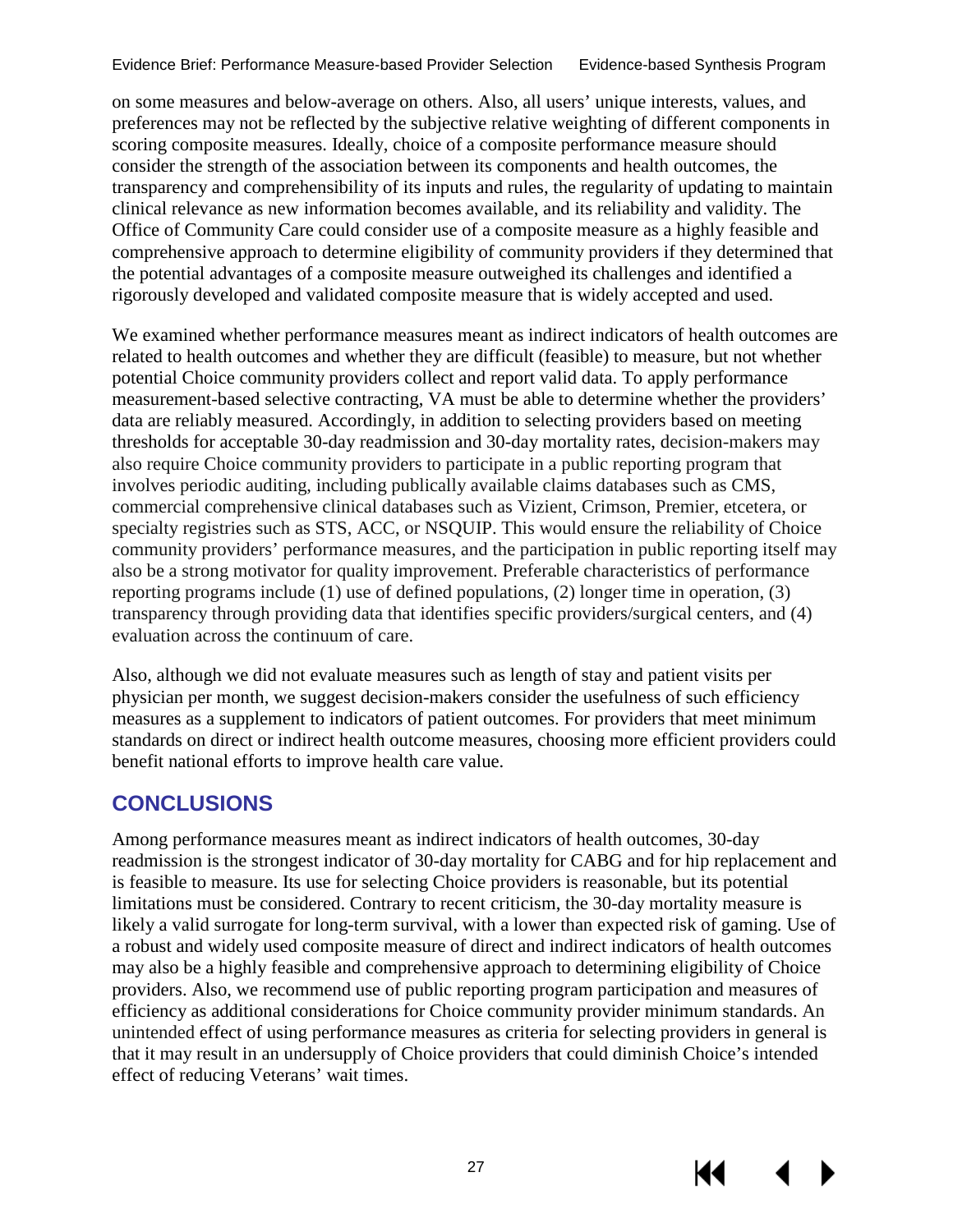Evidence Brief: Performance Measure-based Provider Selection Evidence-based Synthesis Program

**Acknowledgements:** We would like to thank Julia Haskin, MA for editorial support and Steve Meurer, PhD for providing technical expertise.

 $M \cdot 1$ 

 $\blacktriangleright$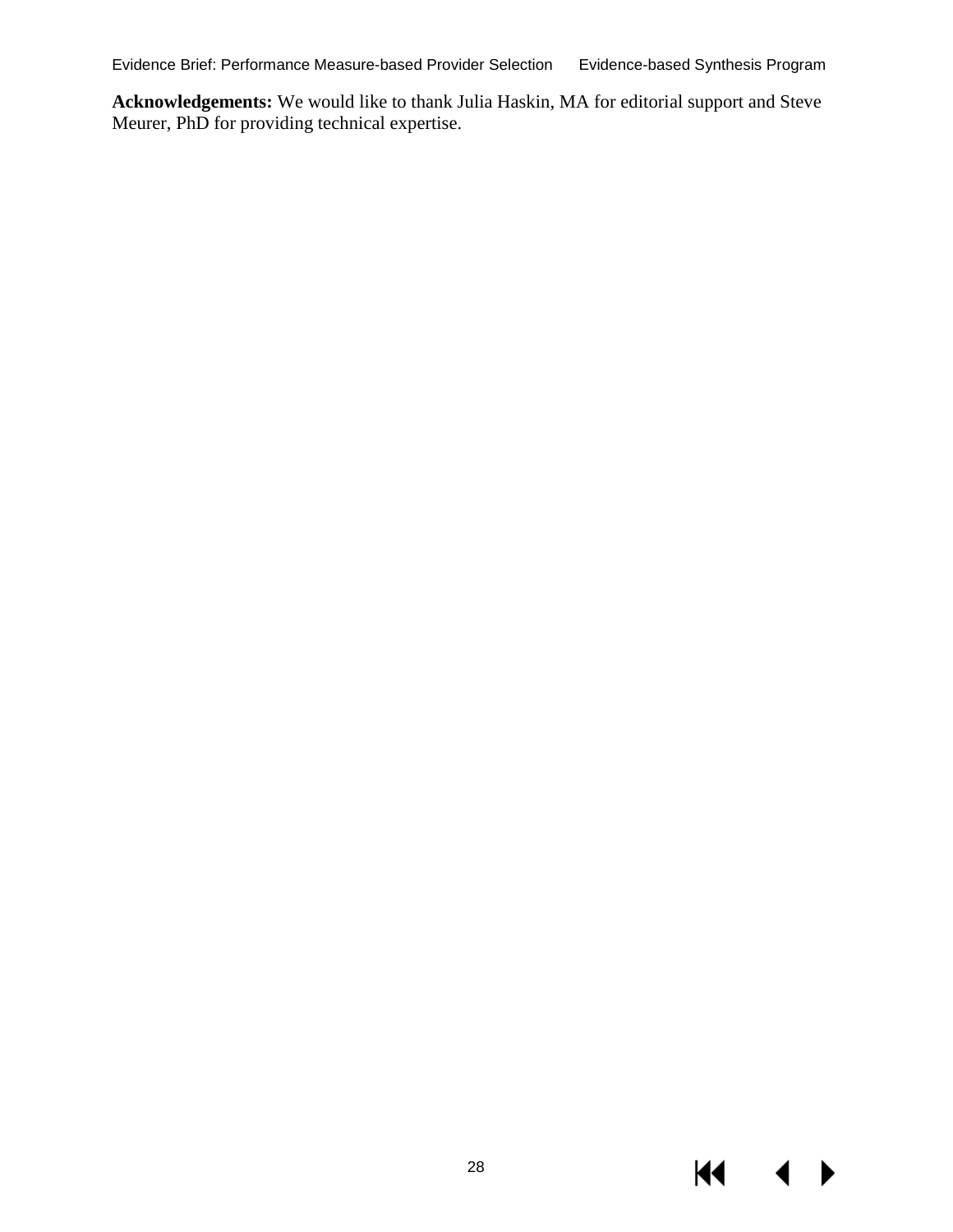### <span id="page-32-0"></span>**REFERENCES**

- <span id="page-32-1"></span>**1.** Guru V, Tu JV, Etchells E, et al. Relationship between preventability of death after coronary artery bypass graft surgery and all-cause risk-adjusted mortality rates. *Circulation.* 2008;117(23):2969-2976.
- <span id="page-32-2"></span>**2.** Smith T, Li X, Nylander W, Gunnar W. Thirty-day postoperative mortality risk estimates and 1-year survival in Veterans Health Administration surgery patients. *JAMA Surgery.* 2016;151(5):417-422.
- <span id="page-32-3"></span>**3.** Hannan EL, Racz MJ, Walford G, et al. Predictors of readmission for complications of coronary artery bypass graft surgery. *JAMA.* 2003;290(6):773-780.
- <span id="page-32-17"></span><span id="page-32-4"></span>**4.** Hannan EL, Zhong Y, Lahey SJ, et al. 30-day readmissions after coronary artery bypass graft surgery in New York State. *Jacc: Cardiovascular Interventions.* 2011;4(5):569-576.
- <span id="page-32-13"></span>**5.** Parina RP, Chang DC, Rose JA, Talamini MA. Is a low readmission rate indicative of a good hospital? *Journal of the American College of Surgeons.* 2015;220(2):169-176.
- <span id="page-32-14"></span>**6.** Thomas JW. Does risk-adjusted readmission rate provide valid information on hospital quality? *Inquiry.* Fall 1996;33(3):258-270.
- <span id="page-32-18"></span><span id="page-32-5"></span>**7.** Tsai TC, Joynt KE, Orav EJ, Gawande AA, Jha AK. Variation in surgical-readmission rates and quality of hospital care. *New England Journal of Medicine.* 2013;369(12):1134- 1142.
- <span id="page-32-12"></span>**8.** Zitser-Gurevich Y, Simchen E, Galai N, Braun D. Prediction of readmissions after CABG using detailed follow-up data: the Israeli CABG Study (ISCAB). *Medical Care.* 1999;37(7):625-636.
- <span id="page-32-19"></span><span id="page-32-6"></span>**9.** Stefan MS, Pekow PS, Nsa W, et al. Hospital performance measures and 30-day readmission rates. *Journal of General Internal Medicine.* 2013;28(3):377-385.
- <span id="page-32-7"></span>**10.** Auerbach AD, Hilton JF, Maselli J, Pekow PS, Rothberg MB, Lindenauer PK. Follow the crowd or shop for the best? Volume, quality, and outcomes of coronary artery bypass surgery. *Annals of Internal Medicine.* 2009;150(10):696-704.
- <span id="page-32-15"></span>**11.** Brinkman W, Herbert MA, O'Brien S, et al. Preoperative beta-blocker use in coronary artery bypass grafting surgery: national database analysis. *JAMA Intern Med.* 2014;174(8):1320-1327.
- <span id="page-32-8"></span>**12.** Kurlansky PA, Argenziano M, Dunton R, et al. Quality, not volume, determines outcome of coronary artery bypass surgery in a university-based community hospital network. *The Journal of Thoracic and Cardiovascular Surgery.* 2012;143(2):287-293. e281.
- <span id="page-32-16"></span>**13.** LaPar DJ, Speir AM, Crosby IK, et al. Postoperative atrial fibrillation significantly increases mortality, hospital readmission, and hospital costs. *Annals of Thoracic Surgery.* 2014;98(2):527-533; discussion 533.
- <span id="page-32-9"></span>**14.** Cotogni P, Barbero C, Passera R, Fossati L, Olivero G, Rinaldi M. Violation of prophylactic vancomycin administration timing is a potential risk factor for rate of surgical site infections in cardiac surgery patients: a prospective cohort study. *BMC Cardiovascular Disorders.* 2017;17(1). doi: 10.1186/s12872-017-0506-5.
- <span id="page-32-10"></span>**15.** Bhattacharyya T, Freiberg AA, Mehta P, Katz JN, Ferris T. Measuring the report card: the validity of pay-for-performance metrics in orthopedic surgery. *Health Aff (Millwood).* 2009;28(2):526-532.
- <span id="page-32-11"></span>**16.** Wang Z, Chen F, Ward M, Bhattacharyya T. Compliance with Surgical Care Improvement Project measures and hospital-associated infections following hip arthroplasty. *Journal of Bone & Joint Surgery - American Volume.* 2012;94(15):1359- 1366.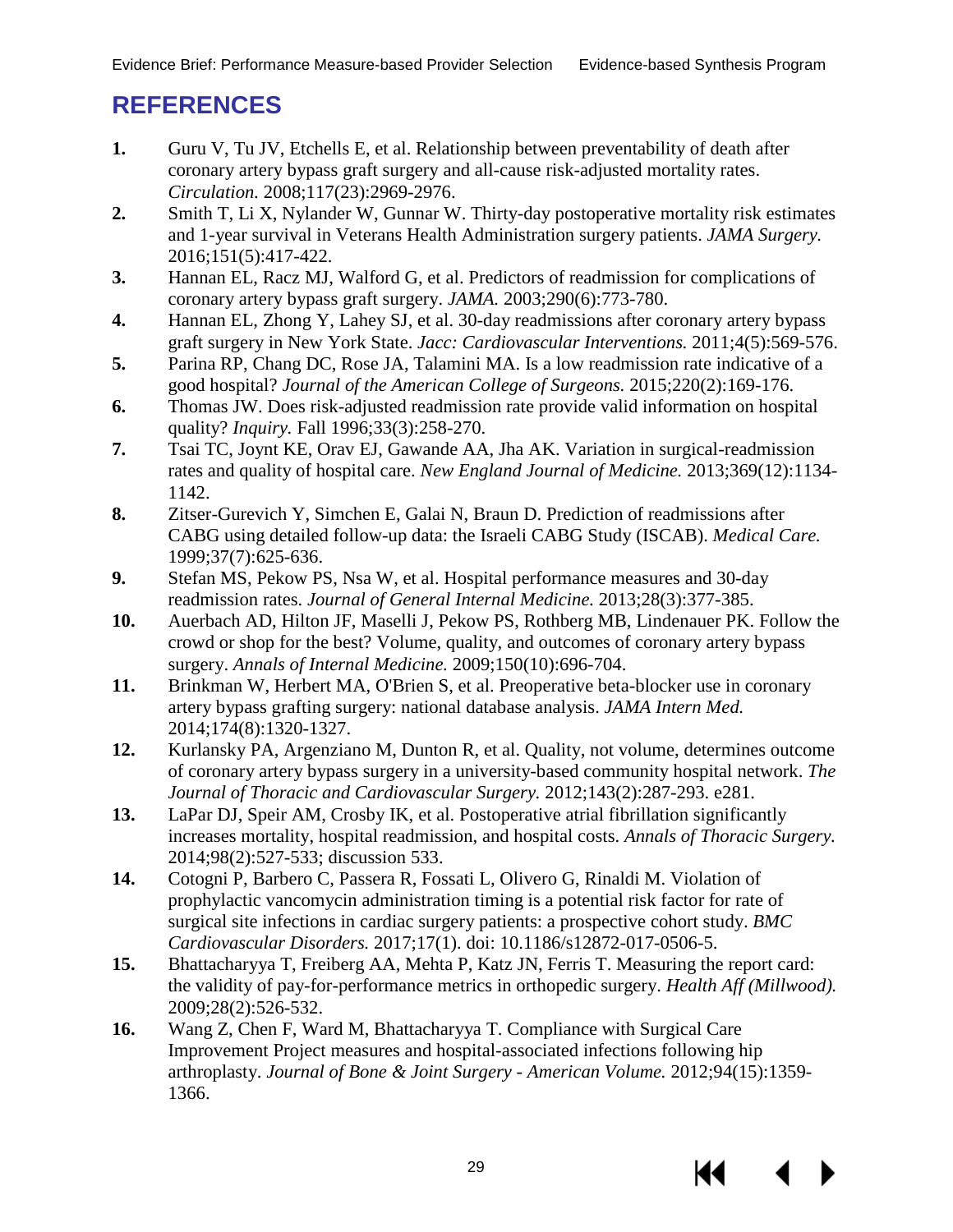- <span id="page-33-0"></span>**17.** Légaré JF, MacLean A, Buth KJ, Sullivan JA. Assessing the risk of waiting for coronary artery bypass graft surgery among patients with stenosis of the left main coronary artery. *CMAJ.* 2005;173(4):371-375.
- <span id="page-33-1"></span>**18.** Sobolev BG, Fradet G, Kuramoto L, Rogula B. An observational study to evaluate 2 target times for elective coronary bypass surgery. *Medical Care.* 2012;50(7):611-619.
- <span id="page-33-2"></span>**19.** Shulkin D. Understanding Veteran Wait Times. *Annals of Internal Medicine.* 2017. doi: 10.7326/M17-0900.
- <span id="page-33-3"></span>**20.** Expanded Access to Non-VA Care Through the Veterans Choice Program. Final Rule. *Federal Register.* Oct 29 2015;80(209):66419-66429.
- <span id="page-33-4"></span>**21.** VA Office of Inspector General. Veterans Health Administration: Review of the Implementation of the Veterans Choice Program. Washington, DC: Veterans Affairs; 2017.
- <span id="page-33-5"></span>**22.** O'Hanlon C, Huang C, Sloss E, et al. Comparing VA and non-VA quality of care: a systematic review. *Journal of General Internal Medicine.* 2017;32(1):105-121.
- <span id="page-33-6"></span>23. Barnett P. Differences in Quality, Cost, and Access between VA and Fee Basis CABG and PCI (IIR 11-049). 2016; Abstract. Available at: https:/[/www.hsrd.research.va.gov/research/abstracts.cfm?Project\\_ID=2141702066.](http://www.hsrd.research.va.gov/research/abstracts.cfm?Project_ID=2141702066) Accessed May 3, 2017.
- <span id="page-33-7"></span>**24.** VA Office of Public Affairs. Top VA Health Care Official Announces Initiatives and Progress Made to Improve Access to Care: *New Initiatives Chart Roadmap to Access-to-Care Improvements*. Washington DC: Veterans Affairs; 2016.
- <span id="page-33-8"></span>**25.** Donabedian A. The quality of medical care methods for assessing and monitoring the quality of care for research and for quality assurance programs. *Science.*1978;200:856- 864.
- <span id="page-33-9"></span>**26.** Institute of Medicine Committee on Quality of Health Care in America. *Crossing the quality chasm: a new health system for the 21st century.* Washington, DC: National Academy Press; 2001.
- <span id="page-33-10"></span>**27.** Chee TT, Ryan AM, Wasfy JH, Borden WB. Current State of Value-Based Purchasing Programs. *Circulation.* 2016;133(22):2197-2205.
- <span id="page-33-11"></span>**28.** Joynt KE, Jha AK. Thirty-day readmissions—truth and consequences. *New England Journal of Medicine.* 2012;366(15):1366-1369.
- <span id="page-33-12"></span>**29.** Health Resources and Services Administration. Performance Management & Measurement. https:/[/www.hrsa.gov/quality/toolbox/methodology/performancemanagement/.](http://www.hrsa.gov/quality/toolbox/methodology/performancemanagement/) Accessed May 9, 2017.
- <span id="page-33-13"></span>**30.** Schwarze ML, Brasel KJ, Mosenthal AC. Beyond 30-day mortality: aligning surgical quality with outcomes that patients value. *JAMA Surgery.* 2014;149(7):631-632.
- <span id="page-33-14"></span>**31.** Krumholz HM. Seeking better outcomes in coronary artery bypass grafting: lessons from past experience. *Circulation.* Jun 10 2008;117(23):2963-2965.
- <span id="page-33-15"></span>**32.** Fischer C, Lingsma HF, Marang-van de Mheen PJ, Kringos DS, Klazinga NS, Steyerberg EW. Is the readmission rate a valid quality indicator? A review of the evidence. *PLoS ONE [Electronic Resource].* 2014;9(11):e112282.
- <span id="page-33-16"></span>**33.** Fry DE. Surgical site infections and the surgical care improvement project (SCIP): evolution of national quality measures. *Surgical Infections.* 2008;9(6):579-584.
- <span id="page-33-17"></span>**34.** Shiloach M, Frencher SK, Steeger JE, et al. Toward robust information: data quality and inter-rater reliability in the American College of Surgeons National Surgical Quality Improvement Program. *Journal of the American College of Surgeons.* 2010;210(1):6-16.

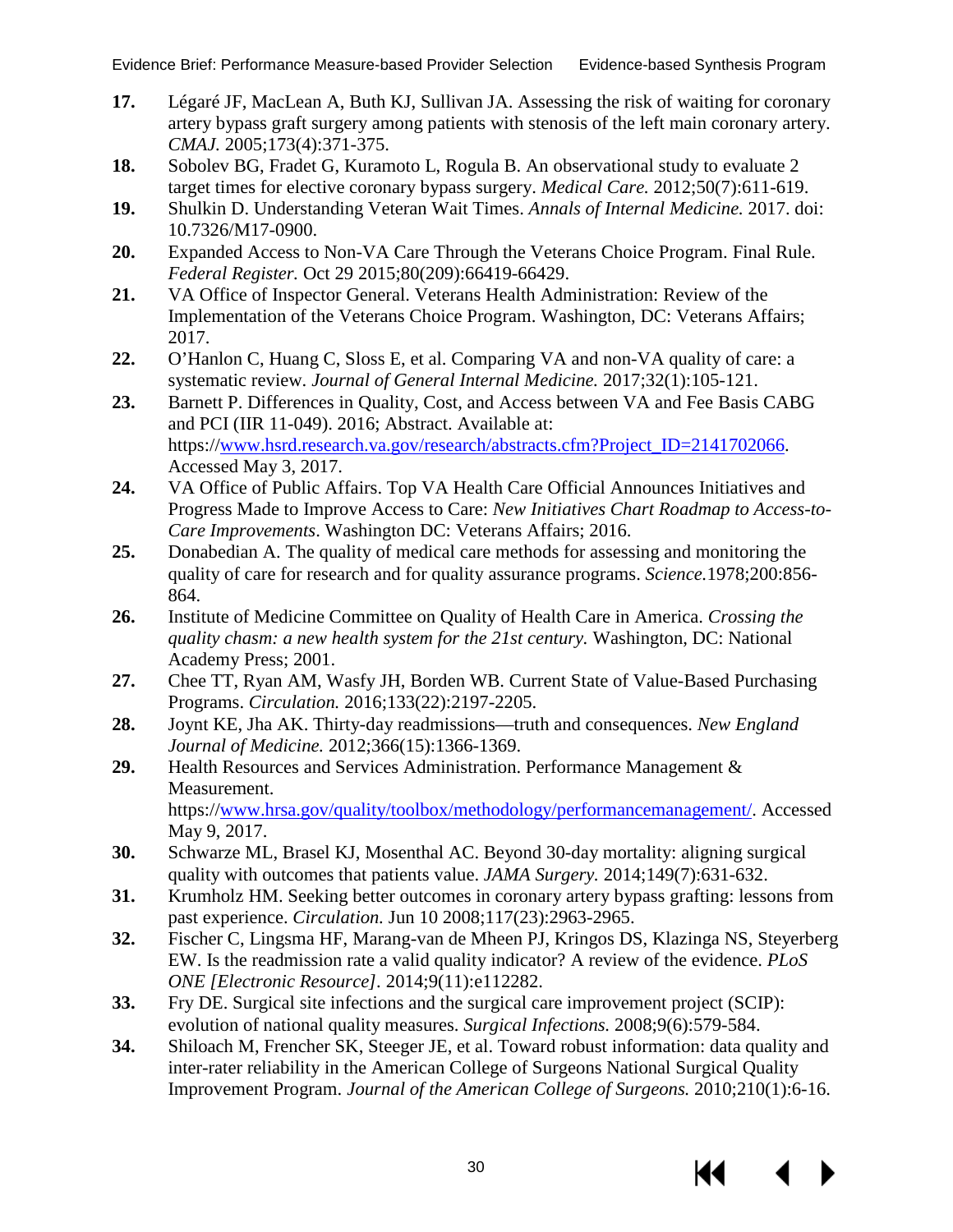- <span id="page-34-0"></span>**35.** Khuri SF, Daley J, Henderson W, et al. The Department of Veterans Affairs' NSQIP: the first national, validated, outcome-based, risk-adjusted, and peer-controlled program for the measurement and enhancement of the quality of surgical care. National VA Surgical Quality Improvement Program. *Annals of Surgery.* 1998;228(4):491.
- <span id="page-34-1"></span>**36.** Peterson ED, DeLong ER, Masoudi FA, et al. ACCF/AHA 2010 Position Statement on Composite Measures for Healthcare Performance Assessment: a report of American College of Cardiology Foundation/American Heart Association Task Force on Performance Measures (Writing Committee to Develop a Position Statement on Composite Measures). *J Am Coll Cardiol.* 2010;55(16):1755-1766.
- <span id="page-34-2"></span>**37.** D'Agostino RS, Jacobs JP, Badhwar V, et al. The Society of Thoracic Surgeons Adult Cardiac Surgery Database: 2017 Update on Outcomes and Quality. *Ann Thorac Surg.* 2017;103(1):18-24.
- **38.** Jacobs JP, Shahian DM, He X, et al. Penetration, Completeness, and Representativeness of The Society of Thoracic Surgeons Adult Cardiac Surgery Database. *Ann Thorac Surg.* Jan 2016;101(1):33-41; discussion 41.
- **39.** Shahian DM, Jacobs JP, Edwards FH, et al. The Society of Thoracic Surgeons National Database. *Heart.* 2013;99(20):1494-1501.
- <span id="page-34-3"></span>**40.** The Society of Thoracic Surgeons. The Society of Thoracic Surgeons Quality Performance Measures. 2017; https:/[/www.sts.org/quality-research-patient](http://www.sts.org/quality-research-patient-safety/quality/quality-performance-measures)[safety/quality/quality-performance-measures.](http://www.sts.org/quality-research-patient-safety/quality/quality-performance-measures) Accessed June 28, 2017.
- <span id="page-34-4"></span>**41.** Centers for Medicare & Medicaid Services. Hospital Compare. https:/[/www.cms.gov/medicare/quality-initiatives-patient-assessment](http://www.cms.gov/medicare/quality-initiatives-patient-assessment-instruments/hospitalqualityinits/hospitalcompare.html)[instruments/hospitalqualityinits/hospitalcompare.html.](http://www.cms.gov/medicare/quality-initiatives-patient-assessment-instruments/hospitalqualityinits/hospitalcompare.html) Accessed June 28, 2017.
- <span id="page-34-5"></span>**42.** Olmsted MG, Geisen E, Murphy J, et al. *Methodology: US News & World Report 2016- 17 Best Hospitals: Specialty Rankings.* 2016.
- <span id="page-34-6"></span>**43.** Girotti ME, Shih T, Dimick JB. Health policy update: rethinking hospital readmission as a surgical quality measure. *JAMA Surgery. 2*014;149(8):757-758.
- <span id="page-34-7"></span>**44.** Landon BE, Normand S-LT, Blumenthal D, Daley J. Physician clinical performance assessment: prospects and barriers. *JAMA.* 2003;290(9):1183-1189.
- <span id="page-34-8"></span>**45.** Centers for Medicare & Medicaid Services. Hospital Readmissions Reduction Program: Fiscal Year (FY) 2017 Fact Sheet. 2016. [http://www.qualitynet.org/dcs/ContentServer?cid=1228772412458&pagename=QnetPubl](http://www.qualitynet.org/dcs/ContentServer?cid=1228772412458&pagename=QnetPublic%2FPage%2FQnetTier4&c=Page) [ic%2FPage%2FQnetTier4&c=Page.](http://www.qualitynet.org/dcs/ContentServer?cid=1228772412458&pagename=QnetPublic%2FPage%2FQnetTier4&c=Page) Accessed May 9, 2017.
- <span id="page-34-9"></span>**46.** Damberg CL, Sorbero ME, Lovejoy SL, Martsolf GR, Raaen L, Mandel D. *Measuring success in health care value-based purchasing programs: Summary and Recommendations.* Santa Monica, CA: 2014.
- <span id="page-34-10"></span>**47.** Berwick DM. Era 3 for medicine and health care. *JAMA.* 2016;315(13):1329-1330.
- <span id="page-34-11"></span>**48.** Atkins D, Kilbourne AM, Shulkin D. Moving From Discovery to System-Wide Change: The Role of Research in a Learning Health Care System: Experience from Three Decades of Health Systems Research in the Veterans Health Administration. *Annual Review of Public Health.* 2017.
- <span id="page-34-12"></span>**49.** Dimick JB, Ghaferi AA. Hospital readmission as a quality measure in surgery. *JAMA.* 2015;313(5):512-513.
- <span id="page-34-13"></span>**50.** Croft AM, Lynch P, Smellie JS, Dickinson CJ. Outpatient waiting times: indicators of hospital performance? *J R Army Med Corps.* 1998;144(3):131-137.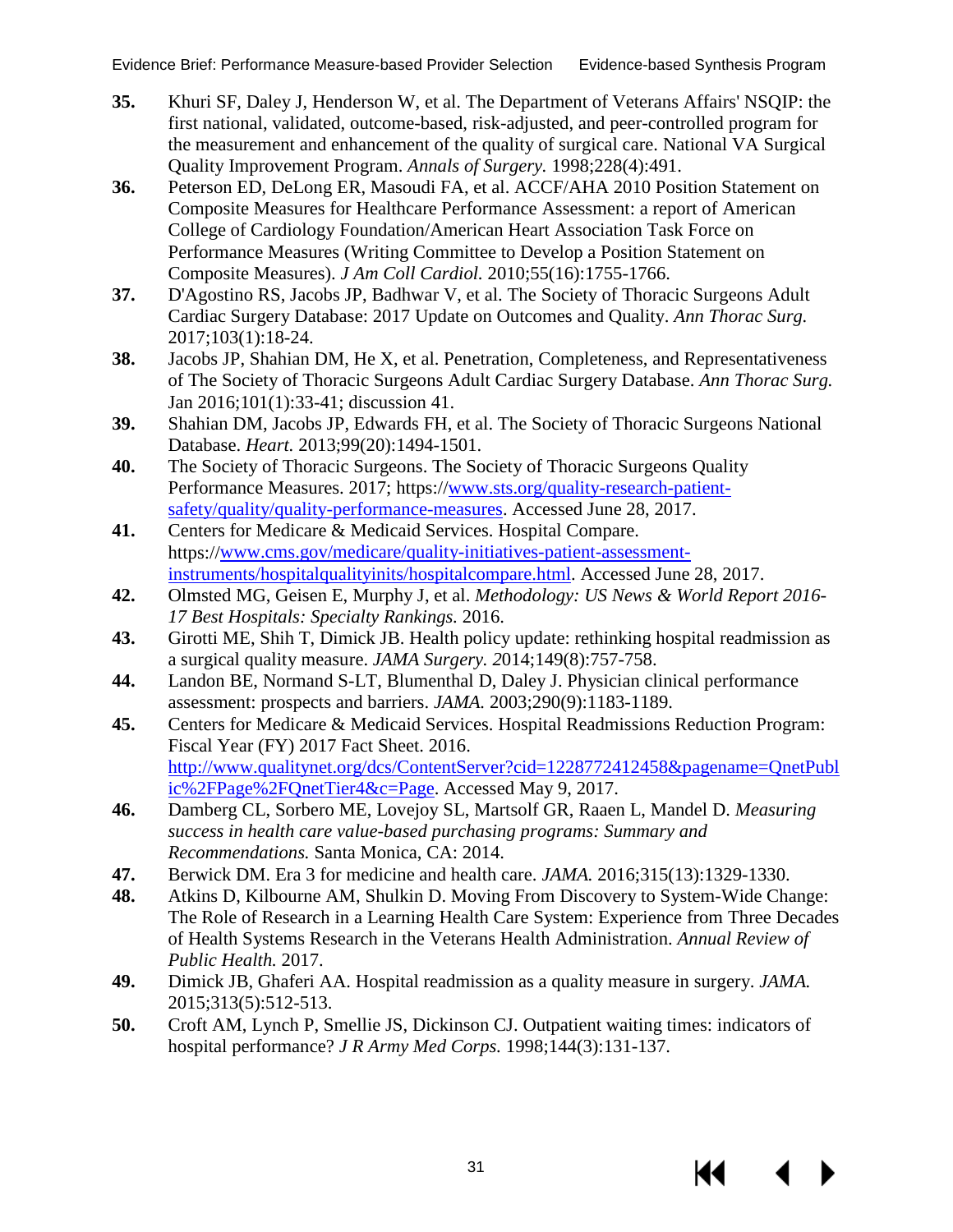- <span id="page-35-0"></span>**51.** Press MJ, Scanlon DP, Ryan AM, et al. Limits of readmission rates in measuring hospital quality suggest the need for added metrics. *Health Aff (Millwood).* 2013;32(6):1083- 1091.
- <span id="page-35-1"></span>**52.** Ashton CM, Del Junco DJ, Souchek J, Wray NP, Mansyur CL. The association between the quality of inpatient care and early readmission: a meta-analysis of the evidence. *Medical Care.* 1997;35(10):1044-1059.
- <span id="page-35-2"></span>**53.** Kansagara D, Englander H, Salanitro A, et al. Risk prediction models for hospital readmission: a systematic review. *JAMA.* 2011;306(15):1688-1698.
- **54.** Shahian DM, Blackstone EH, Edwards FH, et al. Cardiac surgery risk models: a position article. *Ann Thorac Surg.* 2004;78(5):1868-1877.
- **55.** Shahian DM, O'Brien SM, Filardo G, et al. The Society of Thoracic Surgeons 2008 cardiac surgery risk models: part 3--valve plus coronary artery bypass grafting surgery. *Ann Thorac Surg.* 2009;88(1 Suppl):S43-62.
- **56.** Shahian DM, O'Brien SM, Filardo G, et al. The Society of Thoracic Surgeons 2008 cardiac surgery risk models: part 1--coronary artery bypass grafting surgery. *Ann Thorac Surg.* 2009;88(1 Suppl):S2-22.
- <span id="page-35-3"></span>**57.** Kondo K, Damberg C, Mendelsen A, et al. Understanding the intervention and implementation factors associated with benefits and harms of pay for performance programs in healthcare. VA-ESP Project #05-225; 2015.
- <span id="page-35-4"></span>**58.** Sterne J, Higgins J, Reeves B. A Cochrane risk of bias assessment tool: For nonrandomized studies of interventions (ACROBAT-NRSI). 2014.
- <span id="page-35-5"></span>**59.** Berkman ND, Lohr KN, Ansari M, et al. *Grading the Strength of a Body of Evidence When Assessing Health Care Interventions for the Effective Health Care Program of the Agency for Healthcare Research and Quality: An Update Methods Guide for Effectiveness and Comparative Effectiveness Reviews.* Rockville MD: Agency for Healthcare Research and Quality; 2013.
- <span id="page-35-6"></span>**60.** Khan SK, Kalra S, Khanna A, Thiruvengada MM, Parker MJ. Timing of surgery for hip fractures: a systematic review of 52 published studies involving 291,413 patients. *Injury.* 2009;40(7):692-697.
- <span id="page-35-8"></span>**61.** Leung F, Lau TW, Kwan K, Chow SP, Kung AW. Does timing of surgery matter in fragility hip fractures? *Osteoporosis international : a journal established as result of cooperation between the European Foundation for Osteoporosis and the National Osteoporosis Foundation of the USA.* 2010;21(Suppl 4):S529-534.
- <span id="page-35-7"></span>**62.** Moja L, Piatti A, Pecoraro V, et al. Timing matters in hip fracture surgery: patients operated within 48 hours have better outcomes. A meta-analysis and meta-regression of over 190,000 patients. *PloS One.* 2012;7(10):e46175.
- <span id="page-35-11"></span>**63.** Schepers T, De Vries MR, Van Lieshout EM, Van der Elst M. The timing of ankle fracture surgery and the effect on infectious complications; a case series and systematic review of the literature. *International Orthopaedics.* 2013;37(3):489-494.
- <span id="page-35-9"></span>**64.** Shiga T, Wajima Z, Ohe Y. Is operative delay associated with increased mortality of hip fracture patients? Systematic review, meta-analysis, and meta-regression. *Canadian Journal of Anaesthesia.* 2008;55(3):146-154.
- <span id="page-35-10"></span>**65.** Simunovic N, Devereaux PJ, Sprague S, et al. Effect of early surgery after hip fracture on mortality and complications: systematic review and meta-analysis. *CMAJ.* 2010;182(15):1609-1616.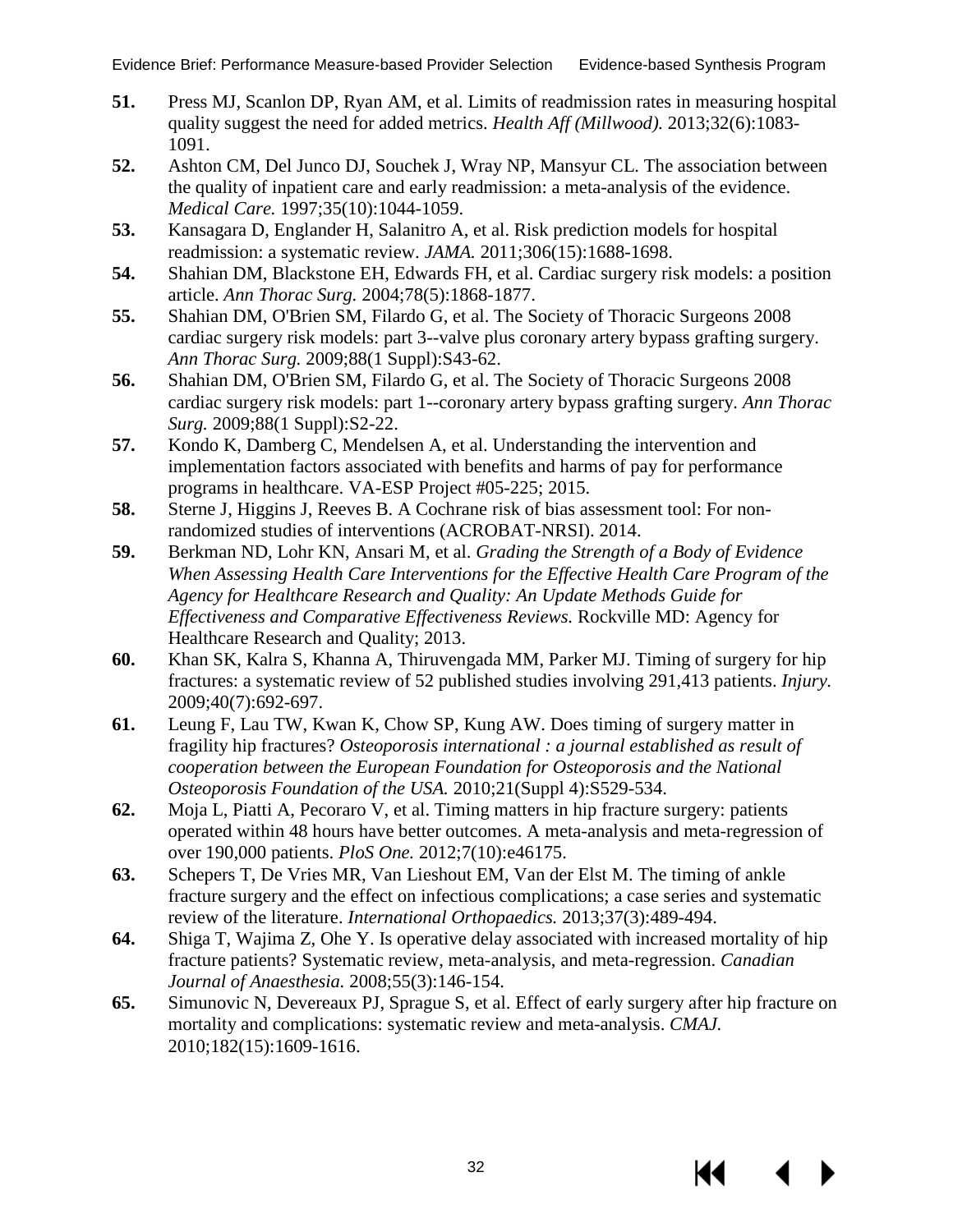- <span id="page-36-0"></span>**66.** Lurati Buse GA, Bhandari M, Devereaux P, Inverstigators T. Accelerated care versus standard care among patients with hip fracture: the HIP ATTACK pilot trial. *CMAJ.* 2014;186(1):E52-60.
- <span id="page-36-14"></span><span id="page-36-1"></span>**67.** Holvik K, Ranhoff AH, Martinsen MI, Solheim LF. Predictors of mortality in older hip fracture inpatients admitted to an orthogeriatric unit in oslo, norway. *J Aging Health.* 2010;22(8):1114-1131.
- <span id="page-36-2"></span>**68.** Schelenz S, Tucker D, Georgeu C, et al. Significant reduction of endemic MRSA acquisition and infection in cardiothoracic patients by means of an enhanced targeted infection control programme. *Journal of Hospital Infection.* 2005;60(2):104-110.
- <span id="page-36-7"></span>**69.** Clague JE, Craddock E, Andrew G, Horan MA, Pendleton N. Predictors of outcome following hip fracture. Admission time predicts length of stay and in-hospital mortality. *Injury.* 2002;33(1):1-6.
- <span id="page-36-15"></span><span id="page-36-8"></span>**70.** Griffiths EJ, Cash DJ, Kalra S, Hopgood PJ. Time to surgery and 30-day morbidity and mortality of periprosthetic hip fractures. *Injury.* 2013;44(12):1949-1952.
- <span id="page-36-3"></span>**71.** Kim ES, Park SW, Lee CS, Gyung Kwak Y, Moon C, Kim BN. Impact of a national hospital evaluation program using clinical performance indicators on the use of surgical antibiotic prophylaxis in Korea. *Int J Infect Dis.* 2012;16(3):e187-192.
- <span id="page-36-4"></span>**72.** LaPar DJ, Isbell JM, Kern JA, Ailawadi G, Kron IL. Surgical Care Improvement Project measure for postoperative glucose control should not be used as a measure of quality after cardiac surgery. *Journal of Thoracic & Cardiovascular Surgery.* 2014;147(3):1041- 1048.
- <span id="page-36-9"></span>**73.** Lund CA, Moller AM, Wetterslev J, Lundstrom LH. Organizational factors and longterm mortality after hip fracture surgery. A cohort study of 6143 consecutive patients undergoing hip fracture surgery. *PLoS ONE [Electronic Resource].* 2014;9(6):e99308.
- <span id="page-36-5"></span>**74.** McDonnell ME, Alexanian SM, Junqueira A, Cabral H, Lazar HL. Relevance of the Surgical Care Improvement Project on glycemic control in patients undergoing cardiac surgery who receive continuous insulin infusions. *Journal of Thoracic & Cardiovascular Surgery.* 2013;145(2):590-594; discussion 595-597.
- <span id="page-36-10"></span>**75.** Meessen JM, Pisani S, Gambino ML, et al. Assessment of mortality risk in elderly patients after proximal femoral fracture. *Orthopedics.* 2014;37(2):e194-200.
- <span id="page-36-6"></span>**76.** Rasouli MR, Jaberi MM, Hozack WJ, Parvizi J, Rothman RH. Surgical care improvement project (SCIP): has its mission succeeded? *Journal of Arthroplasty.* 2013;28(7):1072-1075.
- <span id="page-36-11"></span>**77.** Ryan DJ, Yoshihara H, Yoneoka D, Egol KA, Zuckerman JD. Delay in Hip Fracture Surgery: An Analysis of Patient-Specific and Hospital-Specific Risk Factors. *Journal of Orthopaedic Trauma.* 2015;29(8):343-348.
- **78.** Sari I, Acar Z, Nurkalem Z, et al. Preoperative clinical status but not waiting time predicts in-hospital outcomes of surgery in patients with left main coronary artery stenosis. *Tohoku J Exp Med.* 2007;213(2):173-180.
- <span id="page-36-12"></span>**79.** Tennent TD, Calder PR, Salisbury RD, Allen PW, Eastwood DM. The operative management of displaced intra-articular fractures of the calcaneum: a two-centre study using a defined protocol. *Injury.* 2001;32(6):491-496.
- <span id="page-36-13"></span>**80.** Vallier HA, Super DM, Moore TA, Wilber JH. Do patients with multiple system injury benefit from early fixation of unstable axial fractures? The effects of timing of surgery on initial hospital course. *Journal of Orthopaedic Trauma.* 2013;27(7):405-412.

KK